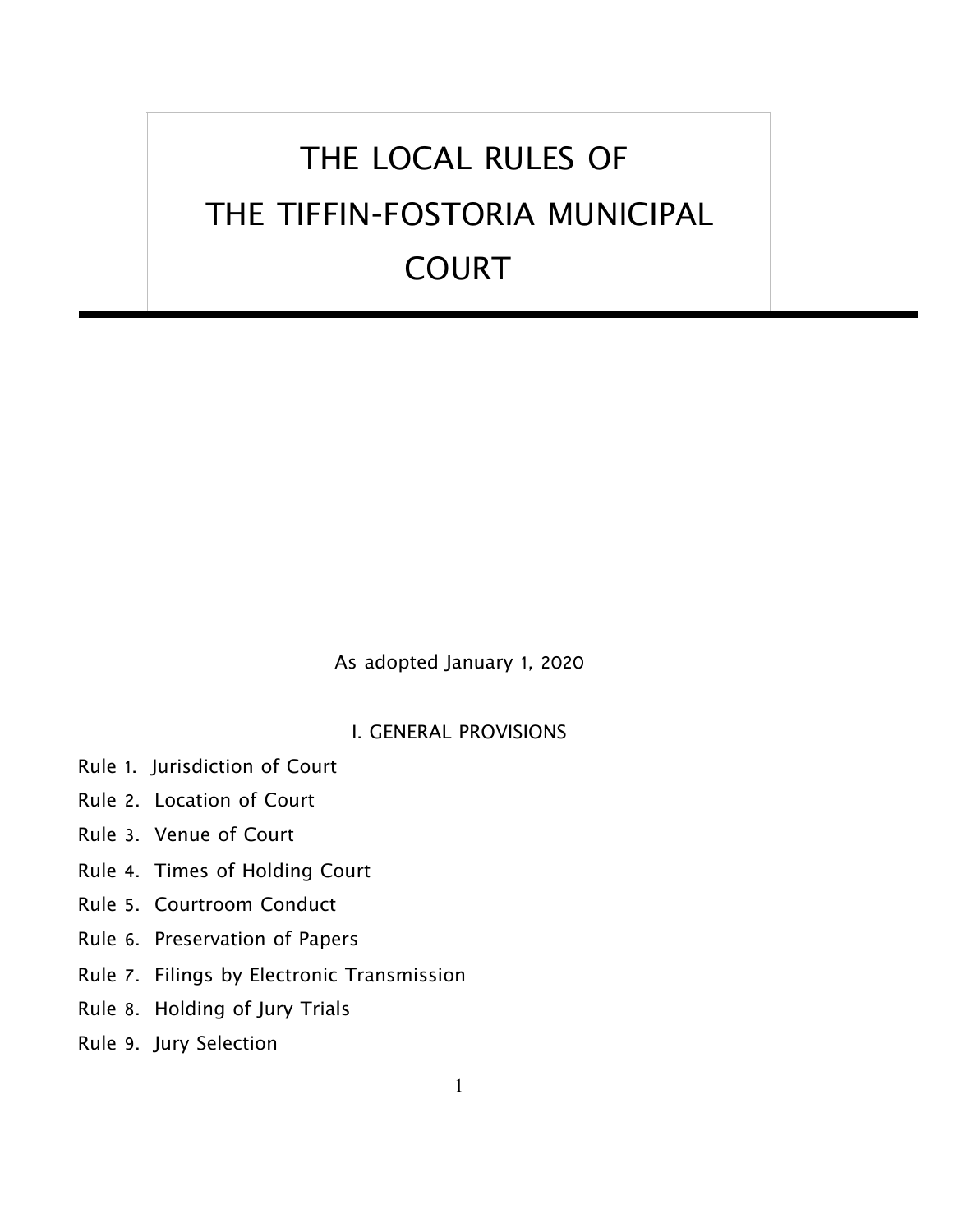Rule 10. Recordings of Court Proceedings

Rule 11. Continuance

#### II. CIVIL RULES

Rule 12. Jury Trials and Demands

Rule 13. Jury Questionnaires

Rule 14. Court Costs and Security Deposits

Rule 15. Filing of Pleadings, Motions, Etc.

Rule 16. Withdrawal of Trial Counsel

Rule 17. Change of Trial Counsel

Rule 18. Preparation of Papers in Civil Cases

Rule 19. Pretrial Procedure for Civil Cases

Rule 20. Default Judgment

Rule 21. Failure of Service

Rule 22. Assignment of Cases

Rule 23. Sales and Proceedings in Aid of Execution

- Rule 24. Garnishment Proceedings
- Rule 25. Judgment Debtor Examinations

Rule 26. Forcible Entry and Detainer

Rule 27. Small Claims Division

Rule 28. Trusteeship

Rule 29. Case flow Management in Civil Cases

Rule 30. Case Management in Special Proceedings

Rule 31. Forcible Entry and Detainer Hearings

Rule 32. Small Claims Court

Rule 33. Substitution of Parties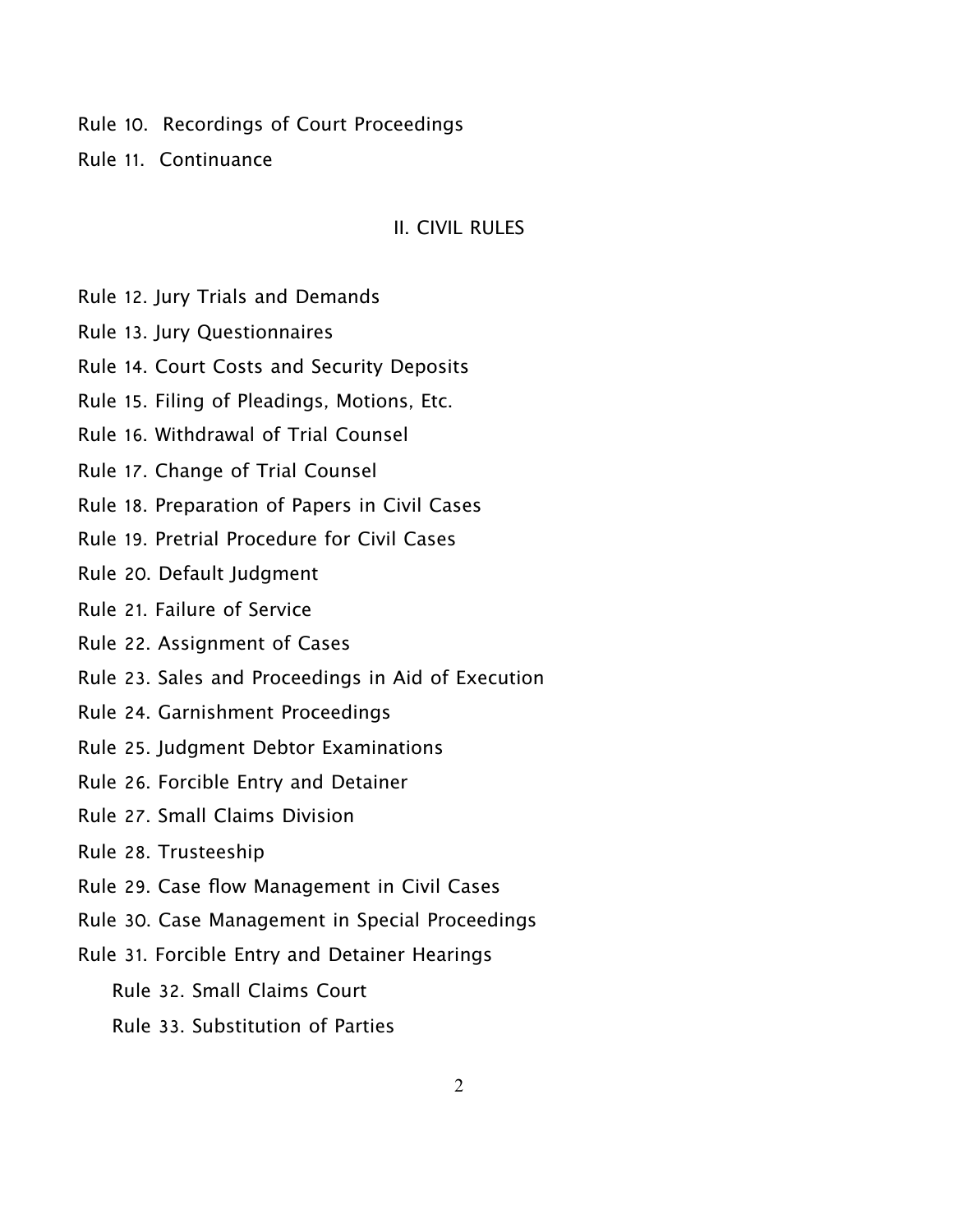## III. CRIMINAL AND TRAFFIC RULES

- Rule 34. Arraignment and Video Arraignments
- Rule 35. Afdavits and Complaints
- Rule 36. Numbering of Actions
- Rule 37. Reserved
- Rule 38. Bail, Fine, and Cost Schedules
- Rule 39. Sessions of Court
- Rule 40. Notification as to Cases Set for Hearing
- Rule 41. Pretrial Procedure in Criminal Cases
- Rule 42. Counsel for Indigent Defendants
- Rule 43. Demand for Jury Trial
- Rule 44. Waiver of Jury
- Rule 45. Jury Questionnaires
- Rule 46. Subpoenas
- Rule 47. Modification of Driver's License Suspension
- Rule 48. Modification of Sentences
- Rule 49. Collection of Fines
- Rule 50. Costs of Incarceration
- Rule 51. Case flow Management in Criminal Cases

## IV. JURY MANAGEMENT PLAN

- Rule 52. Introduction
- Rule 53. Jury Eligibility
- Rule 54. Procedure for Jury Selection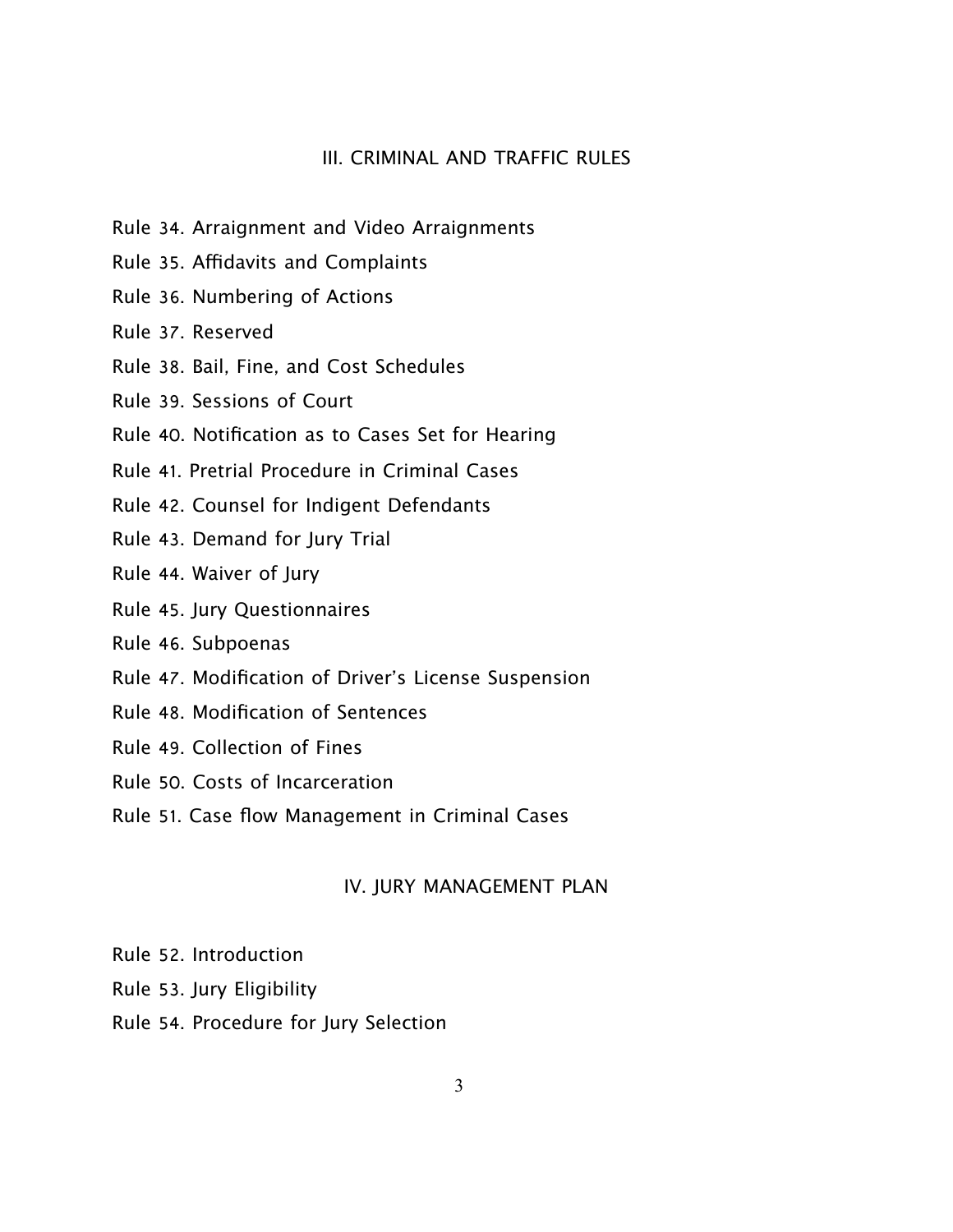Rule 55. Summoning of Prospective Jurors

Rule 56. Exemption, Excuse, and Deferral

Rule 57. Examination of Prospective Jurors

Rule 58. Jury Orientation

Rule 59. Review of Plan

# I. GENERAL PROVISIONS

Rule 1. Jurisdiction of Court

The territorial jurisdiction of the Tiffin-Fostoria Municipal Court includes Adams, Big Spring, Bloom, Clinton, Eden, Hopewell, Jackson, Liberty, Loudon, Pleasant, Reed, Scipio, Seneca, Thompson, and Venice townships in Seneca County, Washington Township in Hancock County, and Perry Township in Wood County, with the exception of the municipal corporation of West Millgrove in Wood County. The monetary jurisdiction of the Tiffin-Fostoria Municipal Court shall be in an amount as provided for in the appropriate section of the Ohio Revised Code. (Sec. 1901.02 (B), Ohio Revised Code).

Rule 2. Location of Court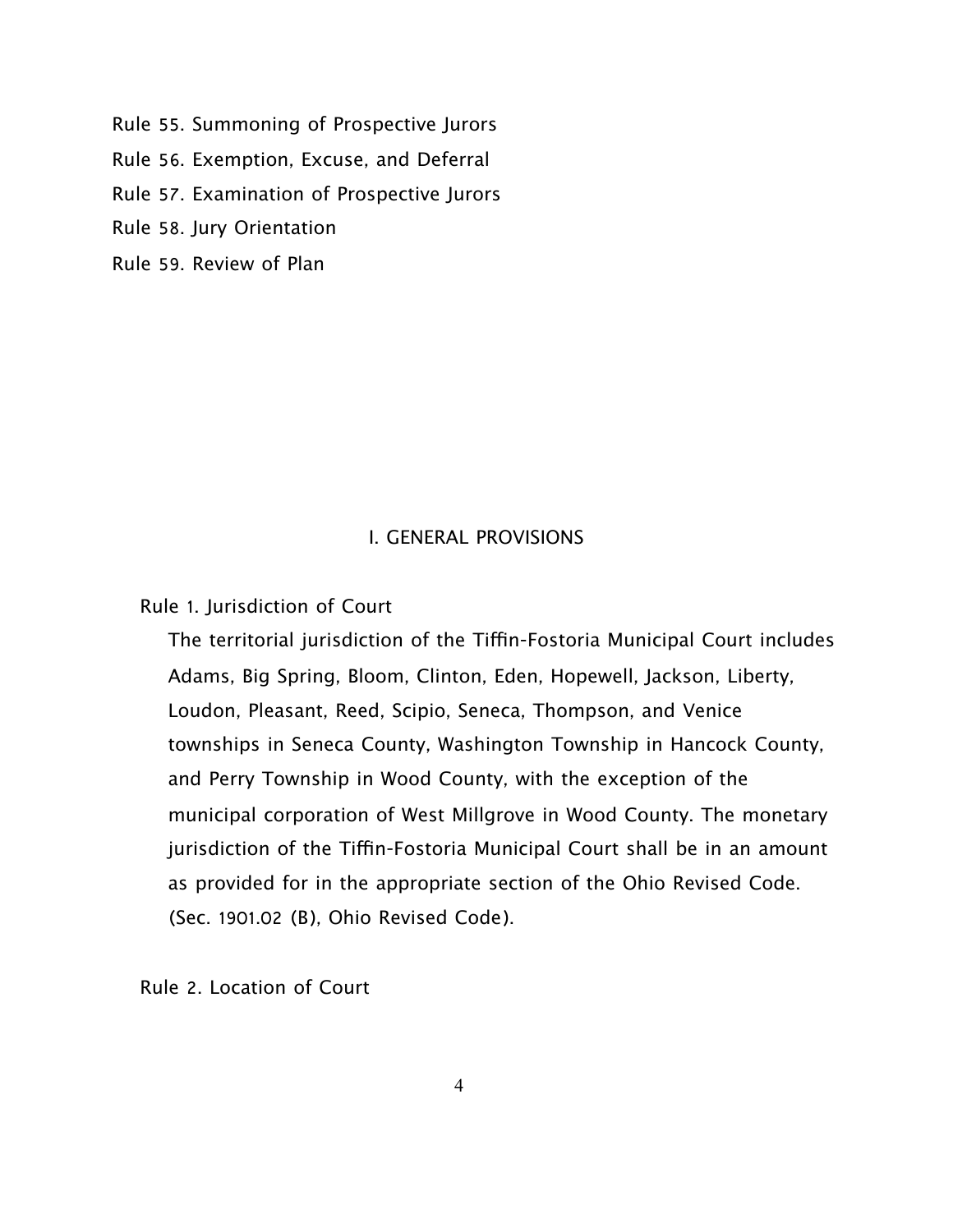The Tiffin-Fostoria Municipal Court shall be convened and held in Tiffin at 51 East Market Street in Tiffin on a weekly basis as designated by the Court . Court shall also be convened and held in the City of Fostoria at 113 North Main Street Fostoria on a weekly basis as designated by the Court. The monetary jurisdiction of the Tiffin-Fostoria Municipal Court shall be in an amount as provided for in the appropriate section of the Ohio Revised Code. (Sec. 1901.311, Ohio Revised Code).

#### Rule 3. Venue of Court

A) Cases that arise in the municipal corporation of Tiffin and the townships of Adams, Big Spring, Bloom, Clinton, Eden, Hopewell, Jackson, Liberty, Loudon, Pleasant, Reed, Scipio, Seneca, Thompson, and Venice townships in Seneca County shall be filed within the office of the Tiffin-Fostoria Municipal Court located in Tiffin.

B) Cases that arise in the municipal corporation of Fostoria and within Loudon and Jackson townships in Seneca County, within Washington township in Hancock County, and within Perry township, except within the municipal corporation of West Millgrove, in Wood County, shall be filed in the office of the special deputy clerk located in the municipal corporation of Fostoria.

C) The parties may move to have the court hear in another location within the jurisdiction of the Court in the following situations:

1) By agreement of the parties;

2) Upon the motion of either party where the interest of justice is served;

3) Upon the Court's own motion for security concerns. (Sec. 1901.021 (N), Ohio Revised Code).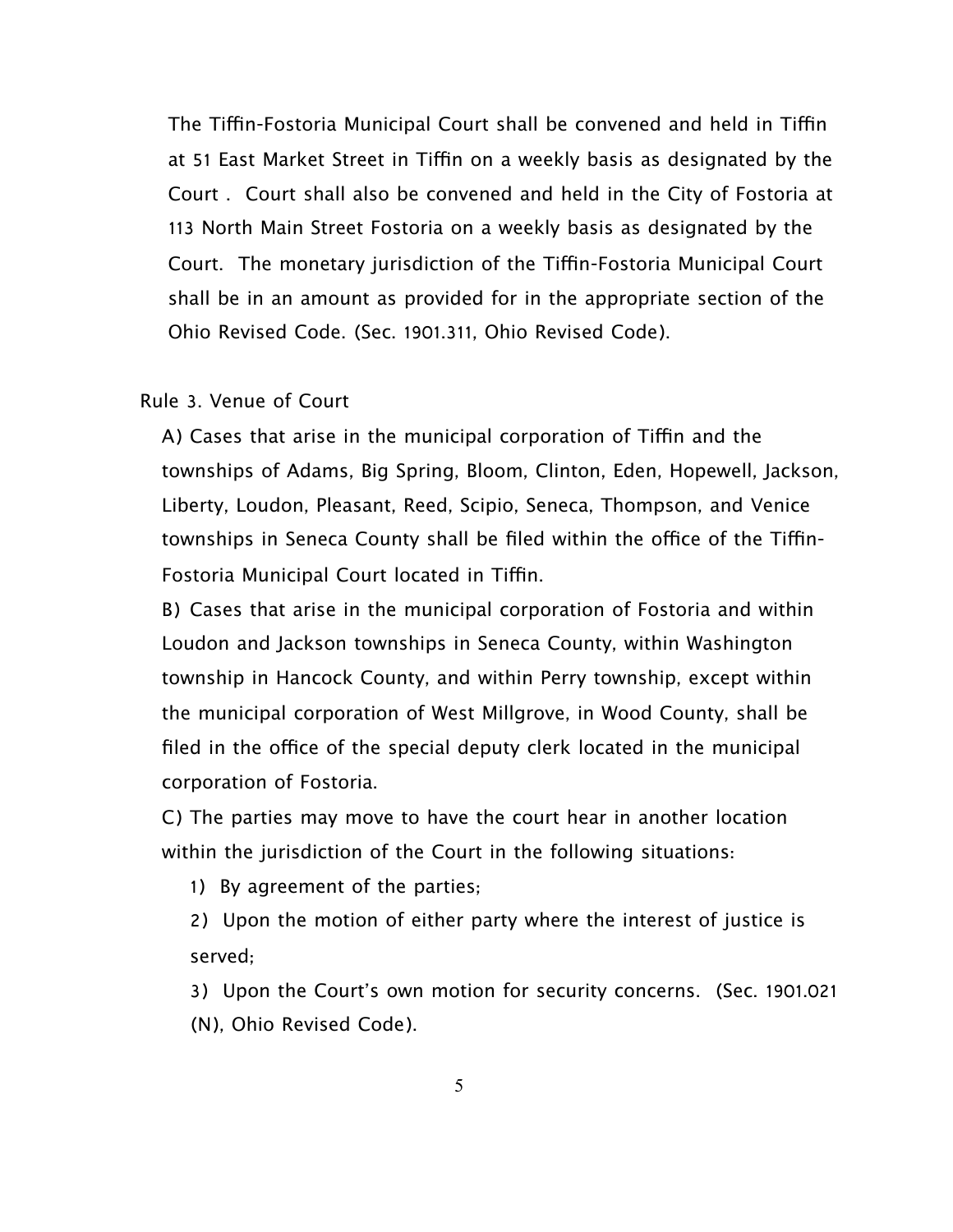#### Rule 4. Times of Holding Court

A) The sessions of this Court shall be from 8:30 a.m. until 4:30 p.m. during Monday through Friday each week, legal holidays except as designated by the Court. The office of the clerk at Tiffin and the special deputy clerk in Fostoria shall be open for the transaction of business from 8:30 a.m. to 4:30 p.m., Monday through Friday each week, except legal holidays. The clerk's office may be closed at such other times as the Court may designate. (Sec. 1901.021, Ohio Revised Code).

B) To facilitate the issuance of such papers as might be discovered necessary during a trial which may extend beyond the conclusion of the Court day at 4:30 p.m., the clerk is instructed to keep the clerk's office facilities available. Should a trial extend beyond 4:30 p.m., the clerk shall remain available or shall have at least one deputy clerk available until the conclusion of all trials for that day.

C) The Court may, by general order, limit or expand the hours of both the Court and the Clerk's Office due to economic hardship, budget constraints or other extenuating circumstances.

# Rule 5. Courtroom Conduct

A) Upon the opening of any Court session, all persons in the courtroom shall stand. All persons in the courtroom shall conduct themselves with decorum and in such a manner so as not to interfere with or obstruct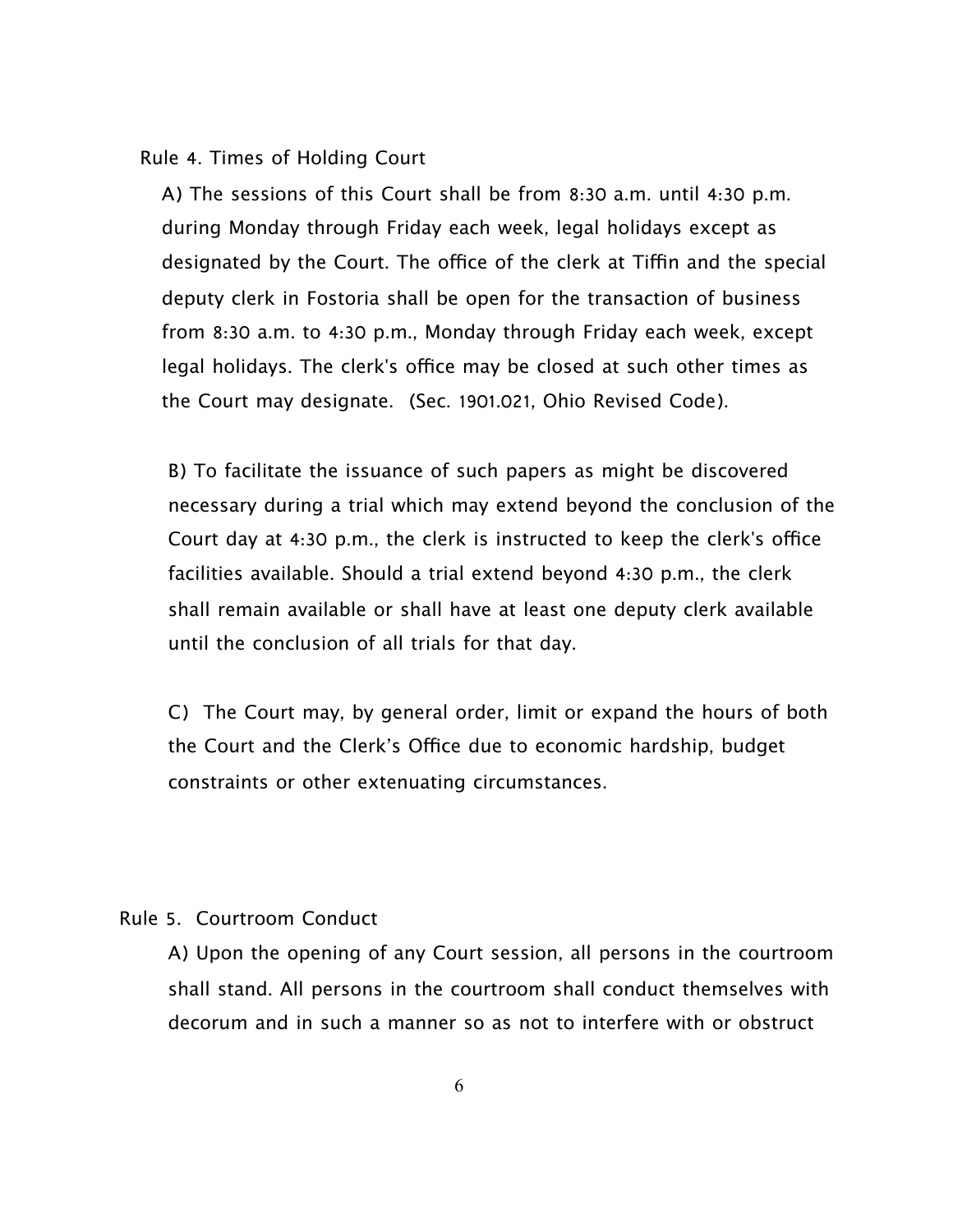judicial activities or proceedings. All persons appearing before the Court shall, as far as practicable, appear in appropriate dress. No hats are to be permitted inside the Courtroom.

B) No smoking, eating, or drinking is permitted in the courtroom, nor shall anyone bring food or drink into the courtroom.

C) No person shall loiter or behave in an unseemly or disorderly manner in the courtroom or in any halls, entryways, or stairways leading thereto, or otherwise interfere with or obstruct judicial activities or proceedings.

D) Cell phones, pagers or other electronic devices shall be turned off while the Court is in session.

E) The Court expects that counsel shall call this rule to the attention of clients and witnesses.

F) Anyone found violating these rules may be subject to immediate expulsion from the courtroom, determined to be in contempt of court, or subject to criminal prosecution.

Rule 6. Preservation of Papers

The clerk shall file and carefully preserve in the office of the clerk all papers delivered to the clerk in every action or proceeding. No original papers or depositions in any case or proceeding shall be removed from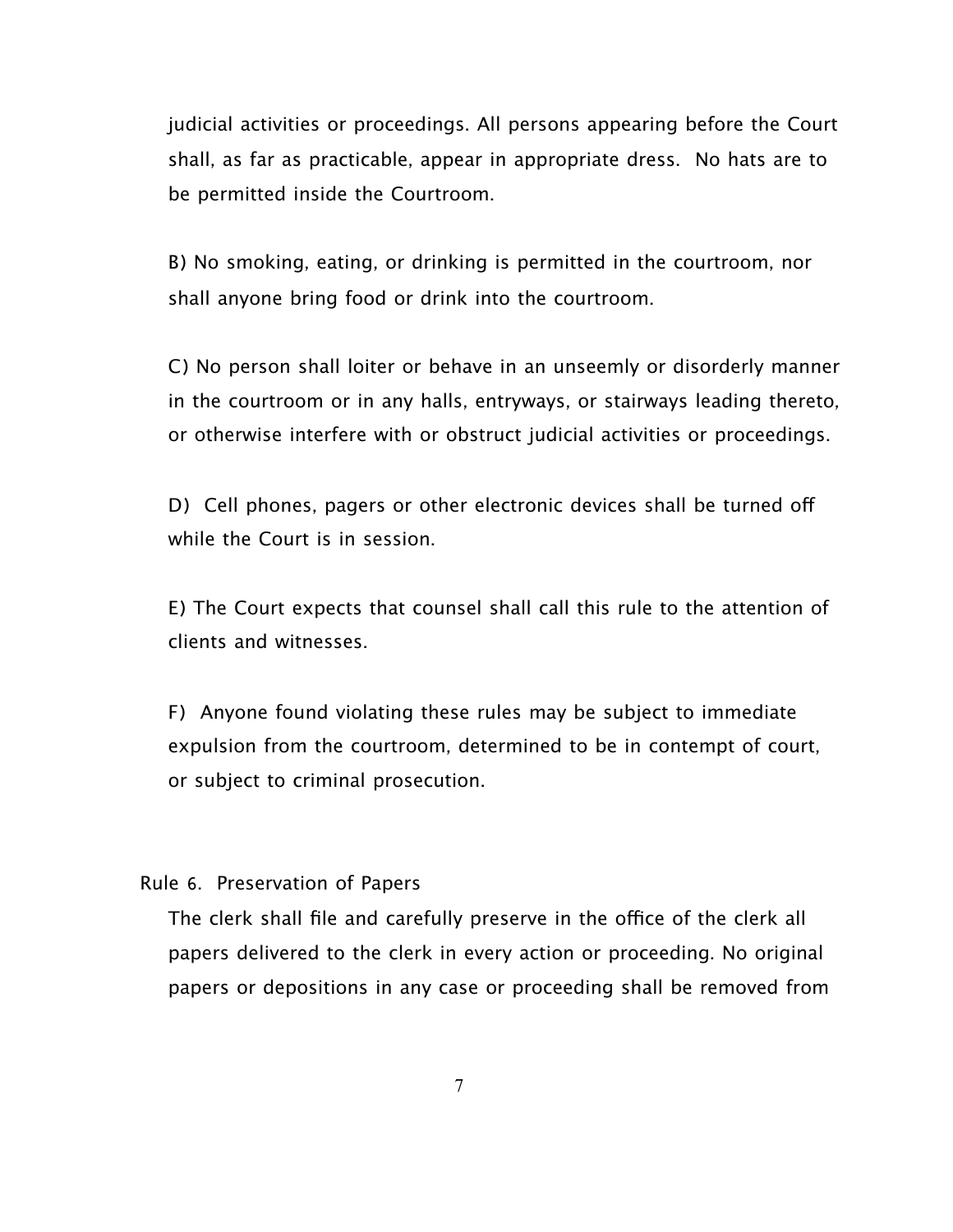the office of the clerk, except for use in court or by the Court, except on written order of the Court.

 Rule 7. Filings by Electronic Transmission In conformity with Ohio Civil Rule 5 (E) and Criminal Rule 12 (B), the Court provides for the filing of pleadings and other papers by electronic means. Except as provided below, all pleadings and other papers may be filed with the Court by facsimile (419) 448-5419 fax number in Tiffin, (419) 435-1150 fax number in Fostoria transmission subject to the following provisions:

A) When filing a Notice of Appeal, the filing party must file the original Notice of Appeal with the Clerk of Court. A Notice of Appeal cannot be filed by facsimile transmission, and the provisions of Rule 7 of these Rules are not applicable to Notices of Appeal.

B) All documents filed by facsimile transmission will be accepted as original and the signature accepted as original, except Notices of Appeal. Facsimile documents need not be followed with the original pleadings or other papers, but the originals must be maintained by the filing party and are subject to inspection by the Court if requested.

C) The attorney or other parties must provide the following information on the fax cover page:

- {1} the name of the Court;
- {2} the title of the case;
- {3} the case number;
- {4} the title of the document being filed;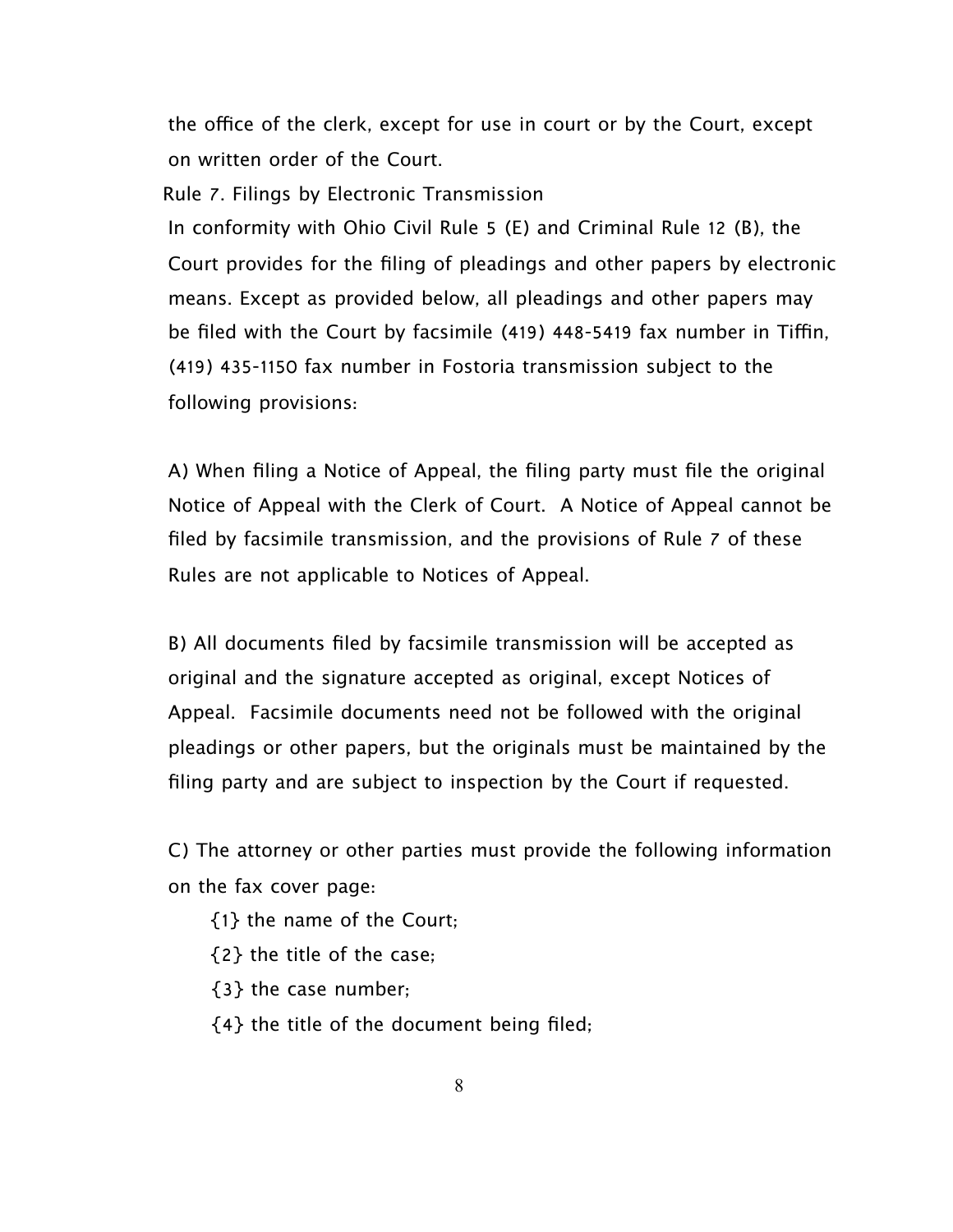{5} the date of transmission;

{6} the transmitting fax number;

 {7} an indication of the number of pages included in the transmission, including the cover page;

 {8} if a Judge or case number has not been assigned, state that fact on the cover page;

 {9} the name, address, telephone number, fax number, Supreme Court registration number and, if applicable, an e-mail address of the person filing the fax document if available, and;

 {10} if applicable, a statement explaining how costs are being submitted.

Transmissions without such information will not be accepted for filing. A transmitted document must be no longer than ten (10) pages not including the cover page and must pertain to only one case.

D) The use and filing of a traffic citation or complaint that is produced by computer or other electronic means is hereby authorized in the Tifn-Fostoria Municipal Court. The electronically produced complaint shall conform in all substantive respects to the Ohio Uniform Traffic Ticket. If a complaint is produced electronically at the scene of an alleged offense, the officer issuing the citation or complaint shall provide the defendant with a paper copy of the complaint, the court with a similar citation or complaint along with any other required documentation such as the LEADS print-out, BMV 2255, probable cause affidavit or other pertinent documentation.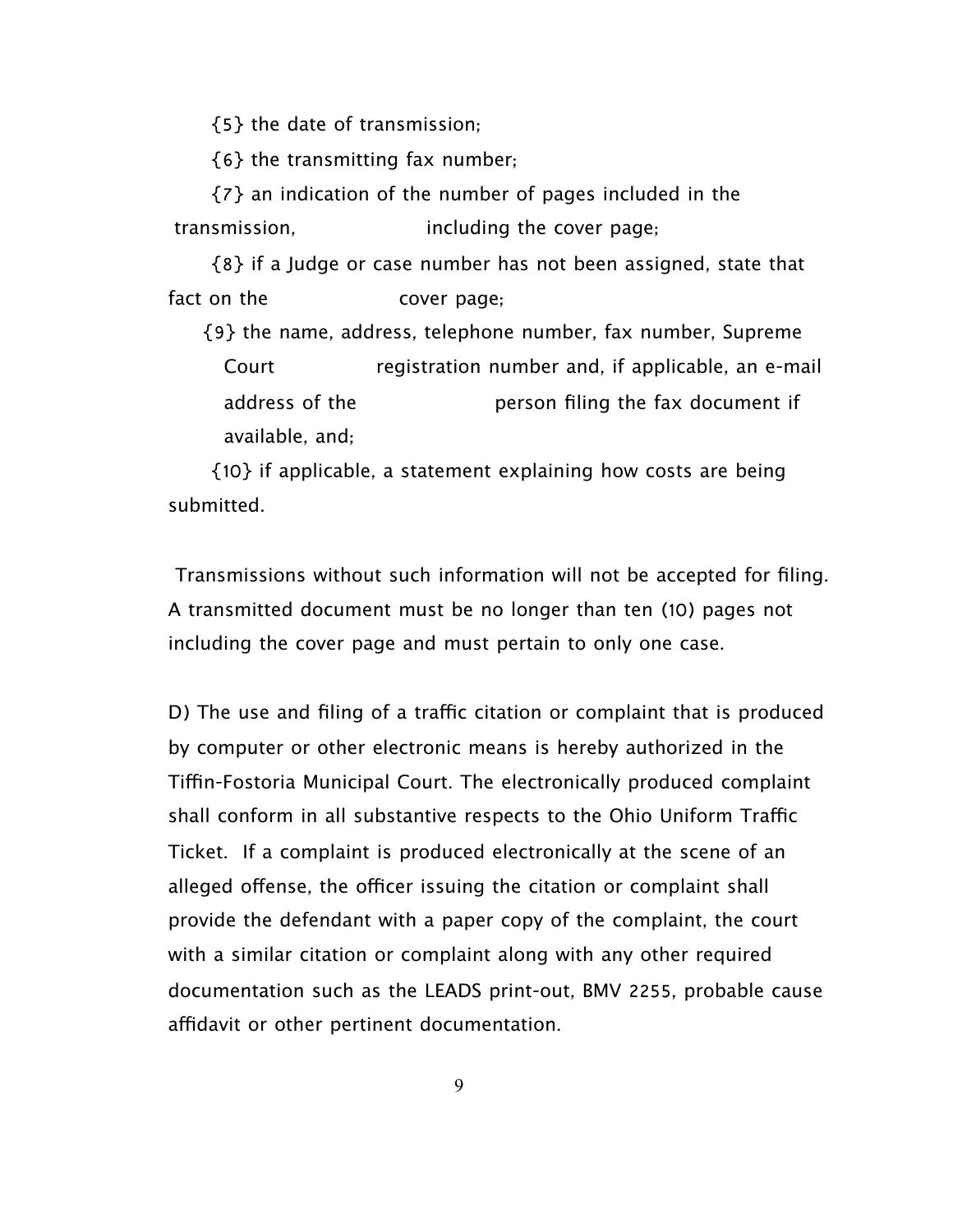E) The Clerk shall notify the attorney or other parties if the transmitted document cannot be filed for any reason. All documents submitted will be considered filed only when the date/time has been stamped by the Clerk and the document has been properly docketed.

#### Rule 8. Holding of Jury Trials

Jury trials will be held throughout the year on Wednesdays at the Tiffin location and Tuesdays at the Fostoria location, or as otherwise designated by the Judge to whom the case is assigned. In the event that a holiday precedes a jury day, the courtroom of the Judge shall be held available for arraignments and no jury trial shall be scheduled in that courtroom unless approved by the Judge.

## Rule 9. Jury Selection

A) Jurors to be used in the Tiffin-Fostoria Municipal Court shall be chosen and summoned by the jury commissioner of Seneca County, Hancock County and Wood County as provided in Sections 2313.01 to 2313.26, inclusive, of the Ohio Revised Code, subject to the exceptions hereafter set forth. The Court shall notify the jury commissioners of Seneca County of the number of jurors needed in the Tiffin-Fostoria Municipal Court for the next calendar year. Section 2313.16 of the Ohio Revised Code is hereby declared not to be applicable to the Tifn-Fostoria Municipal Court pursuant to the authority of Section 1901.25, Ohio Revised Code. Jury summons shall be sent out to prospective jurors a minimum of ten(10) days prior to the scheduled jury trial.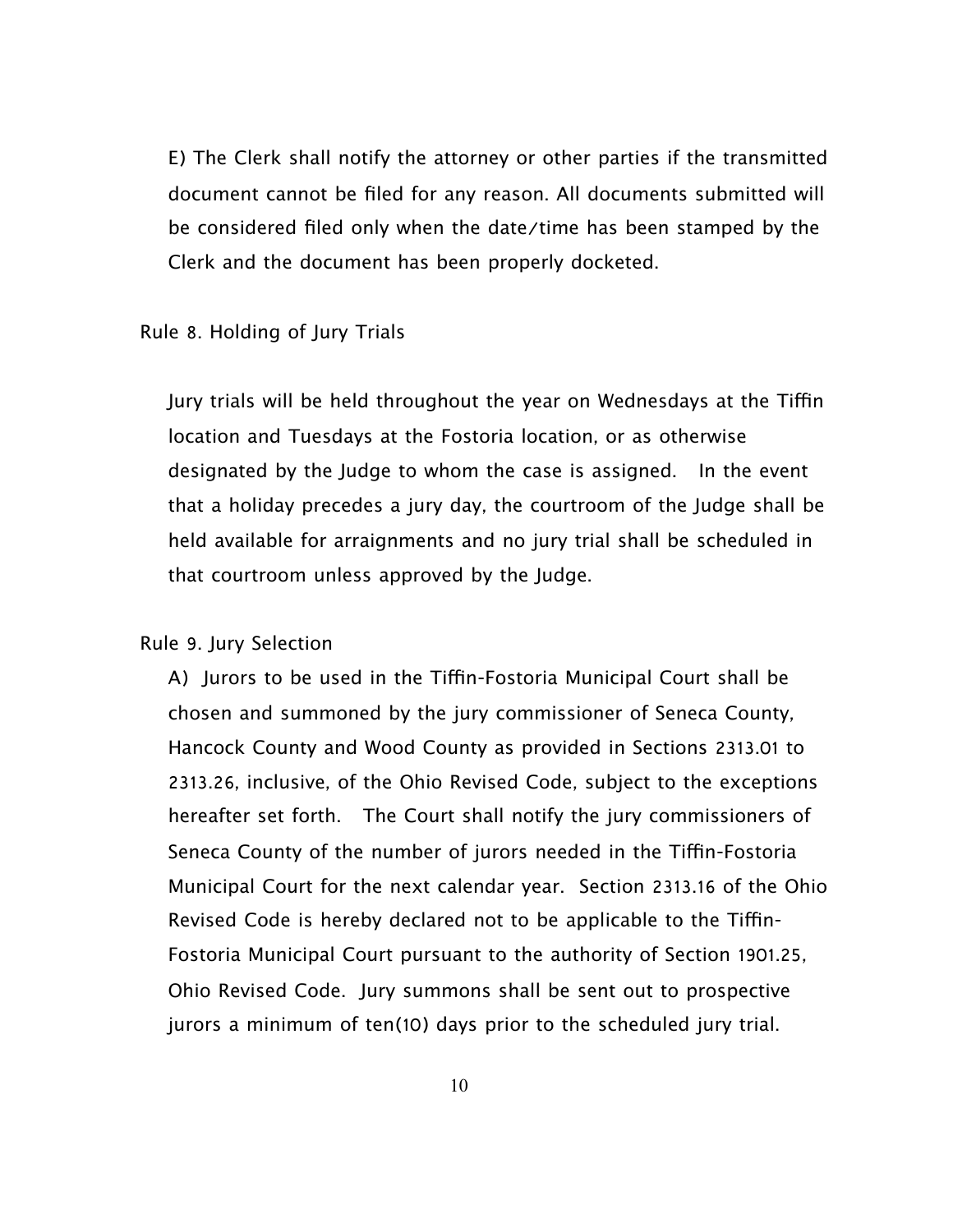B) The Judge may excuse a juror for good cause shown with such excuse to be in writing and signed by the Judge. Such excuse may be for a particular date or dates, or for the entire term.

#### Rule 10. Recording of Court Proceedings

All Court proceedings, which are required to be recorded, shall be recorded by a recordable compact disk. A court reporter may be supplied upon the written request of either party or his counsel and at the discretion of the Court, provided such request is filed in writing at least five court days prior to trial. In such a case the reporter's cost shall be borne by the party requesting the same, who shall pay the costs directly to the reporter. In instances where one of the parties has requested a transcript, the party requesting shall pay for such transcripts.

# Rule 11. Continuances

 A) Every request for a continuance shall be by written motion and will only be granted upon showing of good cause. All requests shall be served on the opposing counsel or the opposing party. The motion shall set forth the date from which a continuance is requested and reasons for the continuance. If a prior trial conflict exists, the date of scheduling shall be stated, with a copy of the notice attached to the motion. Entries shall accompany the motions with blanks for the new trial time and date, and if agreed to by opposing counsel. No request for continuance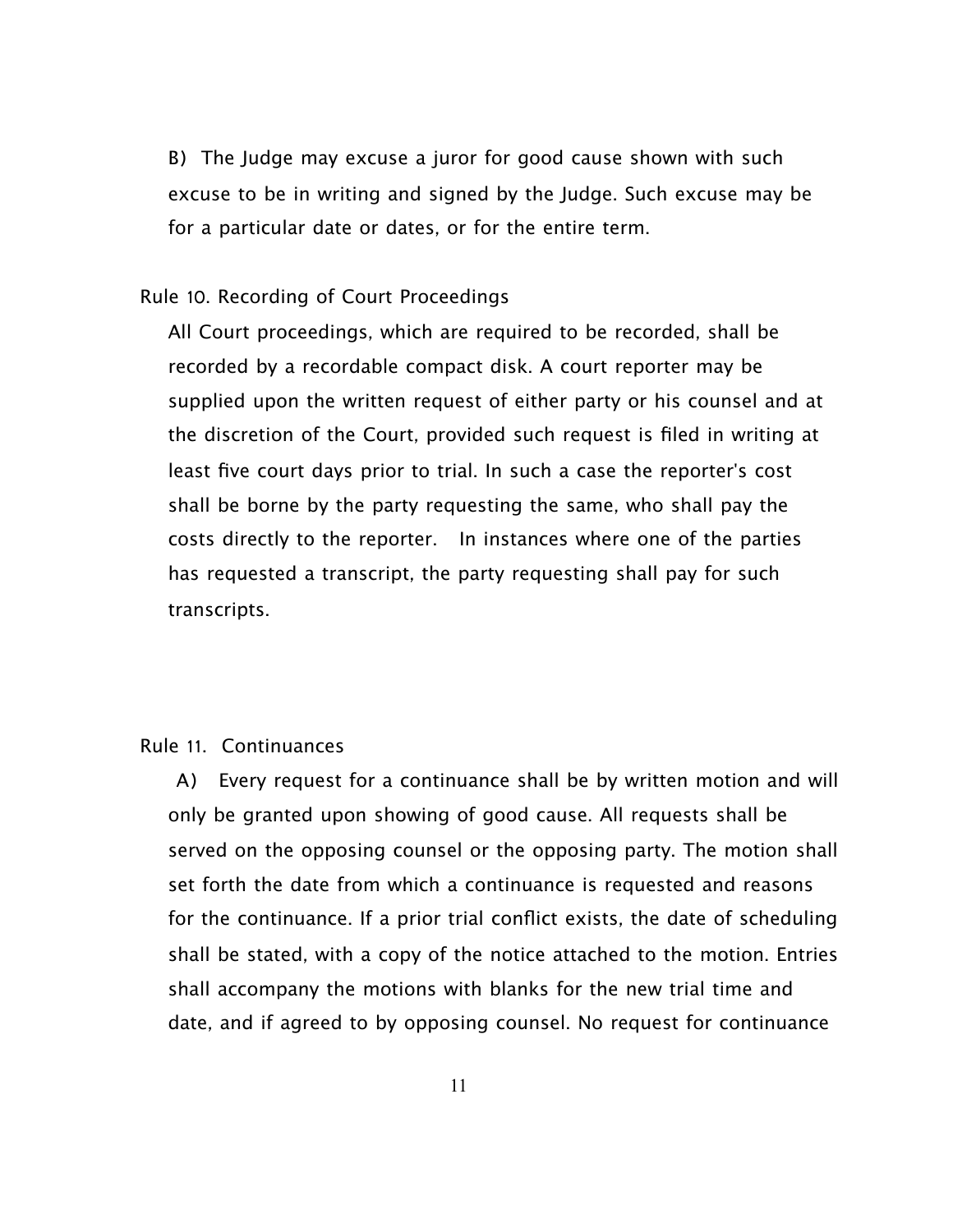will be considered if made less than seven (7) days before trial except for circumstances which by reasonable diligence could not be determined seven (7) or more days prior to trial. It is suggested that counsel provide available dates to the Clerk.

 B) When a continuance is requested for the reason that counsel is scheduled to appear in another case assigned for trial on the same date in the same or another trial court of this state, cases set in federal court and common pleas courts trial shall have priority and shall be tried on the date assigned. With regard to other cases set in municipal or county court, those cases set first in time shall have priority. Criminal cases assigned for trial have priority over civil cases. The granting of any other request for continuance of a scheduled trial is a matter within the discretion of the trial court. If a designated trial attorney has such a number of cases assigned for trial in courts of this state so as to cause undue delay in the disposition of such cases, the Judge may require the trial attorney to provide a substitute trial attorney. If the trial attorney was appointed by the court, the court shall appoint a substitute trial attorney.

# II. CIVIL RULES

Rule 12. Jury Trials and Demands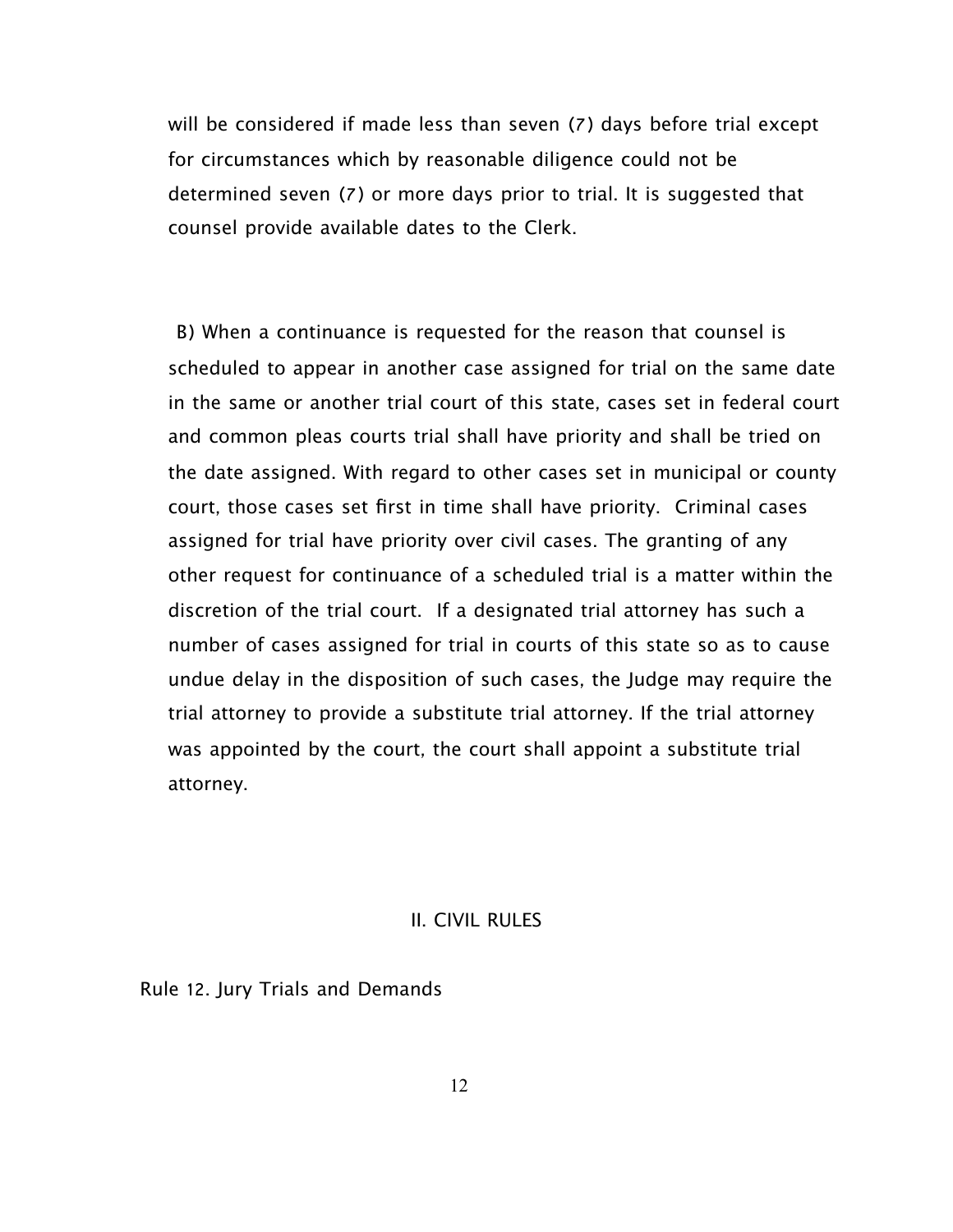A) A demand for a civil jury trial shall be made as required by Civil Rule 38 and shall be accompanied by a deposit of \$750.00 as security for the first day jury cost. Said sum shall be first collected with \$500.00 of the deposit due at the time of the filing of the complaint or responsive pleading demanding said trial by jury. An additional deposit of \$250.00 shall be tendered no less than three weeks before the trial date. In the event that either deposit is not made, no jury will be summoned, and the failure to make said deposit shall be deemed a waiver of the right to a trial by jury. Otherwise, the deposit shall be refunded to the party posting it at the conclusion of the case. In the event a party claims to be indigent and unable to post the deposit, an affidavit as to such indigence shall be filed with the demand for jury, and the Court may summon the party into court for further investigation of the claimed indigence.

B) In the event a civil case is settled or dismissed prior to trial and it is not possible to notify all jurors of such cancellation, the requesting party shall bear the cost of juror fees for those jurors who report on the day of trial.

#### Rule 13. Jury Questionnaires

Jury questionnaires shall be submitted to potential jurors and shall be available for review by any party or their counsel one (1) week prior to trial. Upon completion or termination of the trial, the Court shall gather any jury questionnaires previously distributed and dispose of the same.

## Rule 14. Court Costs and Security Deposits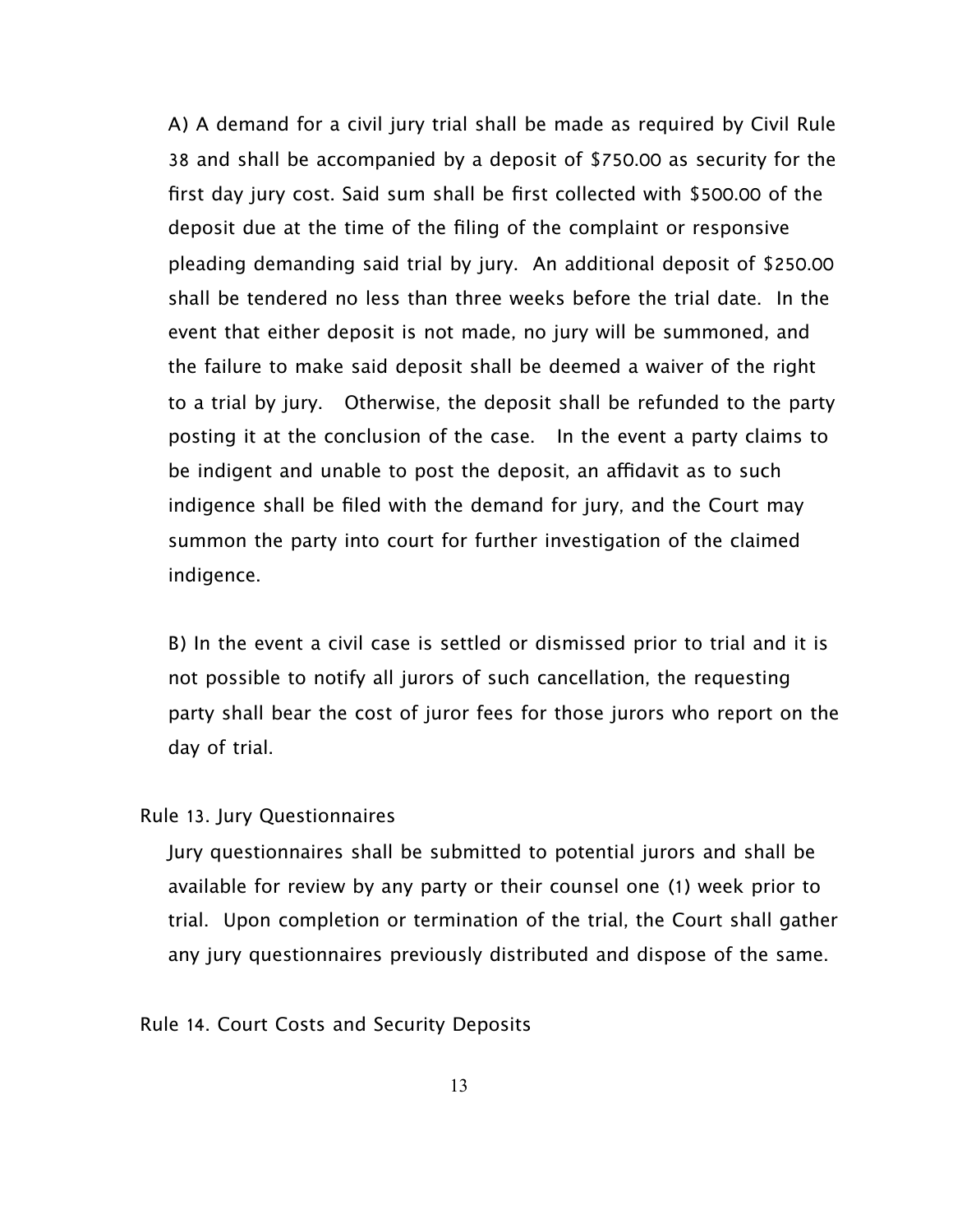The schedule of costs, security deposits, and filing fees for all cases in the Tifn-Fostoria Municipal Court will be as set forth by separate order of this court.

Rule 15. Filing of Pleadings, Motions, Etc.

A) In every pleading, motion, or document filed on behalf of a party or parties, there shall be set forth in the caption the names of all parties with complete addresses, if known, whose names appear in the proceedings for the first time and the specific venue and location in which the case is filed. Every pleading, motion, or document filed on behalf of a party shall have printed or typed thereon the name, address, telephone number, and attorney registration number of counsel filing the same, and if filed by a law firm, the name of the particular attorney having primary responsibility for the case shall be indicated thereon. Sufficient copies of every pleading, motion, or document to be served by the Clerk, bailif, or sherif, shall be filed with the Clerk. The Clerk shall make a copy of any pleading, motion, or document for the use of any counsel of record who has not previously been supplied with a copy, and charge the expense thereof as costs in the case.

B) In all cases where the filing of a pleading or amended pleading is not fixed by law or another rule, the pleading or amended pleading shall be served on or before the fourteenth (14th) day after the date of the entry requiring or granting leave for the filing of such pleading or amended pleading, or overruling or sustaining a motion, unless otherwise specified in the entry. The opposing party shall move or plead to the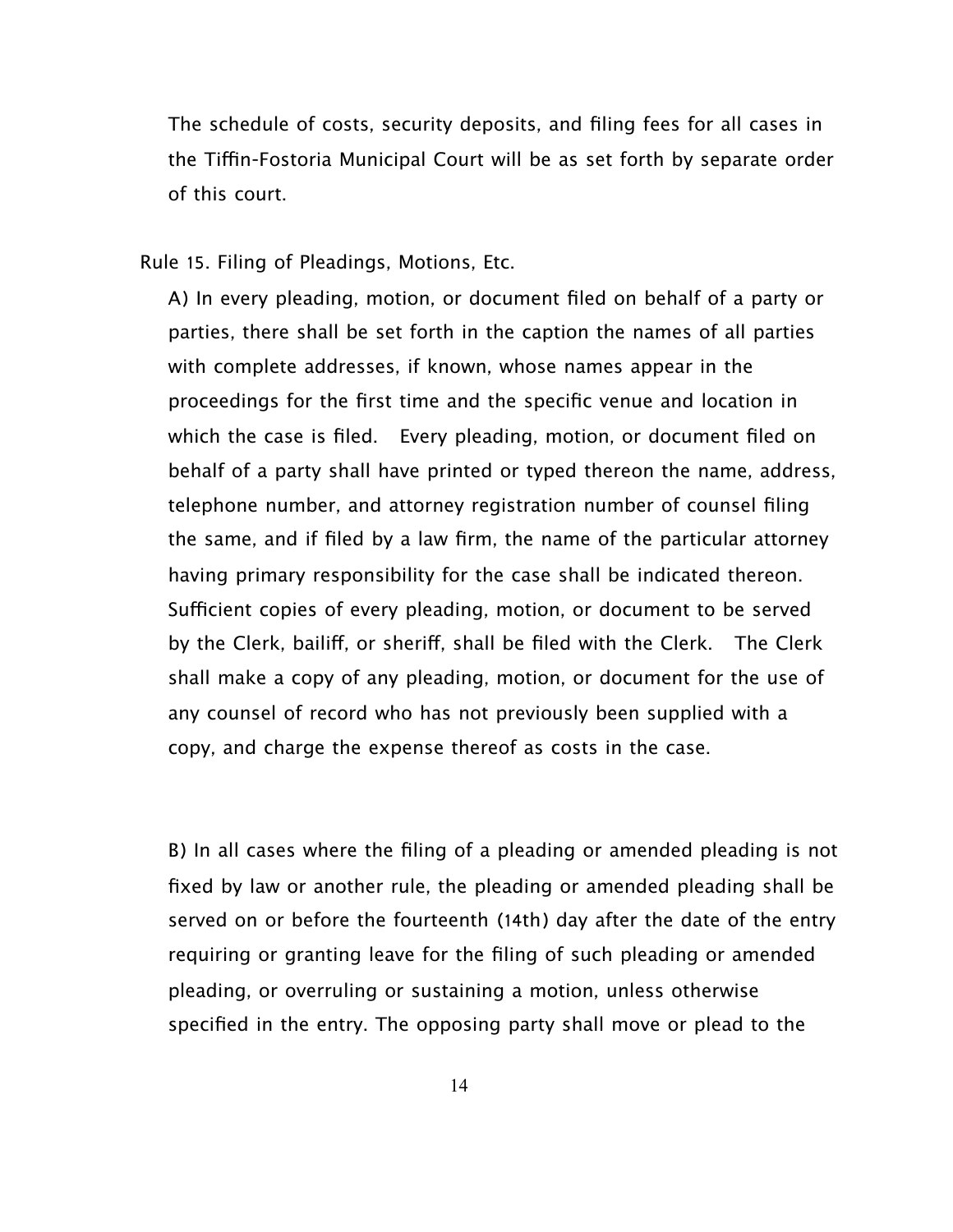pleading or amended pleading so filed on or before the fourteenth (14th) day after such pleading or amended pleading is filed, unless otherwise ordered by the Court. Where a case is transferred from small claims court to the regular docket of the Court pursuant to Section 1925.10, Ohio Revised Code, the answer of the defendant or defendants shall be filed within fourteen (14) days of the date of the entry ordering such transfer.

C) It shall be the duty of the party or attorney filing a pleading, written motion, or brief subsequent to the complaint to mail or deliver a copy thereof to each party to the case, or the attorney for such party. Failure to comply with this rule shall be sufficient cause to strike the pleading, motion, or brief from the files. If a copy of a pleading is to accompany a summons to be served in the case, it shall be sufficient compliance with this rule to deposit such copy with the Clerk. The fact of such mailing or delivery to the adverse party shall be noted on the original. Insofar as the party filing a document is aware of the judge to whom the case is assigned, he shall note the same between the Case Number and title of the document in the caption.

D) In the absence of a request to the Court for an oral hearing, notice of which request shall have been previously given to opposing counsel, a motion shall be deemed submitted on written briefs unless the opposing counsel requests in writing an oral hearing, which request shall be submitted within seven (7) days of receiving the motion.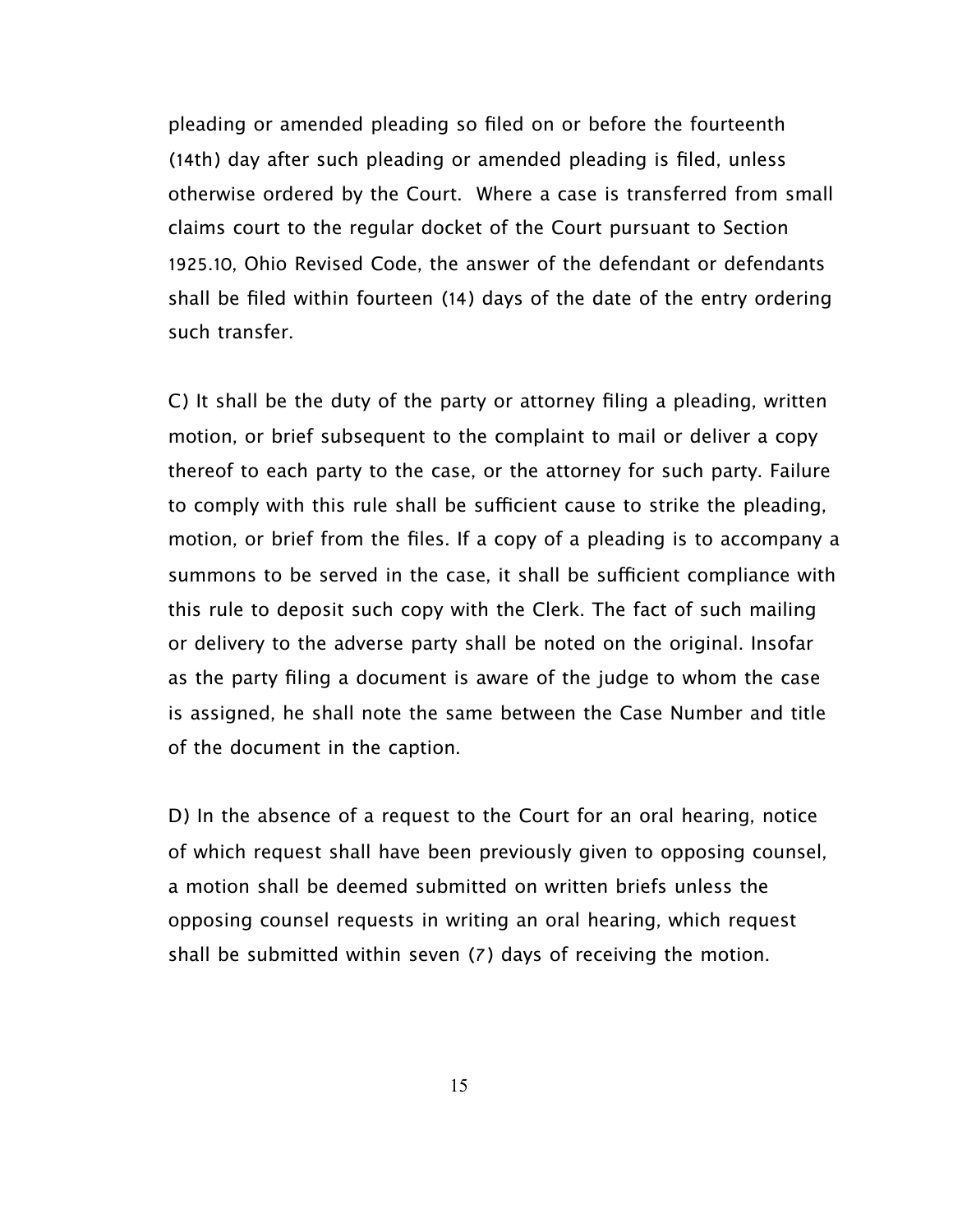E) Pleadings, motions, or other documents not complying with this rule of Court shall not be accepted for filing by the Clerk.

Rule 16. Withdrawal of Trial Counsel

A) Counsel shall be allowed to withdraw from trial counsel responsibility in cases where counsel was designated only with the consent of the judge assigned to the case.

B) In the absence of judicial assignment, or in the absence of the assigned judge, such application shall be made to the Court. No such application will be considered unless a written entry or motion is presented stating the reasons for the application. The entry or motion will contain the following:

{1} The time and date of trial, if set.

{2} A certification of service to opposing counsel.

{3} Certification that the client has been notified that the attorney is seeking to withdraw from the case.

{4} Counsel's professional statement that, if allowed, a copy of the entry will be mailed immediately to the last known address of the client.

C) Withdrawal of counsel within five (5) court days of any hearing assignment shall not be permitted.

Rule 17. Change of Trial Counsel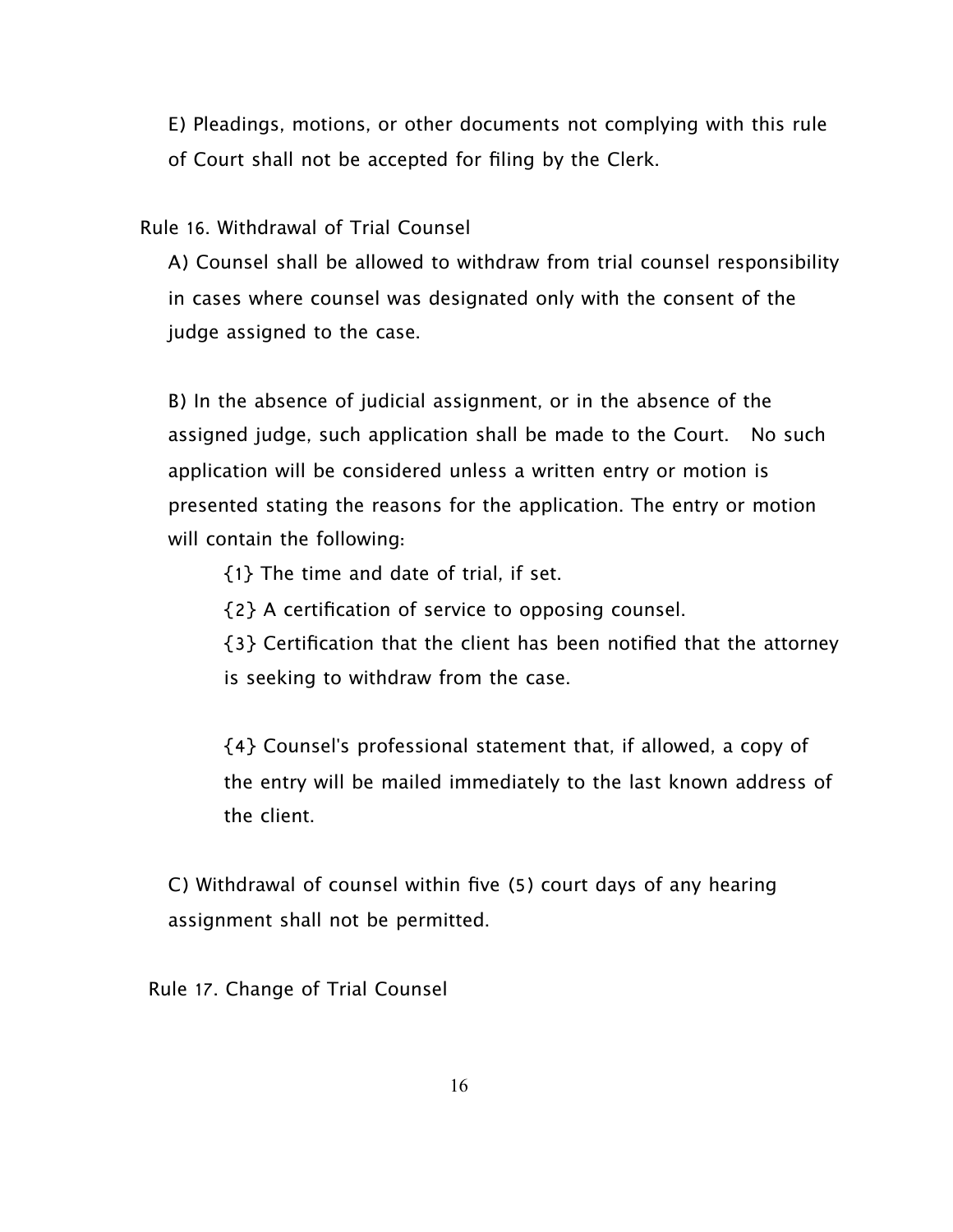Once trial counsel has been designated, such designation shall remain until termination of the case. Change of trial counsel may be permitted by the Court upon the filing of an entry containing the designation of new trial counsel and the agreement of prior trial counsel and provided such change will not delay the trial of such case.

#### Rule 18. Preparation of Papers in Civil Cases

No official or employee of this Court is permitted to prepare or assist in preparing any pleadings, motions, or other documents on behalf of a party to a case to be filed in this Court or which may be pending in this Court. This prohibition is not applicable to assistance required by law to be rendered to parties in the small claims division of this Court, or minor typing assistance, such as corrections of errors or last minute changes on papers filed with the Court, if requested and supervised by the filing party, or ordered by the Court.

# Rule 19. Pretrial Procedure for Civil Cases

A) The pretrial procedure called for in Ohio Civil Rule 16 shall be used by this Court, insofar as may be applicable or practical, in all contested civil cases, that is, civil cases which are at issue on an answer or a reply to a counterclaim.

B) It is the order of this Court that attorneys appear for pretrial conferences as scheduled, and that the parties to the case, or a representative of the party, also appear unless dispensed from appearance by the Court (service of notice pursuant to Civil Rule 5 is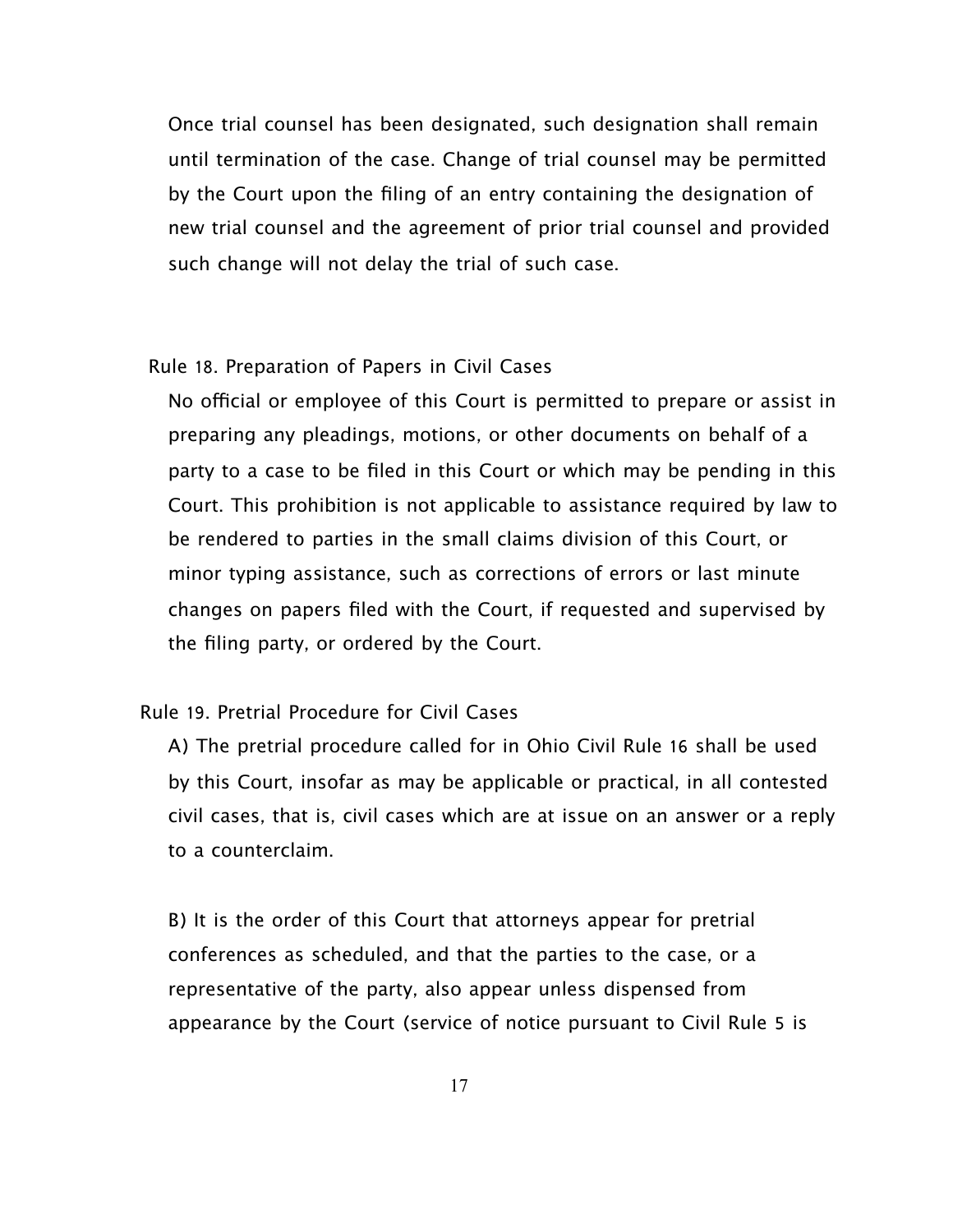hereby deemed sufficient as to the notice of pretrial). Unless leave of Court is first obtained, failure of plaintif or plaintif's attorney to appear at a scheduled pretrial conference may be grounds for dismissal of the case pursuant to Ohio Civil Rule 41 (B)(1); failure of any other party or their attorney to appear may be deemed a contempt of this Court, and punished accordingly.

C) Continuances of pretrial conferences may be granted upon the showing of good cause, and no continuance shall be granted without approval of the judge before whom the pretrial is scheduled.

#### Rule 20. Default Judgment

A) A party seeking a default judgment pursuant to Ohio Civil Rule 55 shall file a written motion and a proposed Judgment Entry with the Clerk of Courts. Military Affidavits pursuant to the Soldiers and Sailors Relief Act shall be filed with the proposed entry, unless filed earlier.

B) If the claim is liquidated, in addition to the motion, the moving party shall file an affidavit or memorandum containing sufficient information in support of the claim. If the claim is unliquidated, or if the party against whom judgment by default is sought has appeared in the action, or both, then a hearing is required before the Judge. In these cases, the motion for default judgment must include, on the face of the motion, notice of the date and time of the scheduled hearing on the motion. Service of the motion and notice of hearing shall be made on the opposing party in accordance with Rule 4(C) and not less than seven (7) days before the scheduled hearing. The moving party shall be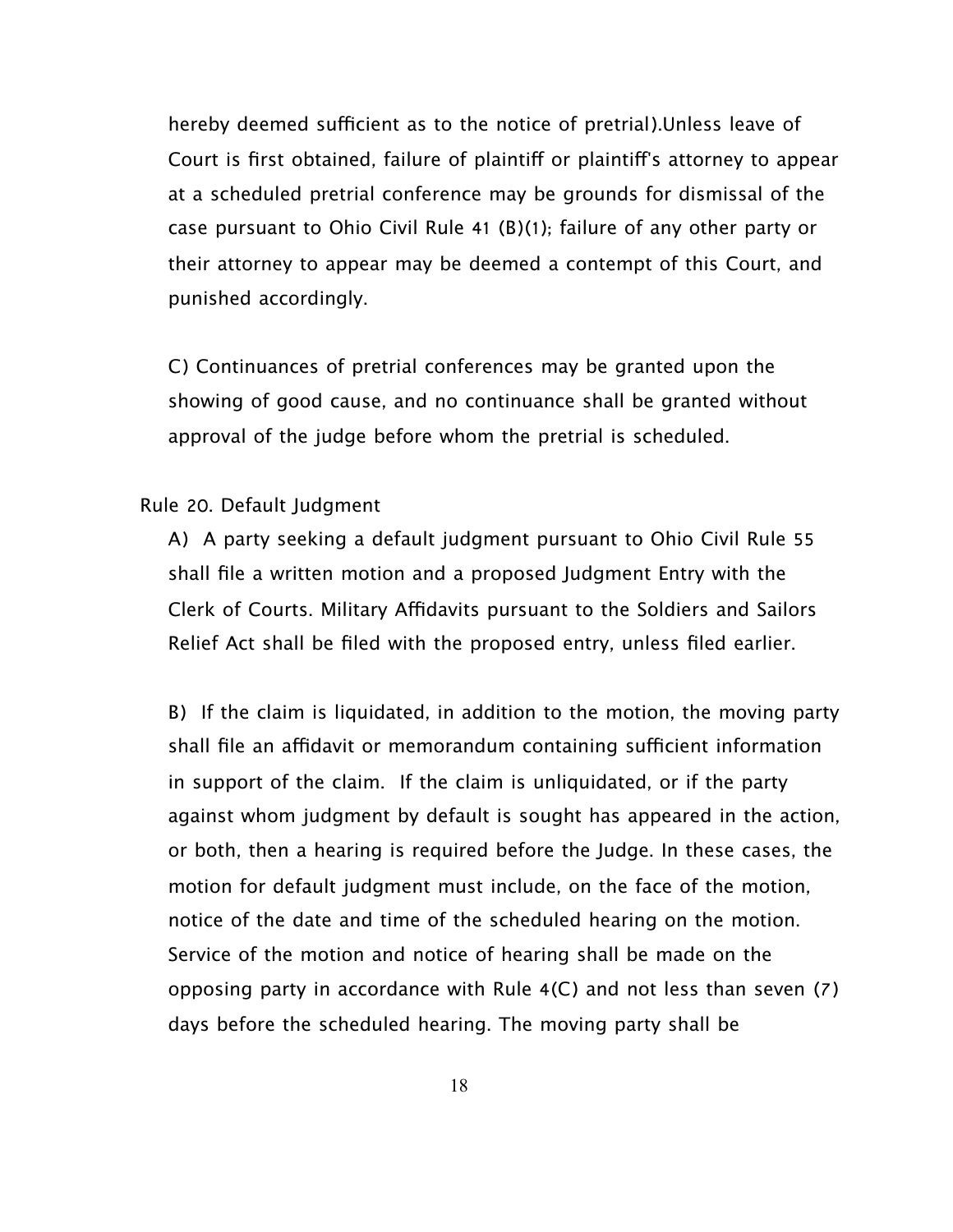responsible to show that the other parties have been properly served as required by this rule. At the hearing on the unliquidated claim, the moving party shall present evidence to support the award of the default judgment. The Court may require testimony under oath or by affidavit.

C) At the conclusion of the hearing, if the Court is satisfied that service of summons and complaint has been obtained, and the evidence presented establishes the party's entitlement to judgment, the Court shall prepare a decision and file it with the Clerk. Copies of the Court's decision shall be served upon the parties or their attorneys by the Clerk.

# Rule 21. Failure of Service

In the event there is a failure of service of summons, the complainant or his attorney shall make additional effort within six (6) months from the date the cause of action was filed. If the complainant or his counsel fail to comply with this rule, the Court may proceed to dismiss the case for failure to prosecute pursuant to Ohio Civil Rule 41.

# Rule 22. Assignment of Cases

All cases are subject to being assigned for pretrial or trial at any time after the expiration of a full day from the time the issues are made up, unless they are otherwise disposed of by dismissal, settlement, continuance, or upon the order of the Court. All cases will be heard on the day assigned for pretrial or trial, and continuances to a day certain will only be granted upon the demonstration to the satisfaction of the Court of the necessity for the continuance.

Rule 23. Sales and Proceedings in Aid of Execution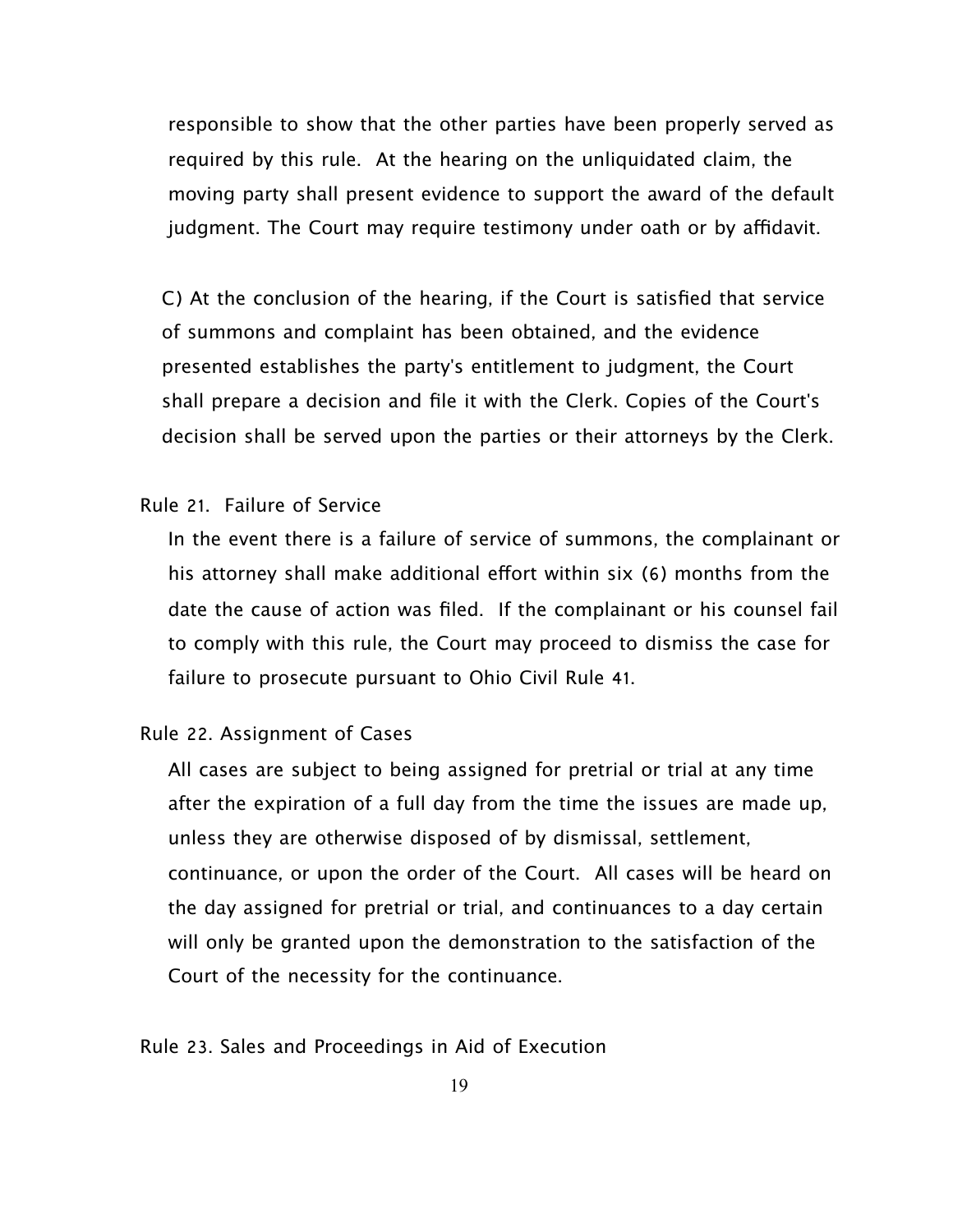The bailiff shall follow the procedure set forth in Section 2329.13 et seg. of the Ohio Revised Code in the advertising and conducting of sales on attachment, execution, or foreclosure of chattel mortgages. In all attachments or executions to be levied upon personal property, the attorney or party shall describe in detail those items which are to be levied upon; an instruction to "levy upon all goods and chattels" is not sufficient. Information must be supplied to the bailiff as to the type, size, and number of items to be levied upon, so that the bailiff can make an accurate estimate as to the cost of the proceedings, and so that he can require a sufficient deposit to secure costs before proceeding with the execution or attachment. If the item to be levied upon is an automobile or other motor vehicle, the party or his attorney shall furnish the bailif with an accurate description of the automobile or motor vehicle, a license number or serial number, and a written statement as to whether there is a lien of record on the vehicle in the office of the Seneca County Clerk of Courts. Before the bailiff proceeds to levy upon the vehicle, he shall determine whether there are any liens on it, and he shall also determine the fair market value of the vehicle to be determined by three (3) appraisers. If there is a lien on the vehicle, the name of the lienholder shall appear on the notice of sale. If the bailiff determines that the vehicle, when sold, will not bring a sufficient amount to cover the cost of towing, storage, appraisal, advertising, and other court costs, he shall require the party seeking the levy to post an additional deposit for costs to cover these expenses before proceeding with the levy. If the sale will encompass many items, the bailif may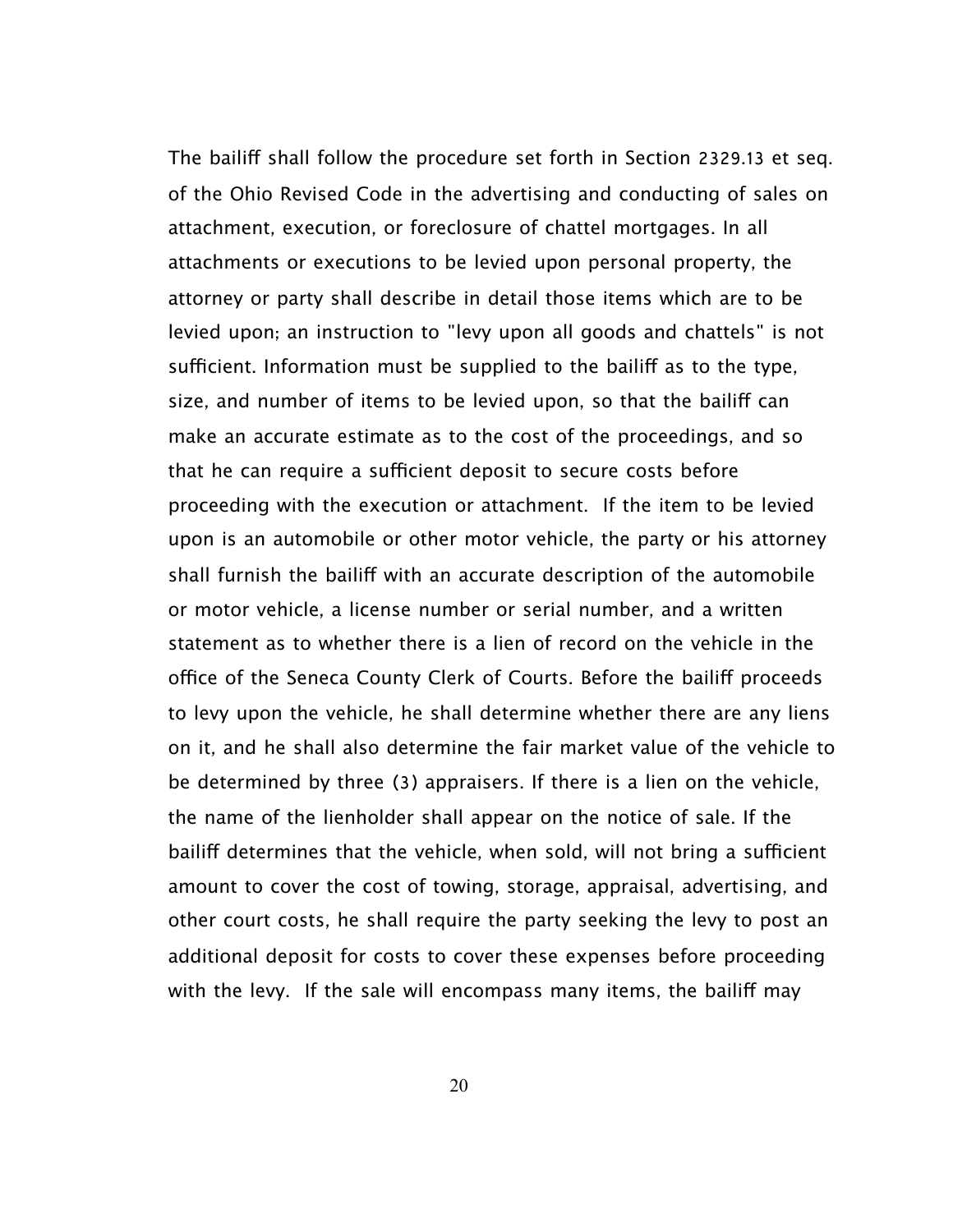secure the services of an auctioneer and proceed in accordance with Section 2335.021, Ohio Revised Code.

#### Rule 24. Garnishment Proceedings

All garnishment proceedings shall be in the form required by Section 2715.11, Ohio Revised Code, and the garnishment papers will be properly filled out, including date. They will be accompanied by the proof of service of the demand required by Section 2715.02, Ohio Revised Code, and by the garnishee's fee provided by Section 2715.111, Ohio Revised Code. The Clerk of this Court is instructed to refuse to accept for filing any garnishment papers not complying with this rule. The Court will accept no more than two (2) other than personal earnings garnishments for each defendant at a single filing.

# Rule 25. Judgment Debtor Examination

Judgment debtor examinations may be scheduled in front of the Court upon the specific request of the parties. All others shall be held outside the hearing of the Court. If the judgment debtor fails to appear after having been served with the order to appear, contempt of court proceedings shall be initiated against the judgment debtor, unless the Court directs that other action be taken.

#### Rule 26. Forcible Entry and Detainer

When a judgment has been rendered ordering a defendant to vacate premises, the bailif shall not proceed until there is filed with the Court a praecipe requesting such action, and the praecipe shall be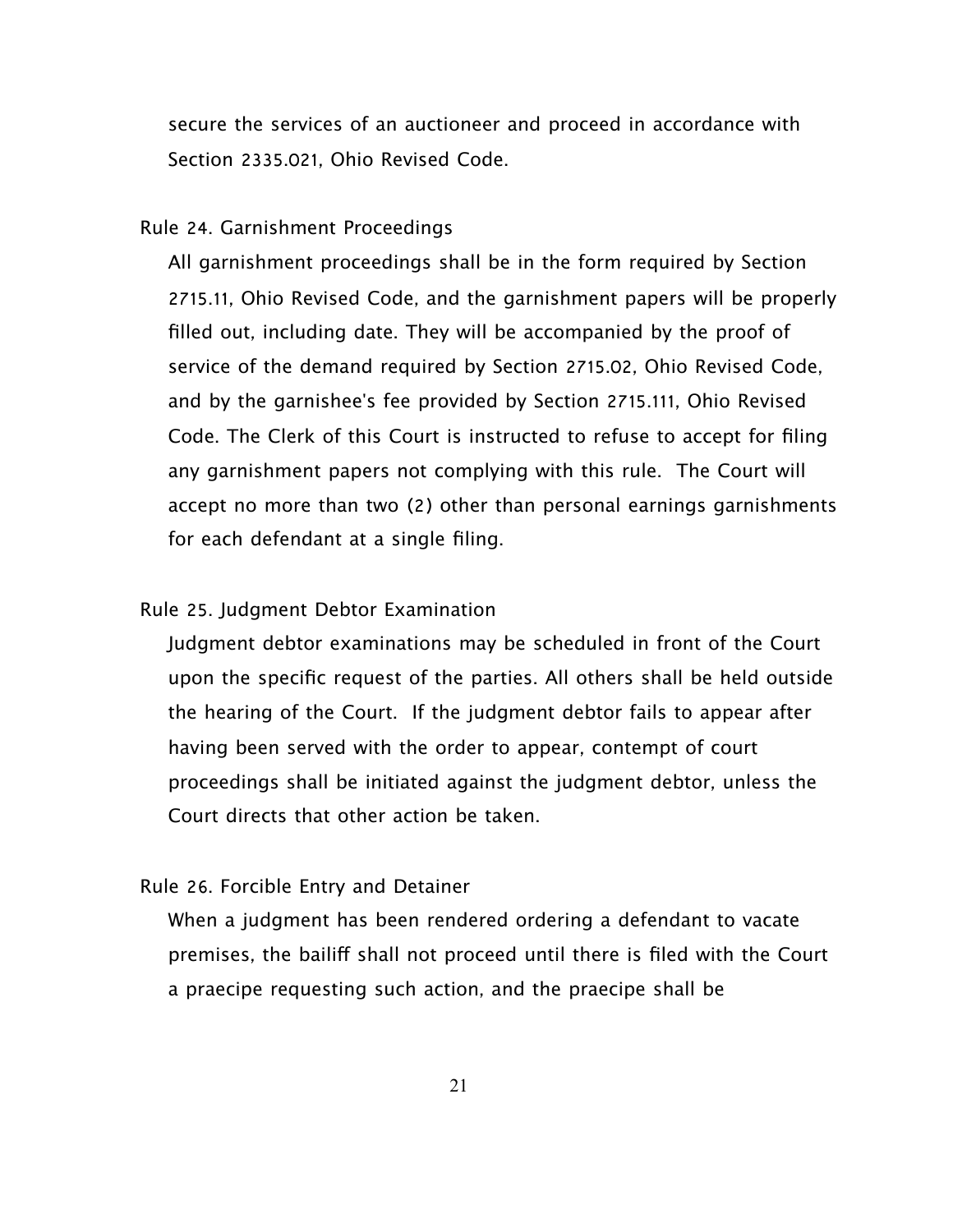accompanied by a deposit in accordance with the Court's Court Costs Schedule.

## Rule 27. Small Claims Division

A) Pursuant to Section 1925.01, Ohio Revised Code, and Ohio Civil Rule 53, the position of Small Claims Court magistrate has not been heretofore established by the Court. The appointments to fill any vacancy in the position shall be made by the judge of the Court, and the appointee shall serve at the pleasure of the judge for such term as he or she deem advisable.

B) The deputy Clerk of the Court assigned to Small Claims Division shall be responsible for assisting persons to file small claims complaints, entering these complaints in the docket, setting them for hearing, receiving the Court costs and money paid on judgments, and accounting for the same.

Rule 28. Trusteeship

Sections 2329.70 and 2329.71 of the Ohio Revised Code shall govern all applications for trusteeship in this Court.

Rule 29. Caseflow Management in Civil Cases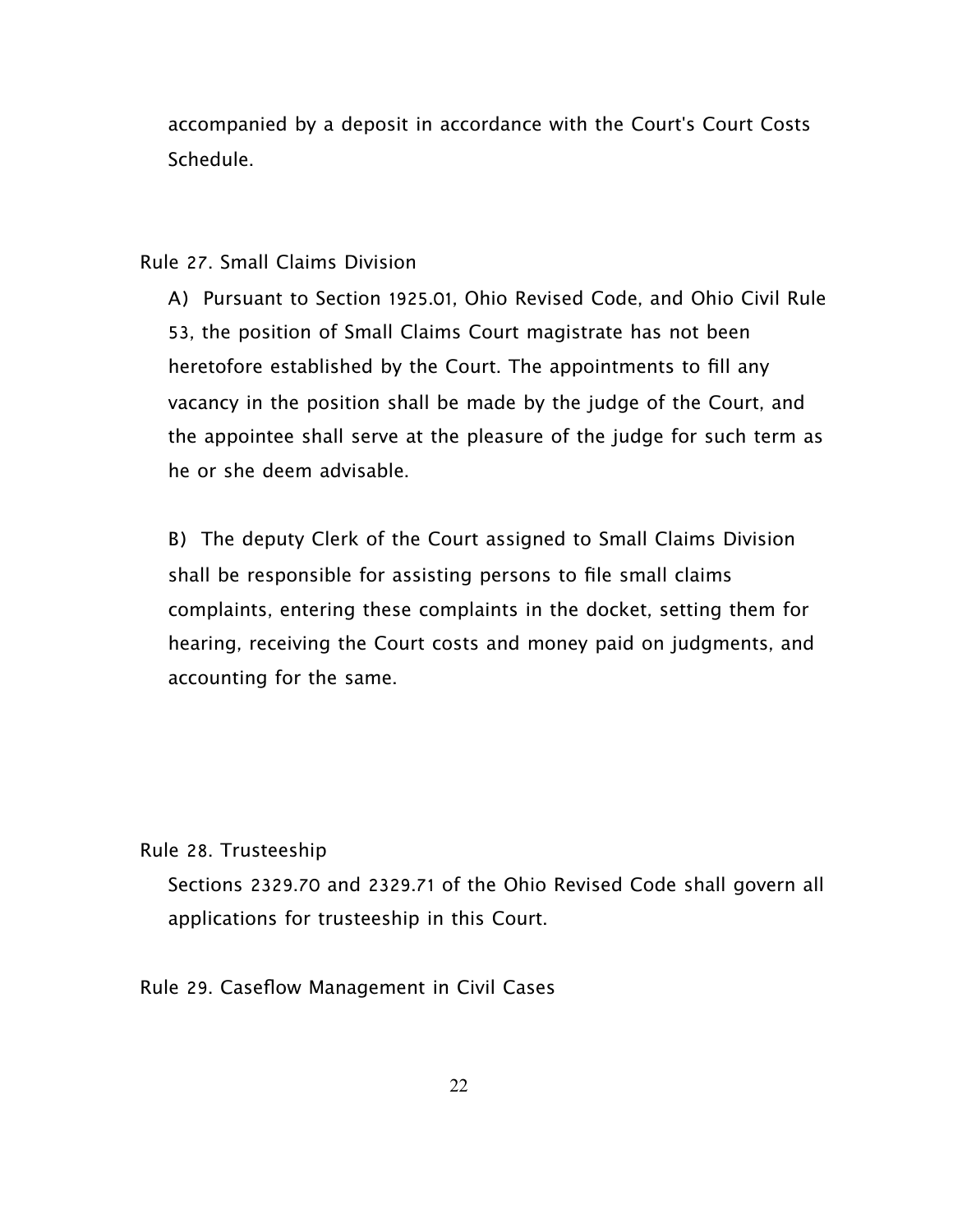A) The purpose of this rule is to establish, pursuant to M.C. Sup. R 18, a system for civil case management which will achieve the prompt and fair disposition of civil cases.

B) Summons shall be served in accordance with the Ohio Rules of Procedure. In the event there is a failure of service, the Clerk shall notify counsel immediately. If counsel fails to obtain service of summons within six (6) months from the date the cause of action has been filed, then the Clerk shall notify counsel that the case will be dismissed in thirty (30) days unless good cause is shown to the contrary.

C) After any responsive pleading is filed, the Clerk shall immediately forward said pleading and file to the judge so the matter may be set for hearing. If no action has been taken on a file for a six (6) month period and the case is not set for trial, then the Clerk shall notify the party that the matter will be dismissed within thirty (30) days unless good cause is shown. When a file has been marked "settlement entry to come" and the entry has not been received within thirty (30) days, then the Clerk shall notify the party that his case will be dismissed unless the entry is received within thirty (30) days.

 D) Status Hearing: After an answer is filed, the case will be assigned by the Clerk for trial and the Clerk will forward the file to said Judge. The Court will then set a status hearing which may be heard in court or by phone. The purpose of the status hearing is to set discovery and motion deadlines so a formal pretrial can be set.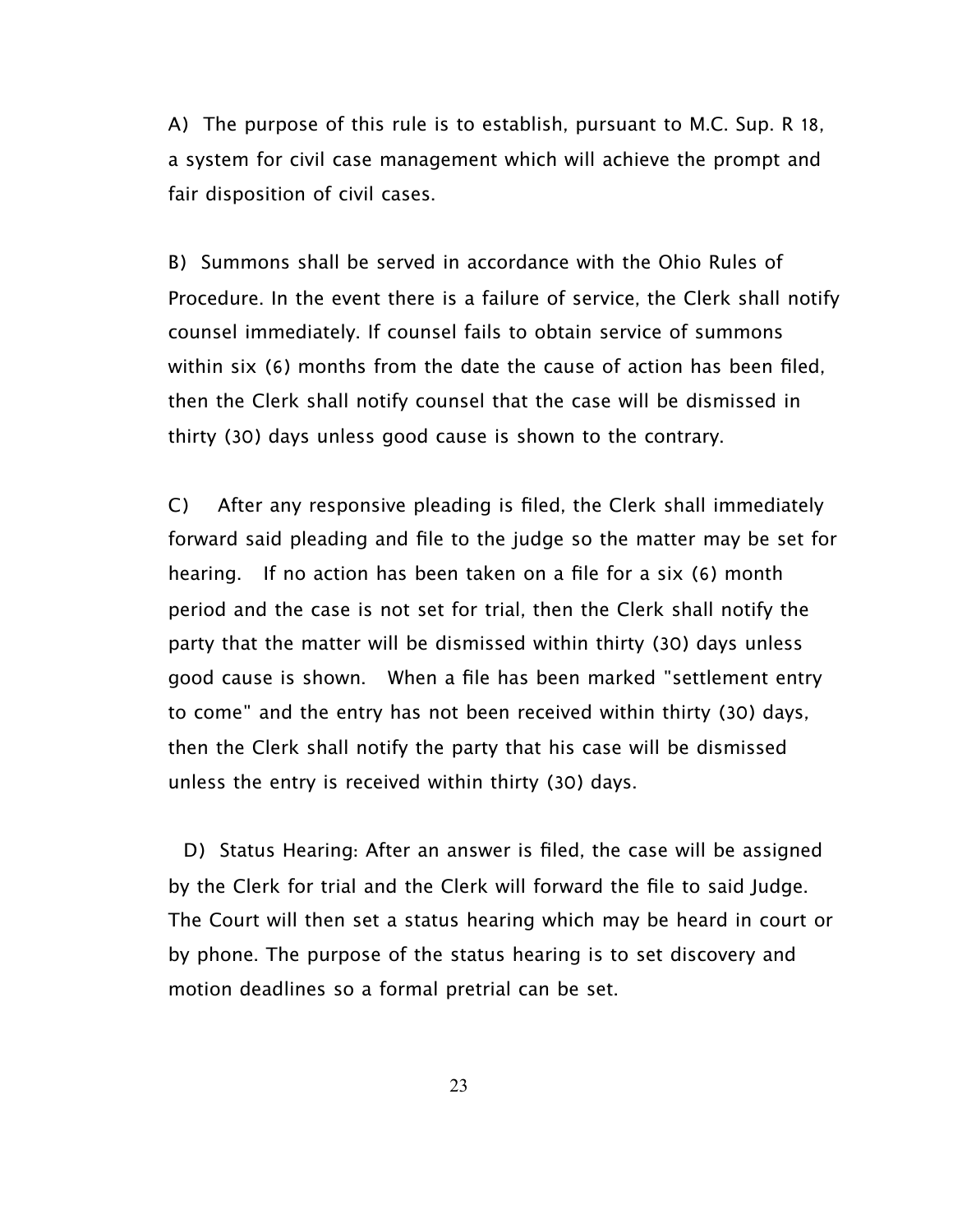E) Motions: All motions must be in writing and accompanied by a written memorandum containing citations or the arguments of counsel. Opposing counsel shall answer in like manner within fourteen (14) days thereafter. All motions will be considered submitted at the end of said fourteen (14) day period unless time is extended by the Court. There will be no oral hearing granted in said motions unless the parties request an oral hearing in writing and the court deems it necessary.

 F) Pretrial conferences: For the purpose of this rule, "Pretrial" shall mean a conference chiefly designated to produce an amicable settlement. The terms "Party" or "Parties" used hereinafter shall mean the party or parties to the action, and/or, his, hers, or their attorney of record. Any attorney for a party to the action who fails to attend a scheduled pretrial conference, without just cause being shown, may be cited for contempt of this Court. Notice of pretrial conference shall be given to all counsel of record by mail and/or telephone from the assignment commissioner not less than fourteen (14) days prior to the conference. Any application for continuance of the conference shall be addressed to the Judge. Counsel attending the pretrial conference must have complete authority to stipulate on items of evidence and must have full settlement authority. The primary purpose of the pretrial conference shall be to achieve an amicable settlement to the controversy in suit. The Court may require the parties to file a pretrial statement to become part of the record and the case embracing all stipulations, admissions, and other matters which have come before it at pretrial. In addition, the Court may determine whether or not trial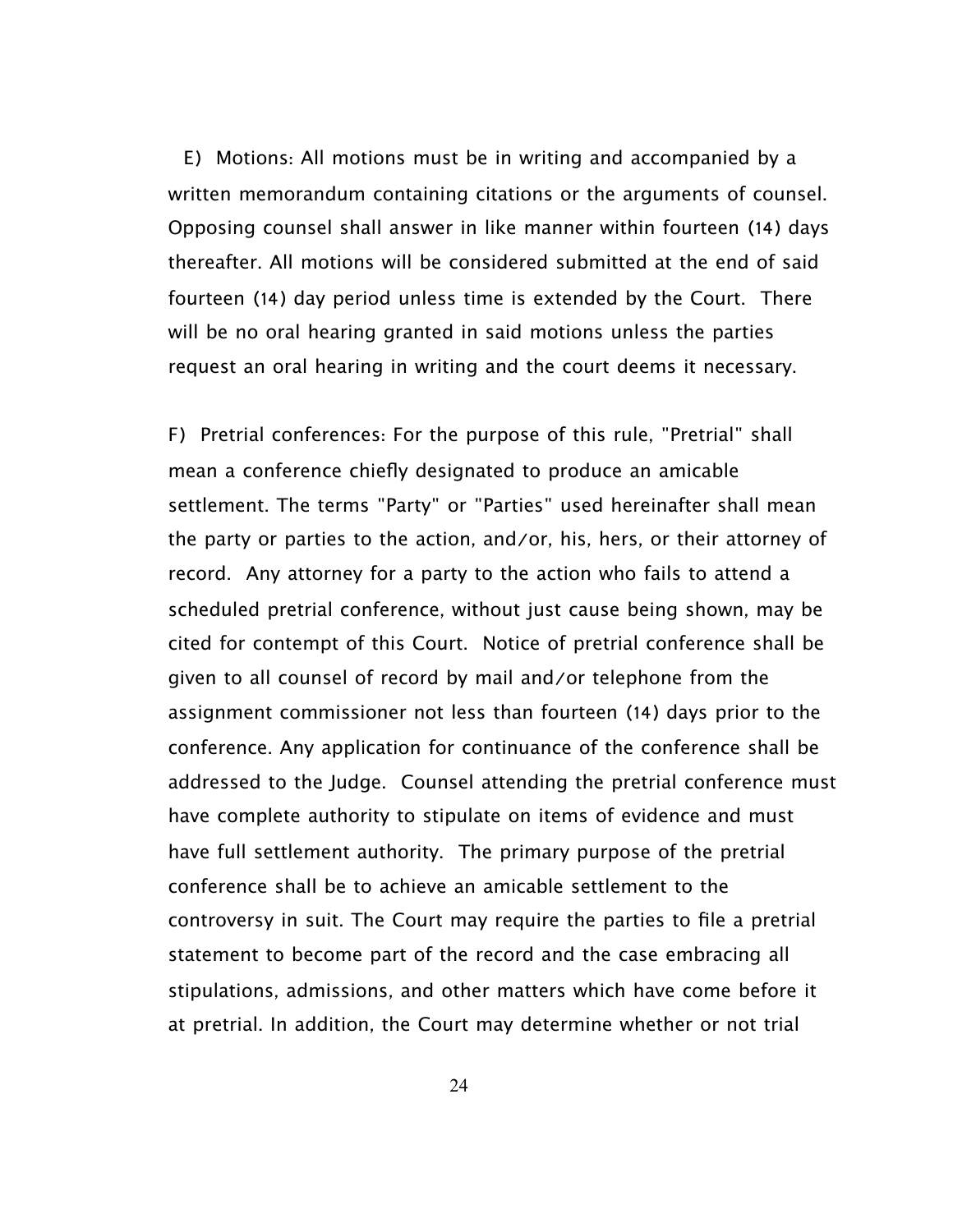briefs should be submitted and shall fix a date when they are to be filed. The Court, while presiding at a pretrial conference, shall have the authority to dismiss the action for want of prosecution on motion of defendant upon failure of plaintif, and/or his counsel to appear in person at any pretrial conference or trial; to order the plaintif to proceed with the case and to decide and determine all matters ex parte upon failure of the defendant to appear in person or by counsel at any pretrial conference or trial; to make such other order as the court may deem appropriate under all the circumstances. If the case cannot be settled at pretrial, then the case will be set for trial at a time agreeable to all parties.

G) Judgment Entries: Counsel for the party in whose favor an order of judgment is rendered shall prepare a journal entry unless the trial Judge indicates that he will prepare same; if court-prepared, the entry will not be submitted for approval. If counsel-prepared, the entry shall be submitted to opposing counsel within fourteen (14) days of the decision. Opposing counsel shall approve or reject the entry within seven (7) days or the same shall be transmitted to the court marked "unapproved". Within twenty-one (21) days of the decision, the journal entry shall be submitted to the Judge for signature. Entries of settlement may be filed at any time. The avoidance of trial by settlement shall be allowed without the filing of an entry, but such entry shall be filed within thirty (30) days or the case will be dismissed for want of prosecution. The journal entry shall state which party will pay the court costs. Counsel for the party in whose favor and order or judgment is rendered shall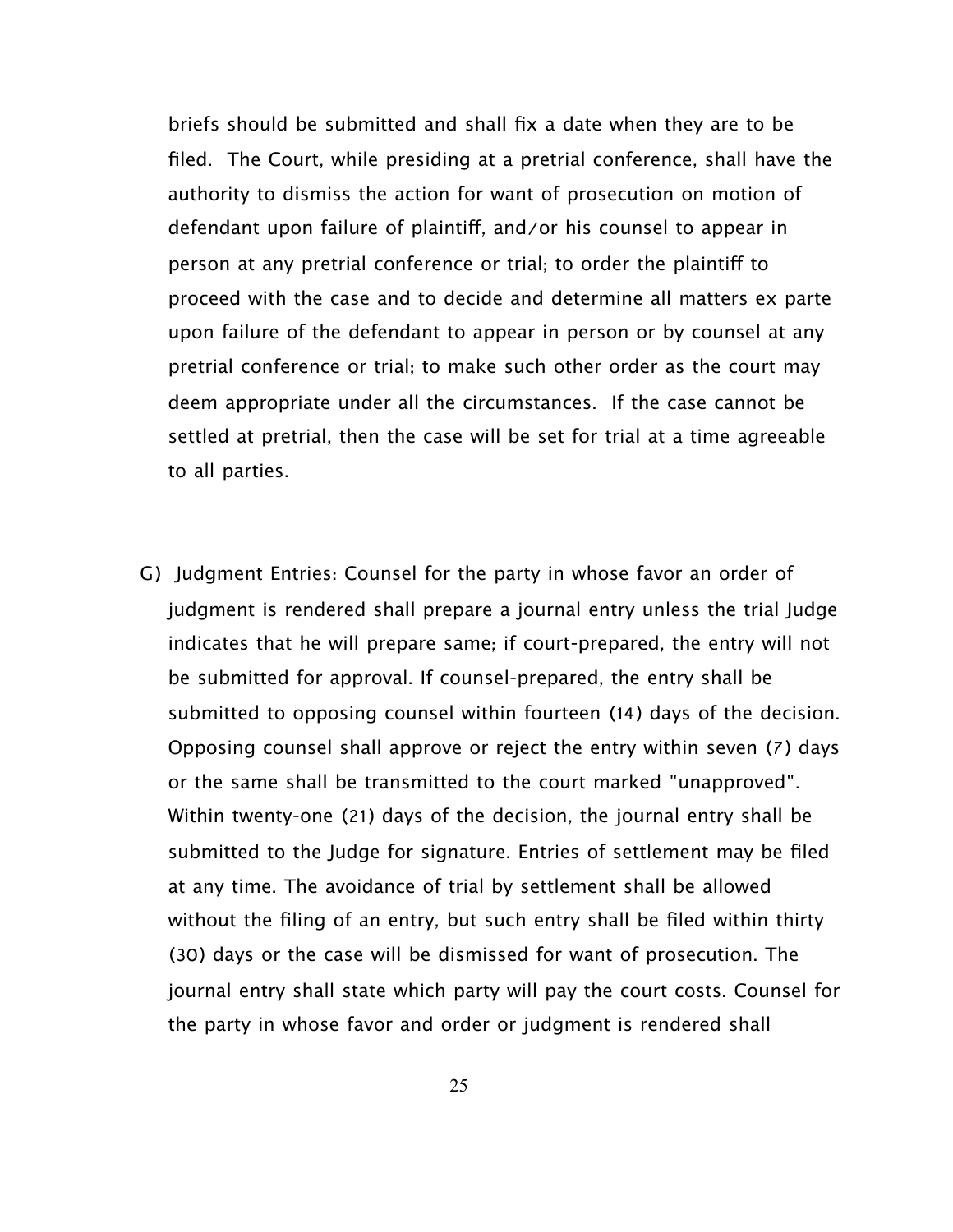prepare a journal entry unless the trial judge indicates that he will prepare same; if court-prepared, the entry will not be submitted for approval. If counsel-prepared, the entry shall be submitted to opposing counsel within fourteen (14) days of the decision. Opposing counsel shall approve or reject the entry within seven (7) days or the same shall be transmitted to the court marked "unapproved". Within twenty-one (21) days of the decision or as directed by the Court, the journal entry shall be submitted to the judge for signature, or, hereafter, the Court will prepare the journal entry, and may charge a court cost of \$50.00 to the party in whose favor an order of judgment is rendered.

Entries of settlement may be filed at any time. The avoidance of trial by settlement shall be allowed without the filing of an entry, but such entry shall be filed within thirty (30) days or the case will be dismissed for want of prosecution.

Upon notification from the clerk that the case has defaulted, prevailing counsel shall submit an application for default judgment within fifteen (15) days or the case will be dismissed for want of prosecution. The journal entry shall state which party will pay the court costs.

#### Rule 30. Case Management in Special Proceedings

A) The purpose of this rule is to establish, pursuant to M.C. Sup. R 18, a case management system for special proceedings to achieve prompt and fair disposition of these matters. The following civil matters are considered special proceedings and may be heard by a Judge or Court, to wit: small claims, forcible entry and detainer, default hearings, rent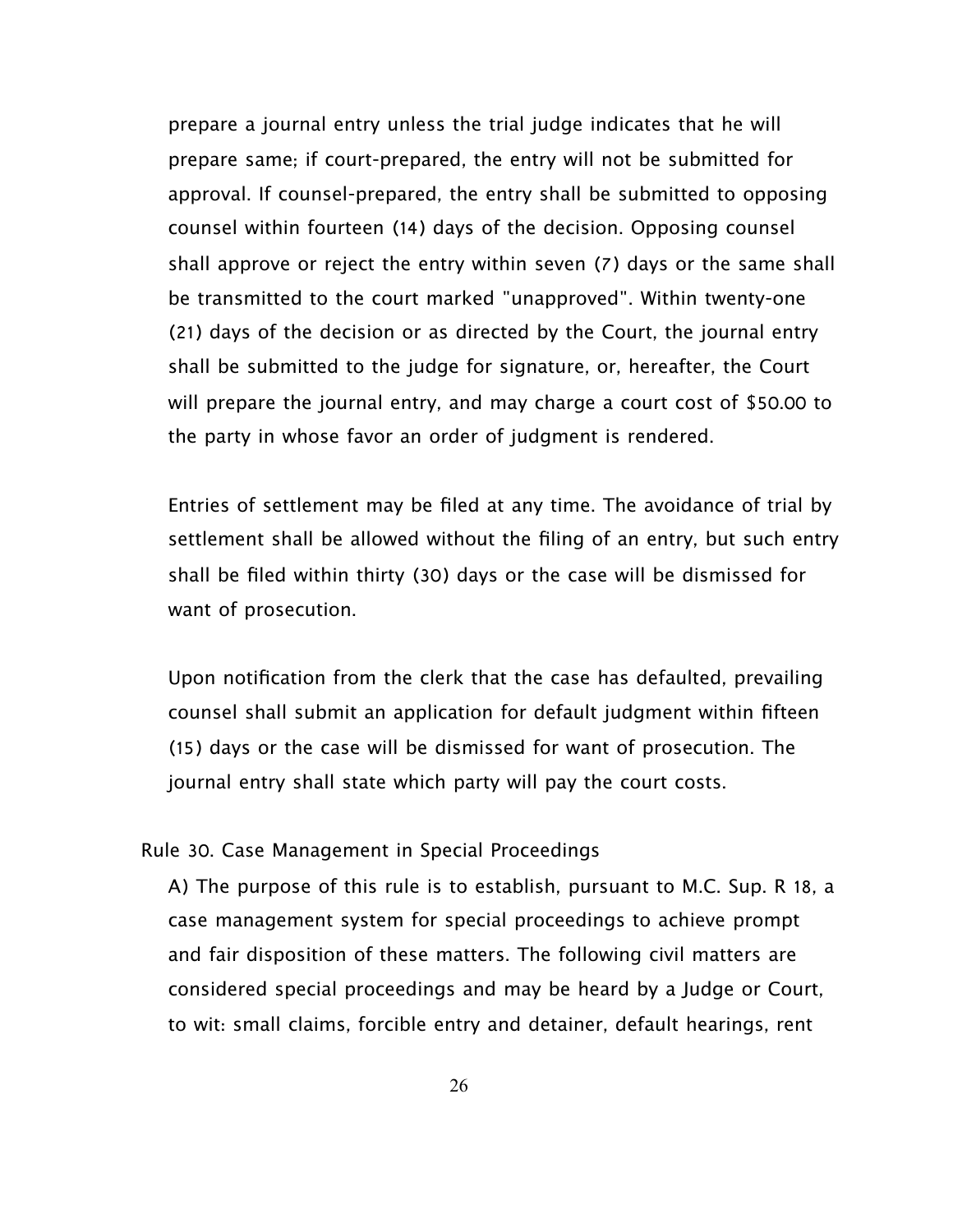escrow, replevin, motion to cite, garnishment hearings, debtor's exams and Bureau of Motor Vehicles appeals. The following criminal matters are considered special proceedings and they are to be heard by a judge, to wit: Preliminary hearings and Extradition hearings.

B) Cases that have time limits established by the Ohio Revised Code shall be set within those time limits for hearing. In all other special proceedings, the case shall be set for hearing within a reasonable time not to exceed ninety (90) days.

C) In all new cases, if counsel fails to obtain service of summons within six (6) months, the Clerk shall notify counsel that the case will be dismissed in thirty (30) days unless good cause is shown to the contrary.

D) After any responsive pleading is filed, the Clerk shall immediately forward said pleading and file to the judge so the matter may be set for a hearing.

E) If no action has been taken on a file for a six (6) month period and the case is not set for trial, then the Clerk shall notify the party that the matter will be dismissed within thirty (30) days unless good cause is shown.

F) When a file has been marked "Settlement to Come" and the entry has not been received within thirty (30) days, then the Clerk shall notify the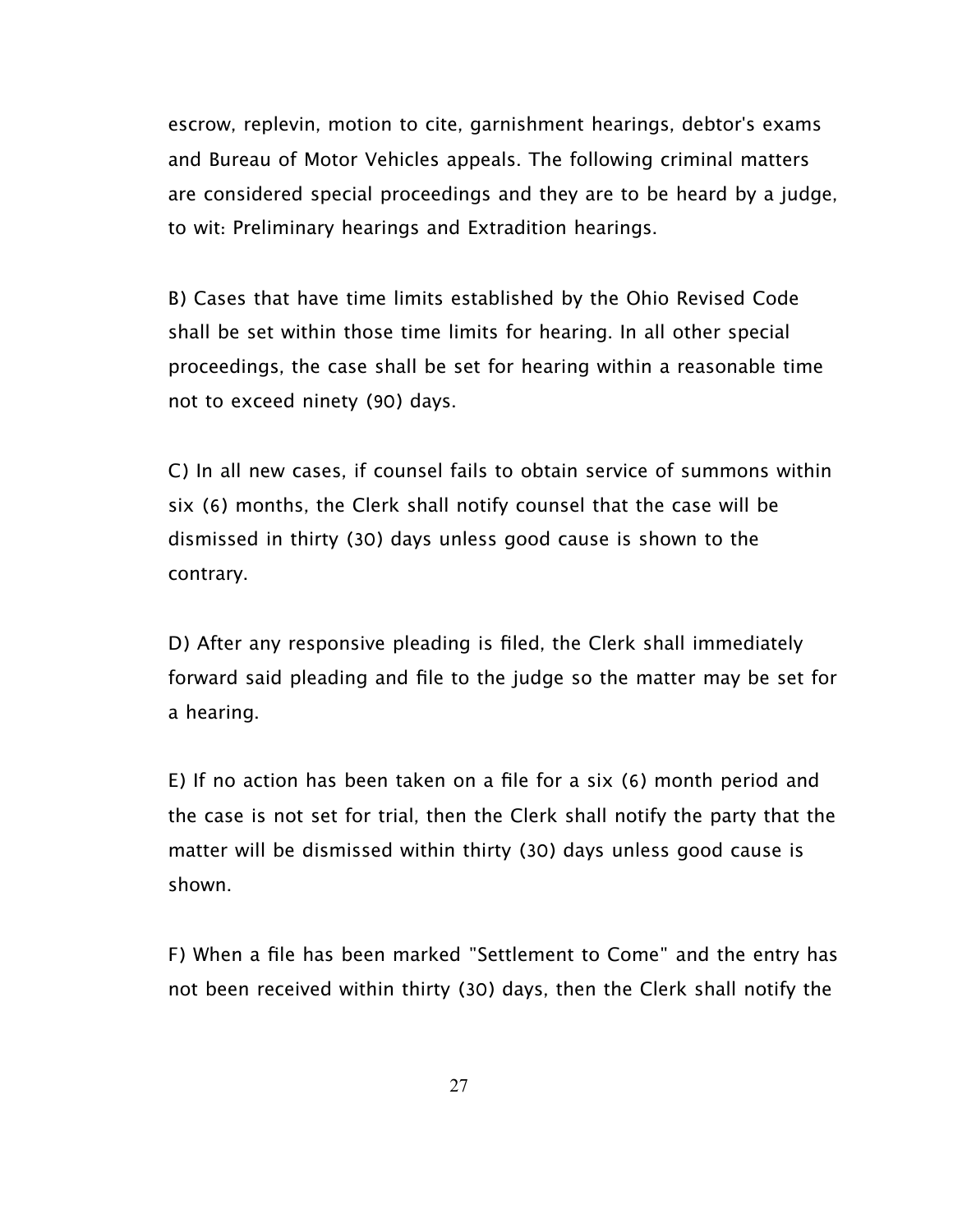party that his case will be dismissed unless the entry is received within thirty (30) days.

Rule 31. Forcible Entry & Detainer Hearings

A) All forcible entry and detainer cases shall be set for hearing before the Court pursuant to the time limits set forth in the Ohio Revised Code. At that hearing, the Ohio Rules of Evidence and the applicable Ohio Rules of Civil Procedure will be applied. The Court shall make its findings either orally or in writing, at the discretion of the Court.

B) The Court shall review the findings of the Court weekly and enter the appropriate judgment entry, if not done sooner. Default judgment on damage claims shall proceed in accordance with Rule 9(A).

C) If an answer or jury demand is filed in a forcible entry and detainer case, then the Clerk shall forward the case to the judge so the case can be scheduled for the appropriate hearing.

#### Rule 32. Small Claims Court

 A) A small claims action is commenced by filing a Small Claims Complaint, pursuant to Ohio Revised Code Section 1925. Actions in small claims are limited to actions for the recovery of taxes and money claims for amounts not exceeding six thousand dollars, exclusive of interest and costs, in accordance with Ohio Revised Code Section 1925.02(A)(1) and other claims allowed by Ohio law. No defendant is required to file an answer or statement of defense. However, should the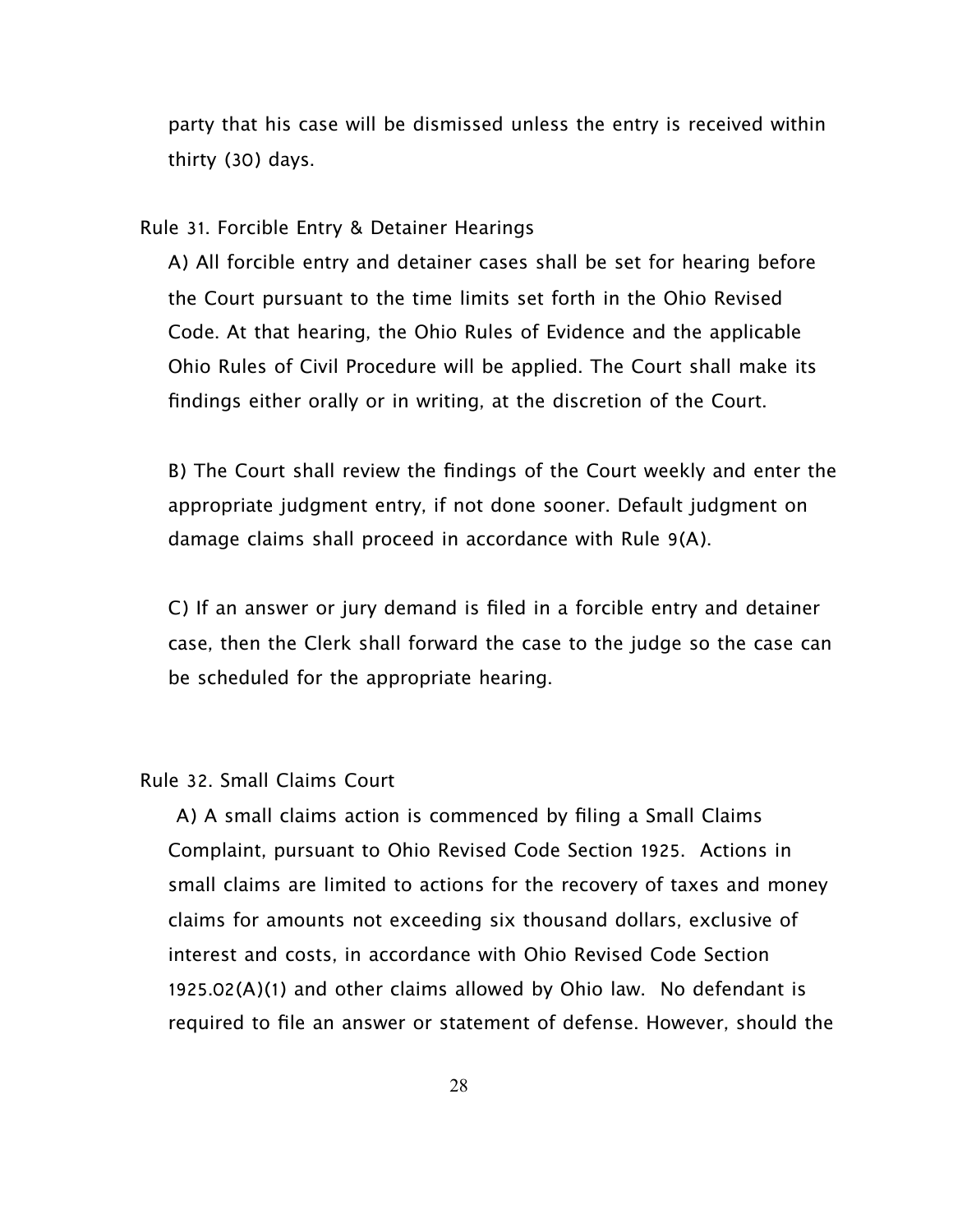defendant fail to appear for the hearing, after being duly served, then a default judgment will be entered against said defendant. All pleadings will be construed to accomplish substantial justice.

B) Upon filing of motion and affidavit, as required by Ohio Revised Section 1925.10 (B), and upon payment of the required cost, the small claim may be transferred to the regular docket. No transfer will be granted until the filing costs are paid. If a defendant, the same shall reduce his affidavit to an answer or move as though served with complaint within fourteen (14) days of the date of his filing.

C) Hearing: The hearing in Small Claims Court shall be conducted by the Court. The Court shall place all parties who plan to offer evidence under oath and then allow the plaintiff and defendant to state their case. The plaintif and defendant may subpoena and call witnesses if they desire to do so. The Ohio Rules of Evidence and the Ohio Rules of Civil Procedure will not apply to a hearing in Small Claims Court.

D) Collection of Judgments: The employees of the court shall assist the prevailing parties in collecting their judgments pursuant to Ohio Revised Code Section 1925.13.

## Rule 33. Substitution of Parties

Substitution of parties, at any stage of the proceedings, must be by motion and order of the court. An assignment of judgment or other transfer of interest will not be efective unless it is approved by a judge's entry. The motion for substitution may be made by any party or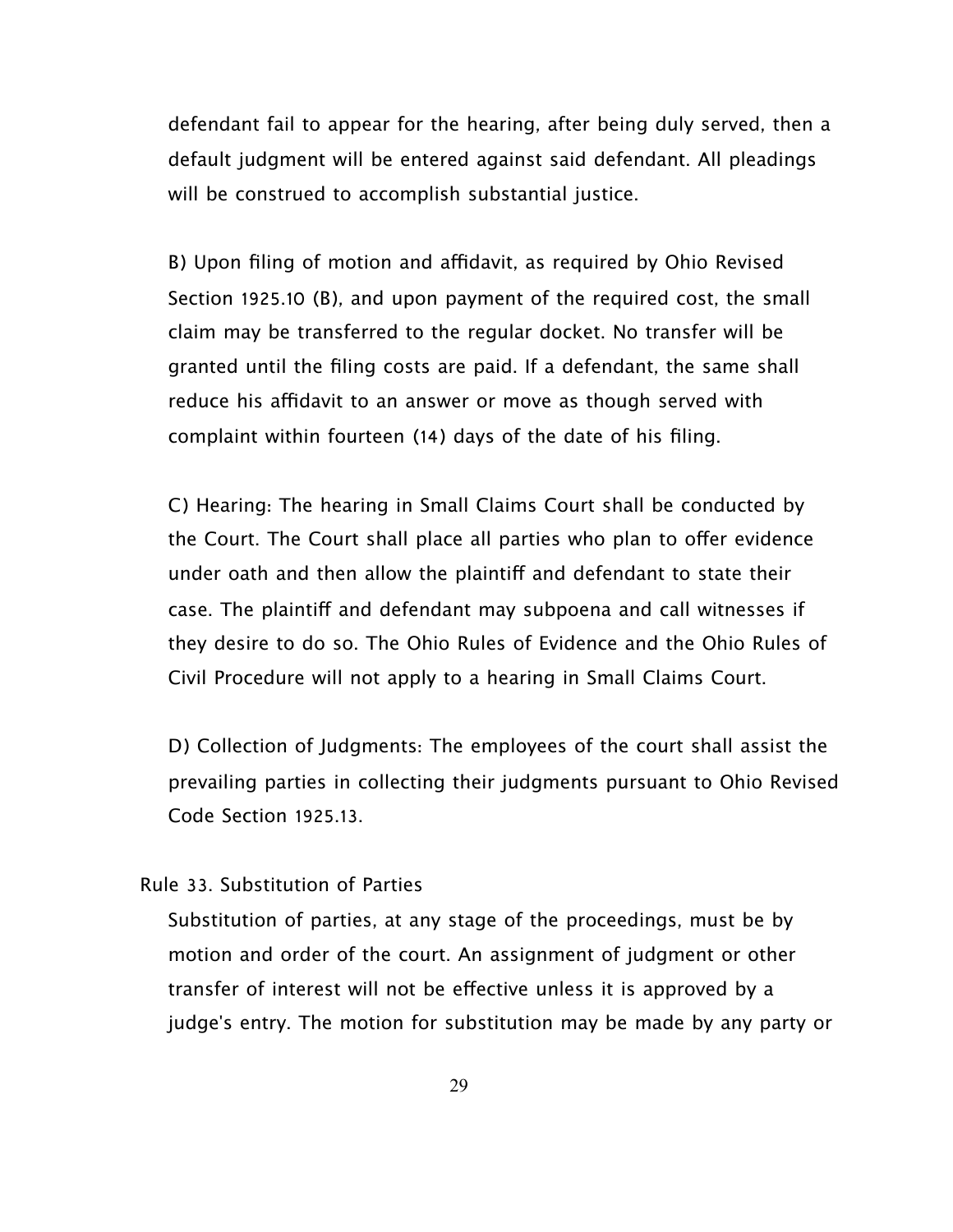by the successor of any party and, together with a notice of hearing, shall be served on the parties as provided in Civil Rule 5, and upon persons not parties in the manner provided in Civil Rule 4 through Civil Rule 4.6 for the service of summons. Collection actions or other proceedings brought by assignees or agents are not permitted in the Small Claims Division. [R.C. 1925.02(A)(2)(a)(ii)] Therefore, any request to substitute parties in such actions must be preceded by a motion to transfer the case to the regular docket of the court.

## III. CRIMINAL RULES

## Rule 34. Arraignment and Video Arraignments

(A) Arraignments shall be held at 9:00 a.m. Monday through Friday, when court is in session and where the court is in session, and at such other times as the judge deems appropriate.

(B) In particular cases arraignments may be conducted by video link up with the Seneca County Jail, Hancock County Jail, Wood County Jail or other designated detention facility. If a video arraignment is scheduled, counsel will be directed to proceed to the appropriate location for the case with Tifn-Fostoria Municipal Court. The arraignment will be conducted in open court and the arraignments shall be open to the public.

Rule 35. Afdavits and Complaints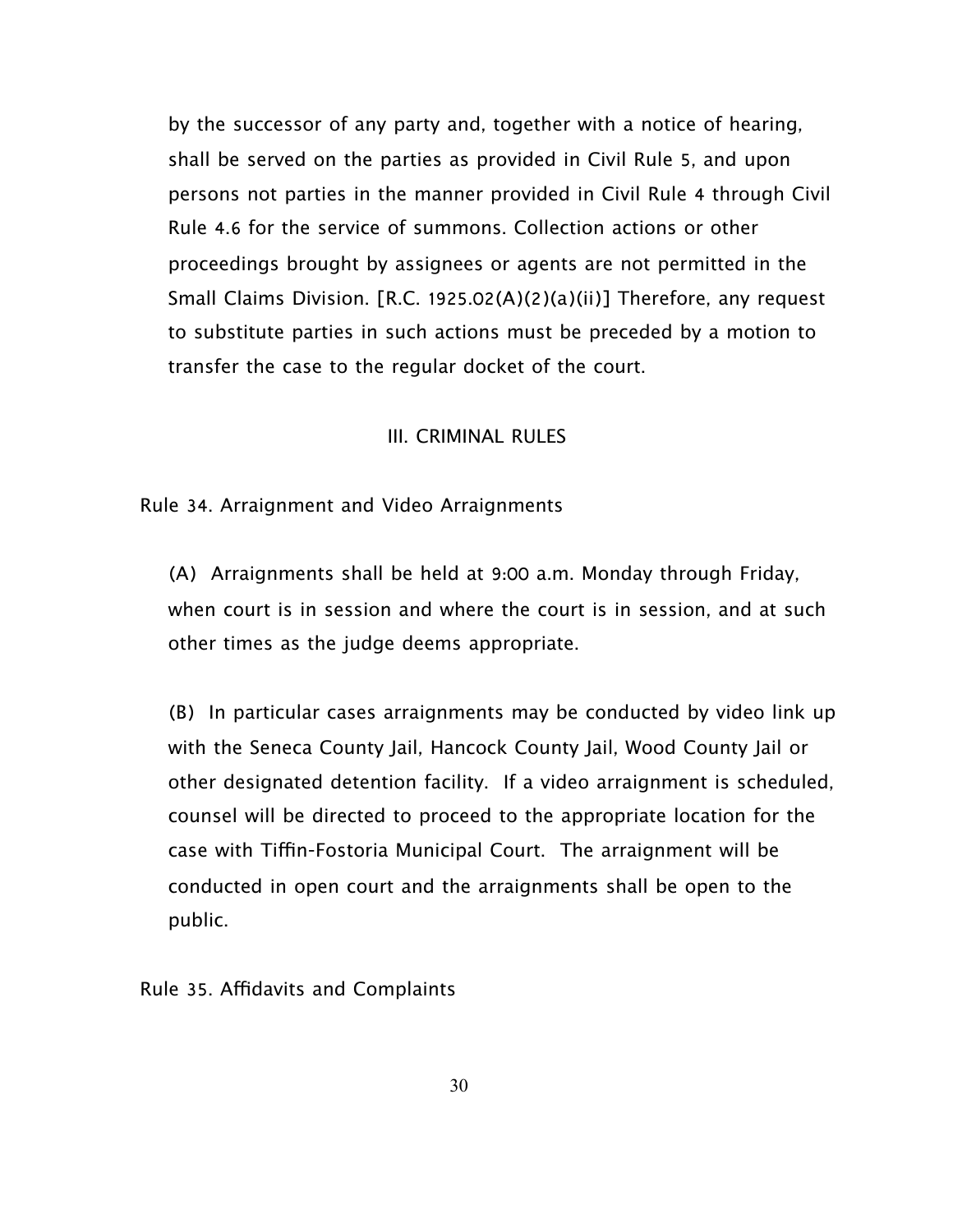All criminal and traffic cases shall be commenced in this court by the filing of a complaint or citation. All complaints and citations shall state the name of the offense charged, the numerical designation of the statute or ordinance, and the location of the court where the complaint or citation is filed. If a warrant is requested on a complaint, the complaint shall be accompanied by an affidavit of fact pursuant to Ohio Criminal Rule 4(A)(1) whereby the Court can determine probable cause. An affidavit of fact merely phrased in statutory language and in substantially the same language as the complaint is not sufficient. In the alternative, the Court may hold a probable cause hearing in open Court before authorizing the issuance of the warrant. Complaints may be in statutory language, but should not contain surplusage from the statute or ordinance which is not involved in the case. The Clerk of this Court and the deputy Clerks of the Court shall not prepare or actively assist in the preparation of criminal or traffic complaints. This prohibition is not applicable to minor typing assistance, such as corrections of errors or last minute changes on papers filed with the Court, if requested and supervised by the filing party, or ordered by the Court.

#### Rule 36. Numbering of Actions

Cases are to be categorized as to criminal or traffic, and will be serially numbered within each category. They will be identified by the year in which they are filed. Where, as the result of the same act, transactions, or series of acts or transactions, a defendant is charged with more than one misdemeanor, one case number shall be used, together with an additional letter of the alphabet identifying the particular case in sequence.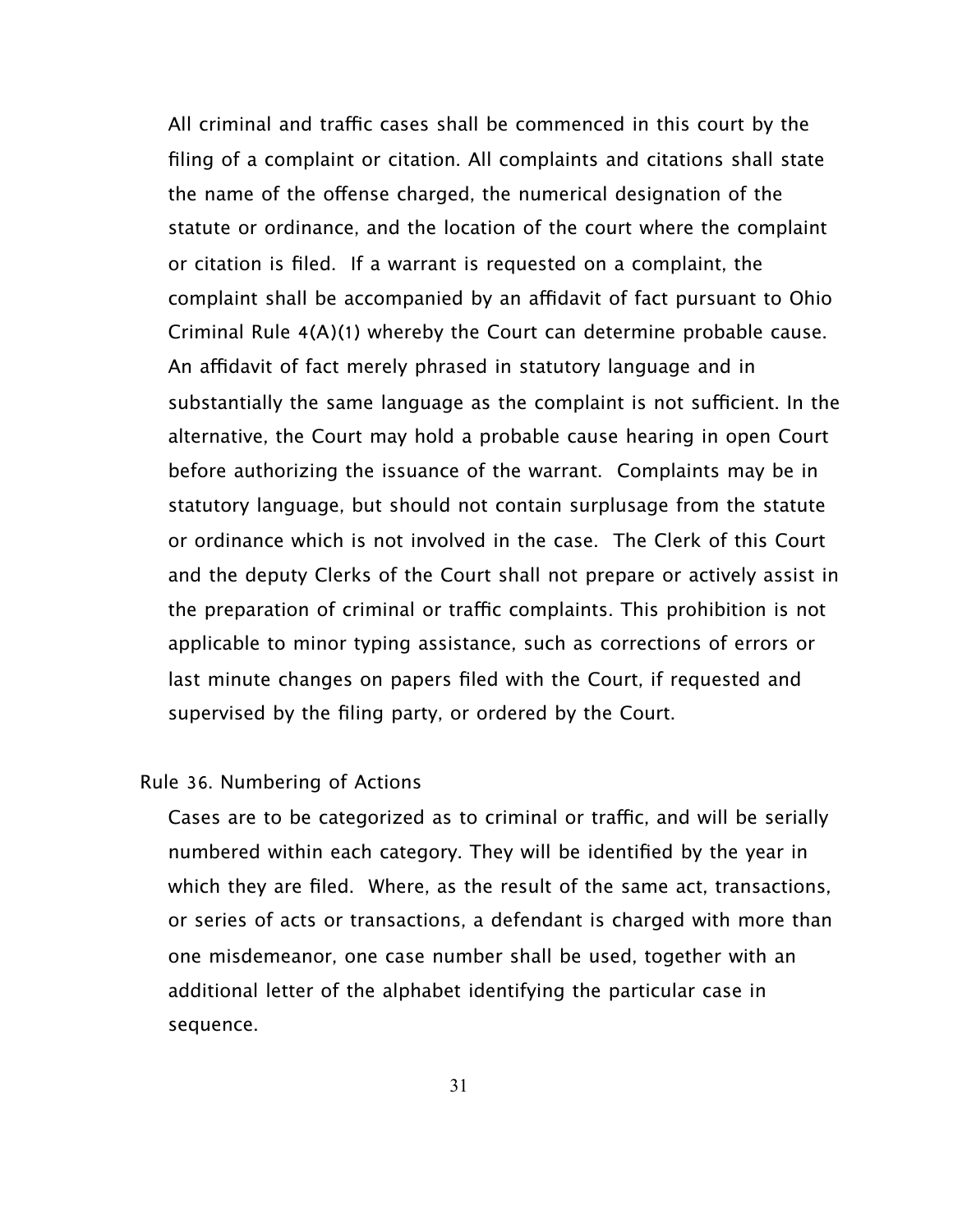Rule 37. Reserved Reserved

#### Rule 38. Bail, Fine, and Costs Schedules

The Court has established a bail schedule for certain criminal and traffic ofenses by separate entry. In all criminal cases where the defendant posts a property bond, his attorney or an attorney for the surety whose property is being used to secure the bond must provide the Clerk of the Courts with a title search, certifying the following: A short description of the property, the names that appear on the deed, the true value of the property as shown on the records in the County Auditor's office and whether there are any liens on file against the property.

#### Rule 39. Sessions of Court

Sessions of court shall be divided into particular session and individual assignment session, in accordance with the Rules of Superintendence for Municipal and County Courts.

## Rule 40. Notification as to Cases Set for Hearing

The Court will notify the Law Director of the City of Tiffin, the Law Director for the City of Fostoria or their assistant, the attorney for the defendant, and the defendant as to the dates of any hearings. Notices shall be deemed sufficient if sent to the last known address listed on the papers making up the file on the case. It is the order of the Court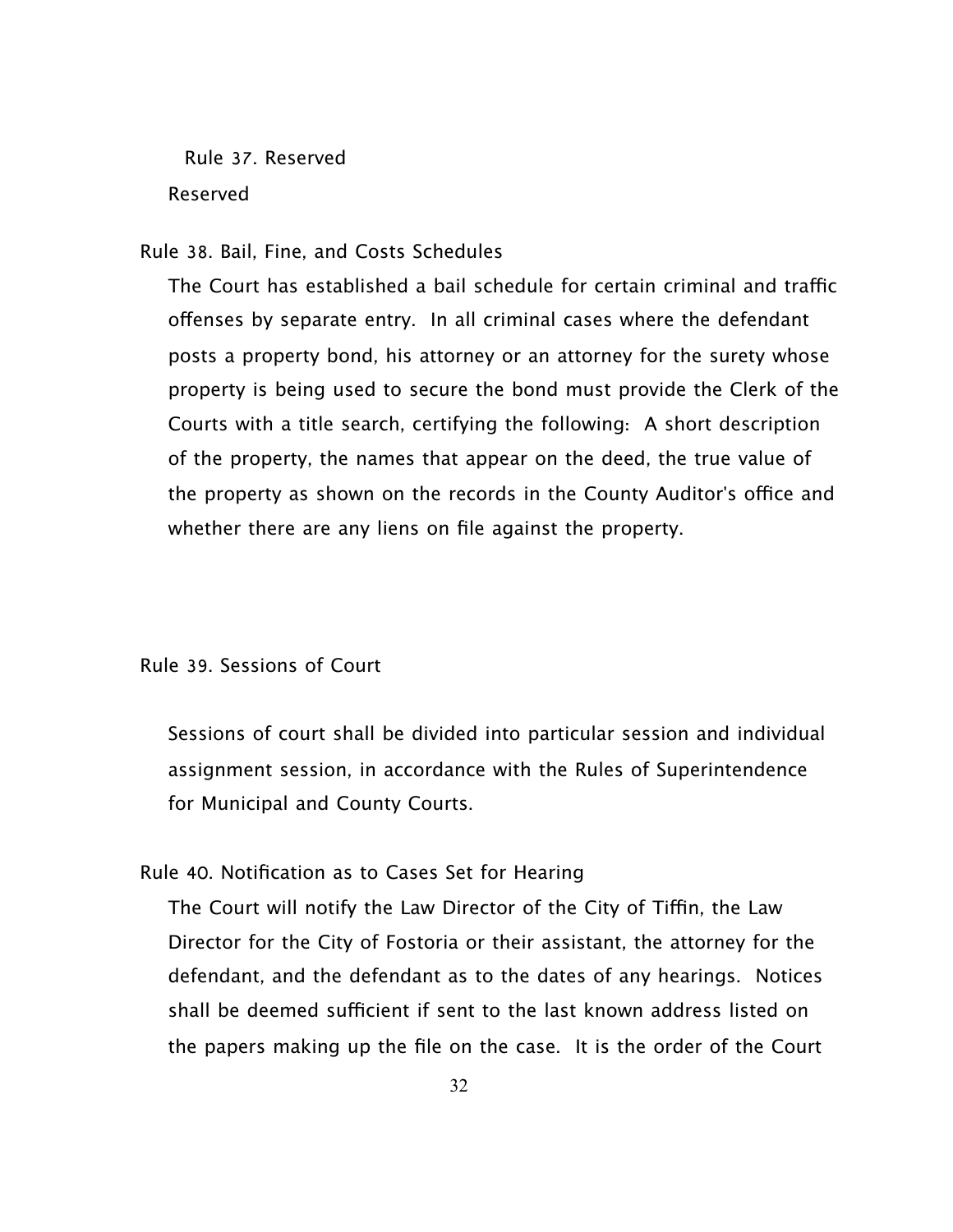that all parties be notified of a hearing appear before the Court at the time designated unless otherwise excused from attendance by the Judge.

#### Rule 41. Pretrial Procedure in Criminal Cases

When a jury demand is filed in a criminal case, or when it is indicated to the Court that a jury is desired in a criminal case, the case will be assigned for trial and for pretrial conferences. It is the order of the Court that the Law Director or his assistant, the defendant's attorney, and the defendant be notified of a pretrial conference in criminal cases and attend the pretrial conferences unless dispensed from attendance by the Court. Unless leave of Court is first obtained, any attorney or person required to attend the pretrial who fails to appear for the pretrial, may be cited for a contempt of this Court. A pretrial may be scheduled in a non-jury case at the request of defendant or his attorney, or at the request of the Law Director or his assistant. No criminal or traffic charge will be reduced or dismissed after the last pretrial unless parties show good cause excusing their failure to reach the result at the pretrial, and the Court may conduct an examination into the causes of said failure, in granting leave.

## Rule 42. Counsel for Indigent Defendants

A) When the defendant in a criminal case, other than a minor misdemeanor, indicates to the Court that he is indigent and desires counsel, the Court shall refer him or her to appointed counsel following a brief preliminary qualification to be held in open court. The Judge, in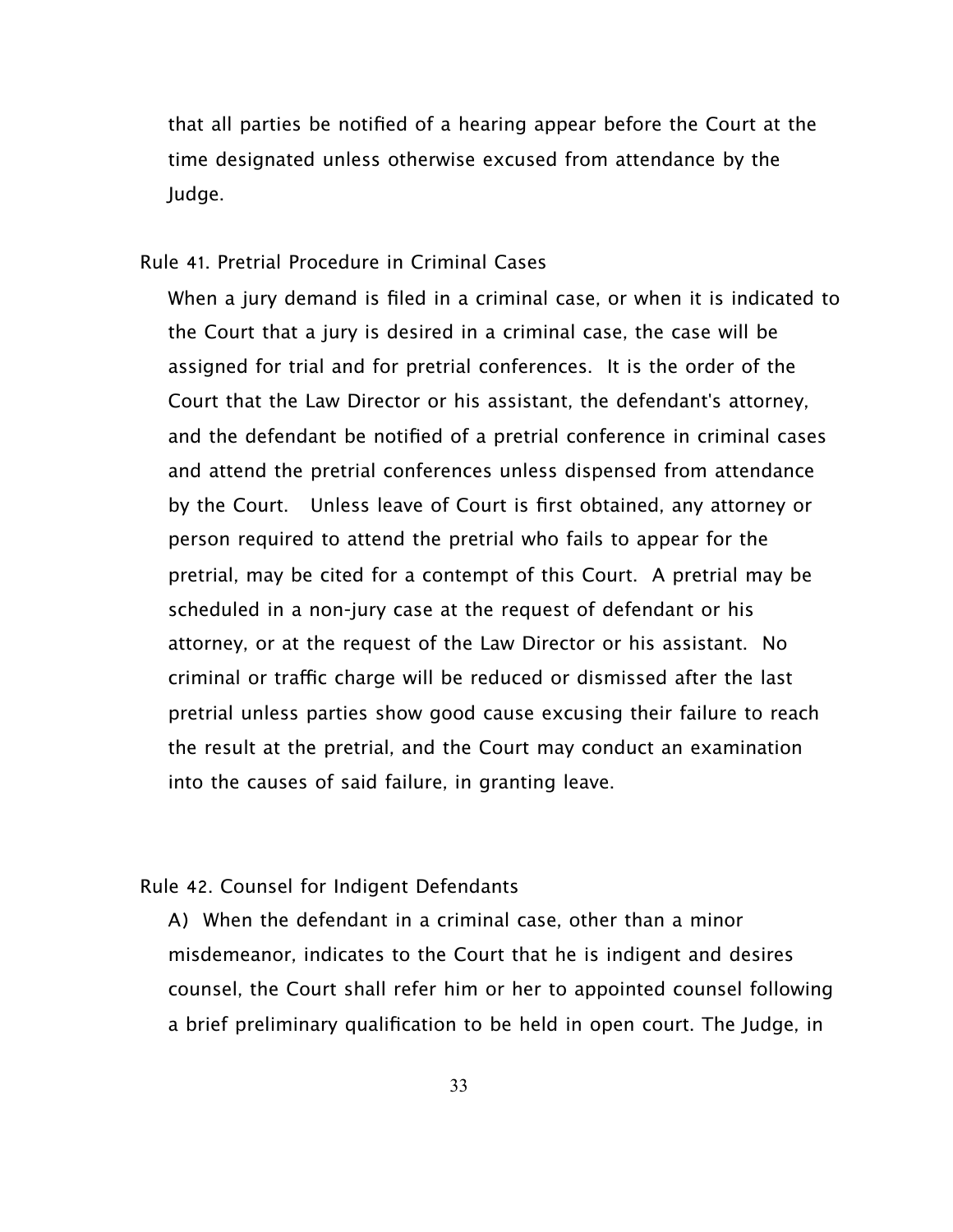the absence of appointed counsel, in criminal and traffic arraignments may:

{1} Enter a plea of "not guilty" on behalf of an indigent defendant;

{2} Direct that the defendant proceed to the designated attorney's office, or return to court at a specific date and time to meet with designated counsel, or direct appointed counsel to meet defendant at Seneca County Jail; {3} Conduct a preliminary bail hearing, set the bail, with the appointed counsel being permitted to move for additional in-court bail hearings as the designated attorney in the case sees fit; and

{4} Generate and file an appropriate journal entry recording the foregoing acts. In all subsequent proceedings, the designated counsel shall be treated and be responsible as though privately retained.

 B) At arraignment, a defendant may be required to answer questions under oath about his or her financial ability to obtain counsel. The defendant may also be required to complete a certification of assets to verify indigence and eligibility for the appointment of counsel. The Court reserves the right to examine the documents comprising the investigation of the defendant's indigence, and shall require the filing of the prescribed form of the Ohio Public Defenders Office regarding the individual defendant.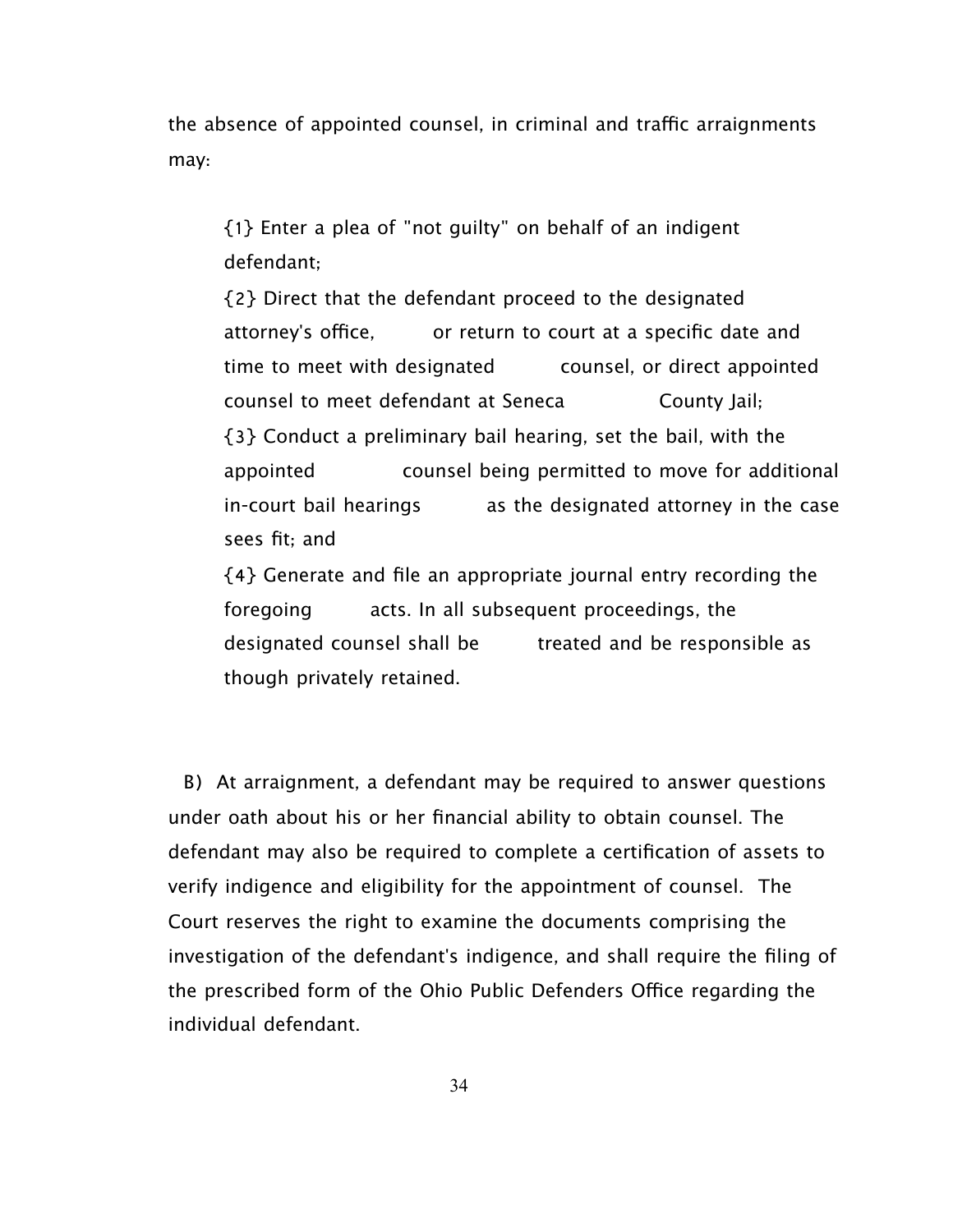C) Appointments will be made from such lists taking into consideration the qualifications, skill, expertise and case load of the appointee in addition to the type, complexity, requirements of the case and management of existing caseload.

D) The Court shall review Court appointment lists at least twice annually to ensure the equitable distribution of appointments.

Rule 43. Demand for Jury Trial

In criminal cases the demand for jury trial must be filed within the time limits set forth in Ohio Criminal Rule 23(A) that is not less than ten (10) days prior to trial date, or on or before the third day following receipt of notice of the day set for trial, whichever is later. Failure to demand a jury trial within the time limits set forth is a complete waiver of the right to trial by jury, and absolutely no exceptions to this rule will be allowed.

Rule 44. Waiver of Jury

Once a written demand for jury has been filed, any subsequent waiver of the jury trial shall be made in writing at least eight (8) days prior to the trial date. Failure to abide by this rule will result in defendant's paying all jury fees and expenses incurred by reason of such demand, unless otherwise ordered by the Court.

Rule 45. Jury Questionnaires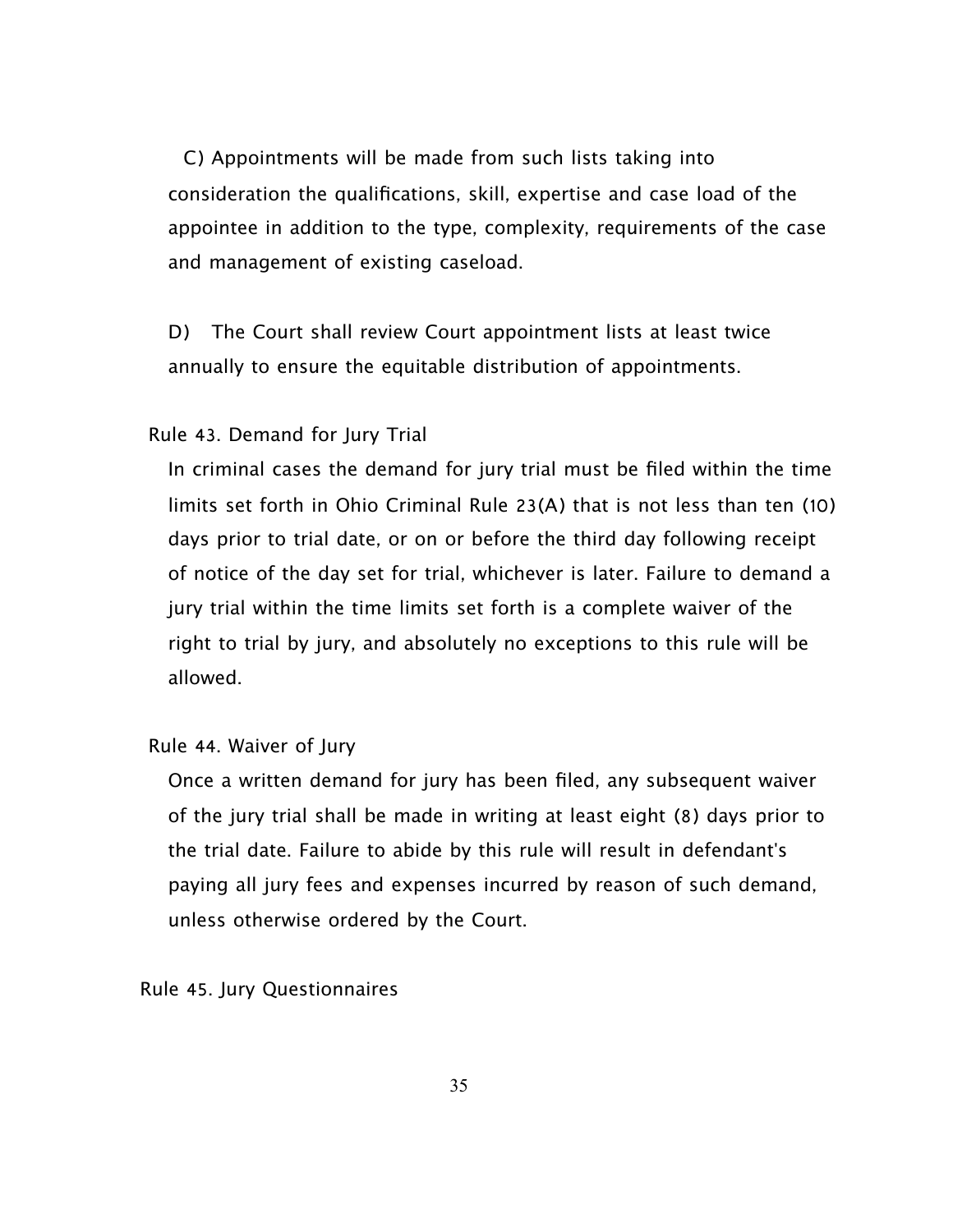Jury questionnaires shall be submitted to potential jurors and shall be available for review by any party or their counsel one (1) week prior to trial date.

Rule 46. Subpoenas

It is the responsibility of the counsel for the parties to see that subpoenas for prosecution witnesses are properly requested. Once subpoenas are issued, the Law Director or his assistant shall determine whether service has been obtained for the purpose of assuring service before trial or hearing date. All praecipes for witnesses shall, unless the case is set for trial less than five (5) days in advance, be filed not less than five (5) days prior to trial date. It is the responsibility of defendant or his attorney to see that defense witnesses are properly subpoenaed, and that once subpoenas are issued, that proper service has been obtained. All praecipes for witnesses shall, unless the case is set for trial less than five (5) days in advance, be filed not less than five (5) days prior to trial date.

Rule 47. Modification of Driver's License Suspension

In making application for modification of the court order suspending driving privileges, a written application shall be submitted containing the following:

{1} the reason for the application;

{2} the distance from home to the place of employment;

{3} the hours of beginning and ending of work for each day requested;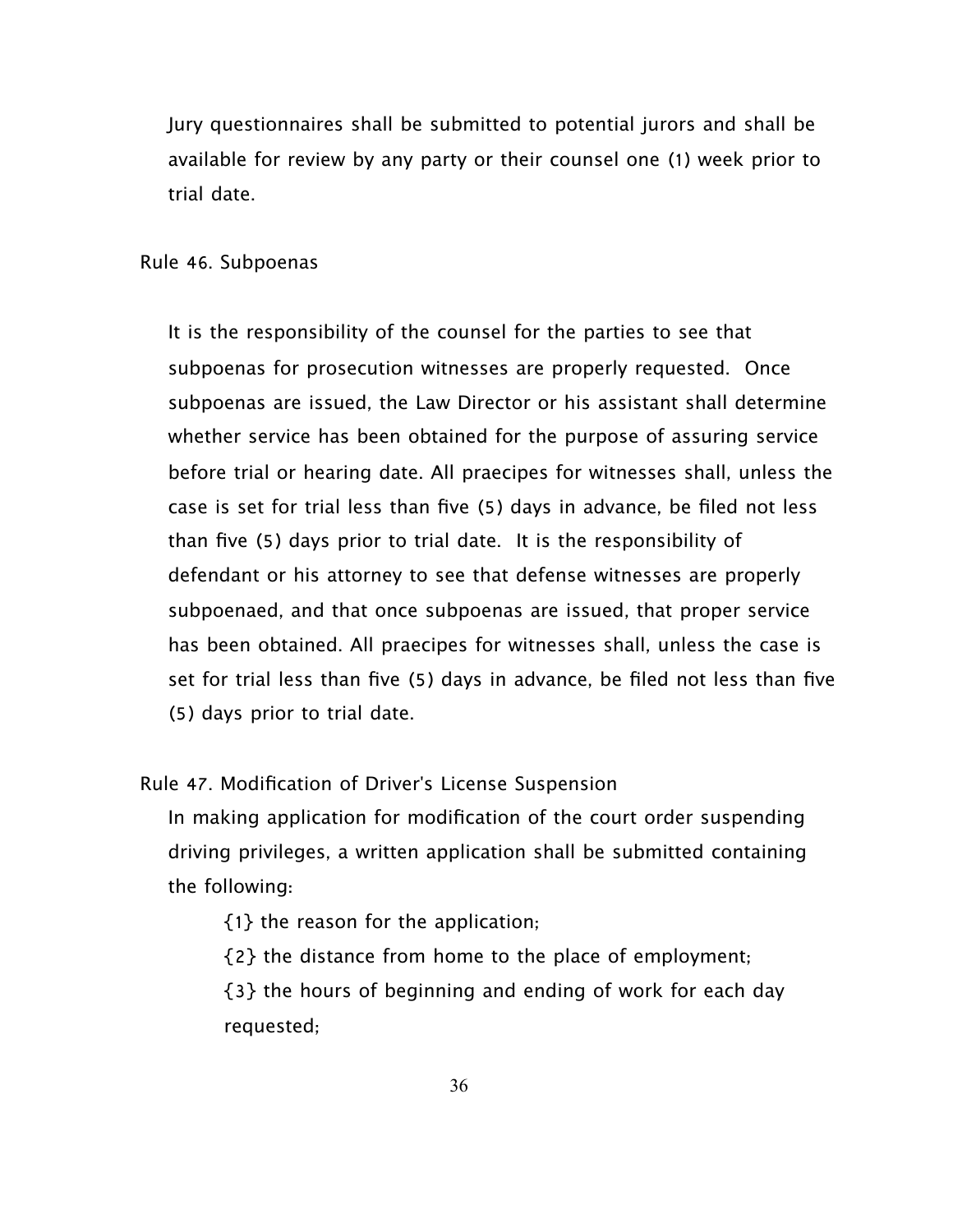{4} if the request is for driving privileges during hours of employment, a statement of whether employment will be terminated if the request is each not granted; and {5} the type of vehicle to be operated and the owner of the vehicle. The application shall be accompanied by a liability insurance policy which is personal to the defendant, plus a statement from the employer verifying facts with regard to the employment. Mandatory suspensions required by Section 4507.16, Ohio Revised Code, shall not be modified for the mandatory period of such suspension; and

{6} the filing fee

# Rule 48. Modification of Sentences

All requests for modification of sentences shall be directed to the probation officer. It is the responsibility of the probation officer to investigate, evaluate, and report on such requests to the sentencing judge.

# Rule 49. Collection of Fines

In order that this Court may properly administer Sections 2947.14 and 2947.20 of the Ohio Revised Code, any person who claims inability to pay a fine shall furnish the Court with a written and signed statement setting forth information as to such person's assets and liabilities, including, but not limited to, current wages and employment and last employment, accounts in financial institutions, property owned, and debts, and shall set forth whether the fine could be paid by a certain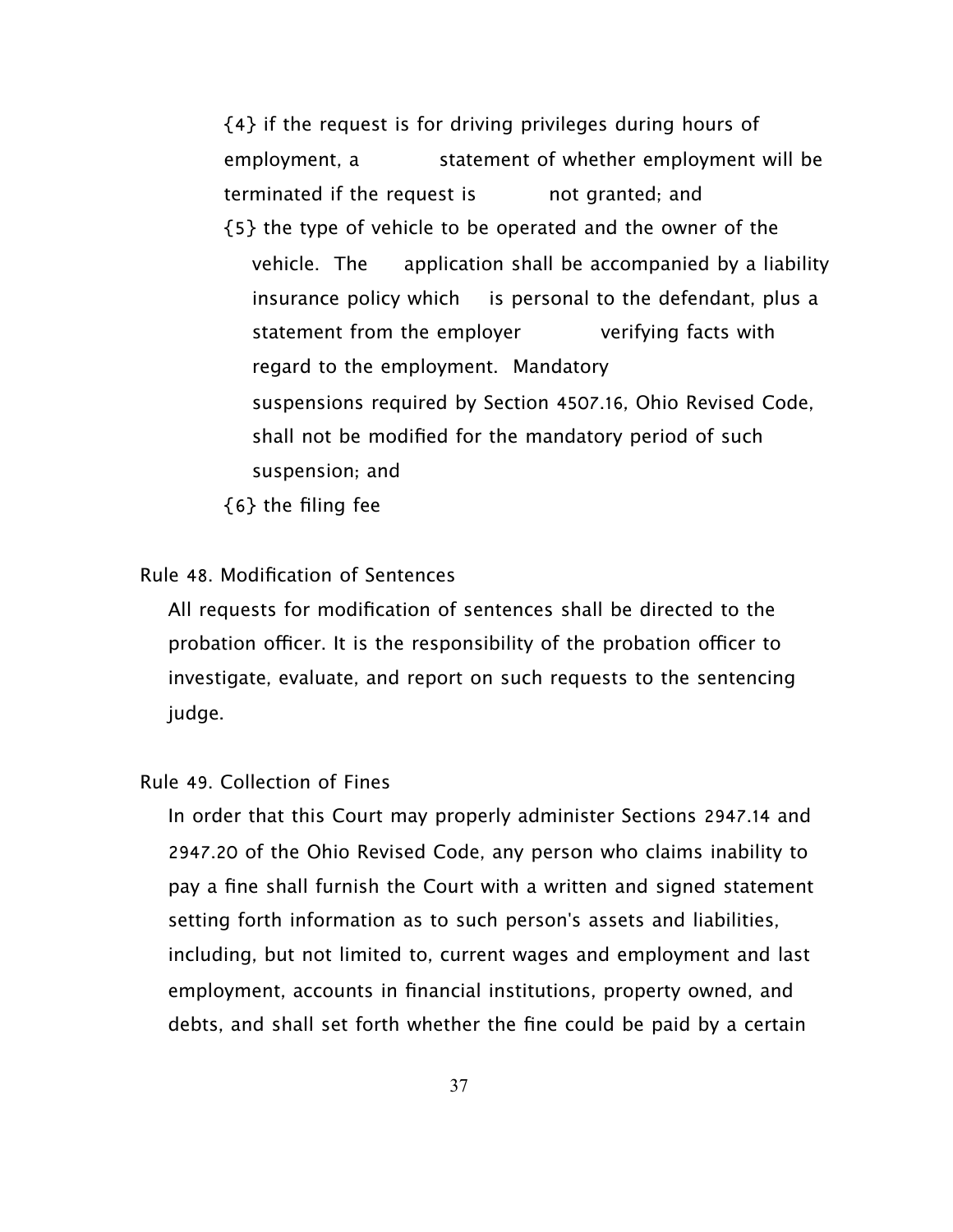date if time to pay were granted. The refusal to submit such statement, or the furnishing of a false statement, may be punished as a contempt of court.

#### Rule 50. Costs of Incarceration

In order that this Court may properly administer Section 2929.15 of the Ohio Revised Code and any City of Tiffin or Fostoria Ordinance or resolution of the Seneca, Hancock or Wood County Commissioners pursuant to Sections R.C. 753.02(B) and R.C. 341.23 of the Ohio Revised Code, any person before the Court for consideration under such Ordinance or Resolution who claims inability to pay the costs of incarceration, either in whole or part, shall furnish the Court with a written and signed statement setting forth information as to such person's assets and liabilities, including, but not limited to, current wages and employment and last employment, accounts in financial institutions, property owned, the costs of supporting dependents, and debts. The refusal to submit such statement, or the furnishing of a false statement, may be punished as a contempt of court.

#### Rule 51. Caseflow Management in Criminal Cases

The purpose of this rule is to establish, pursuant to M.C. Sup. R 18, a system for criminal case management which will provide the fair and impartial administration of criminal cases.

A) First Pretrial: After arraignment, all jailable misdemeanors wherein the defendant is represented by a defense counsel shall be set for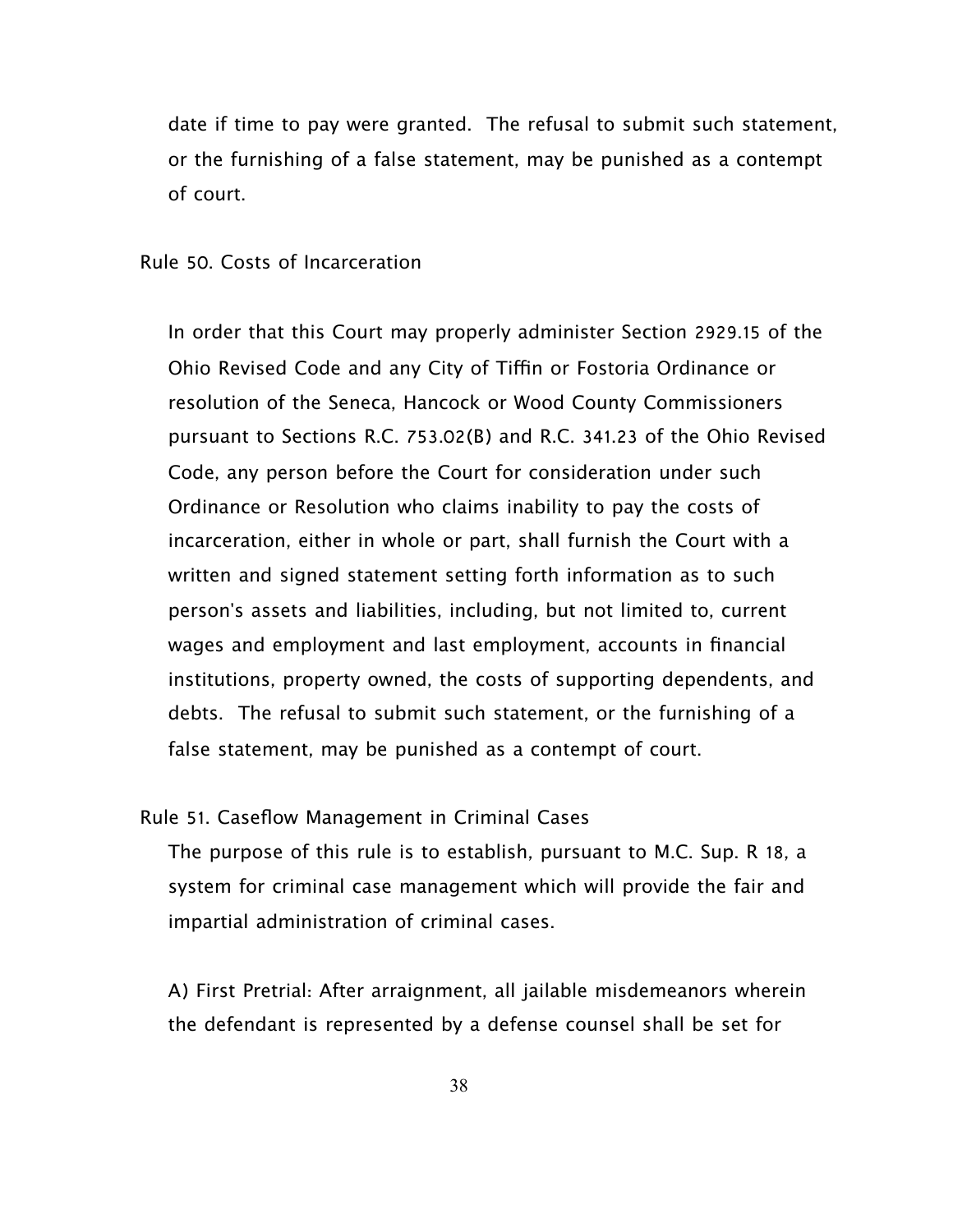pretrial by the Clerk or deputy Clerk within twenty (20) days except in those cases wherein the time allowed by R.C. 2945.71 is less than thirty (30) days. All other misdemeanors shall be set for trial unless the Law Director, his assistant, defense counsel or the judge orders a pretrial in said case. The Court shall not take part in the first pretrial hearing. The Law Director or his assistant shall contact the victim, witnesses, private complainants and/or law enforcement officers as necessary to obtain whatever information or authority he deems necessary to prepare for pretrial or plea negotiations. Both counsels shall sign and file evidence of having held said first pretrial on a form prescribed by the Court and signed by counsel for the parties.

B) Second Pretrial: Following the holding of the first pretrial, the parties shall hold a second pretrial within twenty (20) days of the second pretrial, or forty (40) days of arraignment. The Court may participate in the second pretrial conference if requested by the parties. The defendant shall attend the second pretrial. Upon the close of the second pretrial conference, the Law Director or his assistant and the defense counsel shall jointly prepare a final pretrial statement on a form provided by the Court. Said form shall be completed and filed with the Clerk of this Court on or before the date and time given in the second pretrial conference.

C) Conclusion of Pretrial conferences: If the parties cannot resolve the case, then the case shall be set for trial unless a trial date has been established earlier by the clerk. The parties shall have his/her calendar available to set the trial date. A final hearing prior to trial shall be held to review the case prior to trial, including but not limited to witnesses,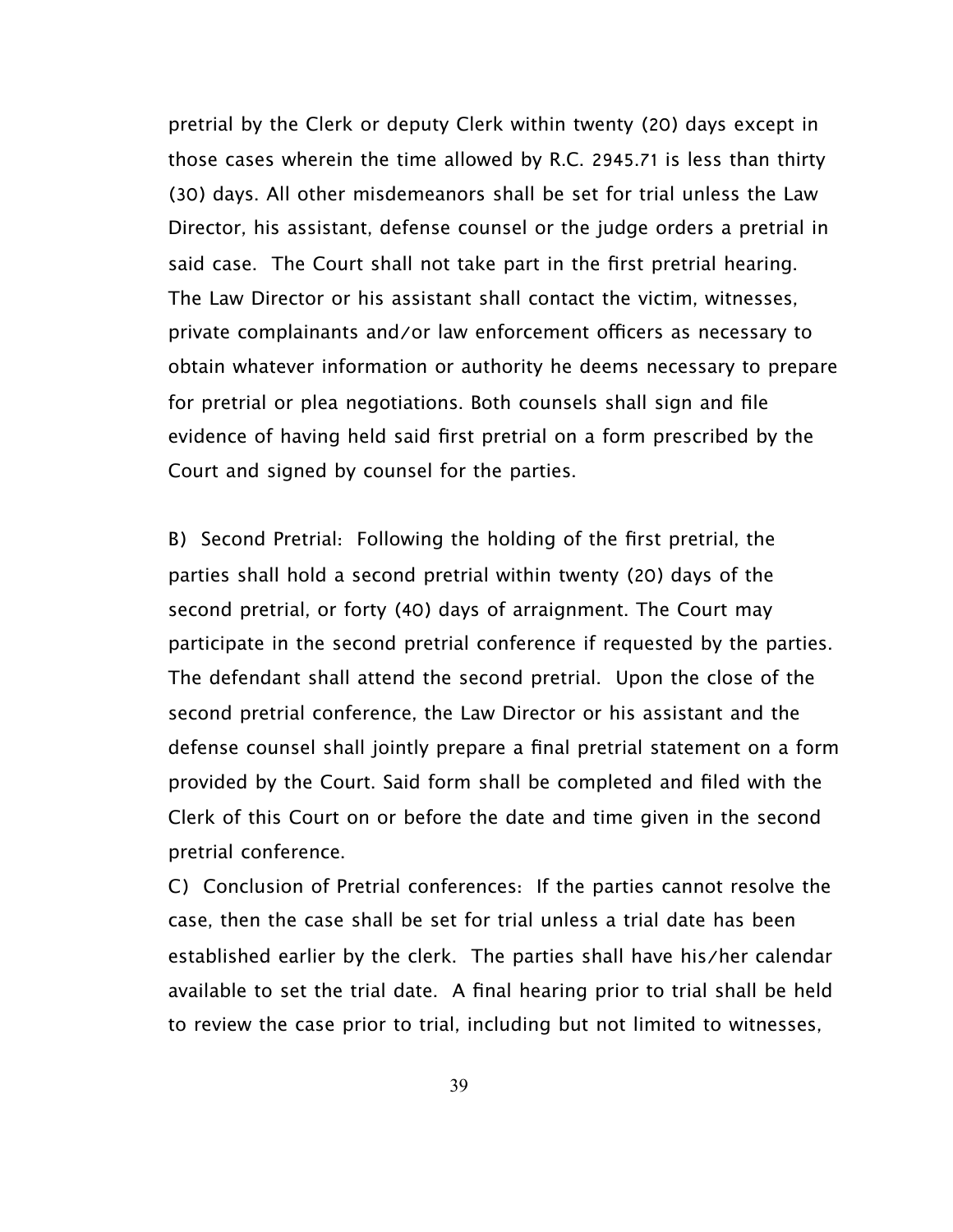potential questions of the venir, jury instructions, procedure for trial, and plea cutoff date. The judge shall review the Pretrial Report submitted by the Law Director or his assistant and defense counsel and issue appropriate orders.

D) Failure to file a pretrial report, failure to diligently prepare or complete pretrial investigation or failure to attend any hearing wherein a personal appearance is indicated shall subject any attorney in such default without just cause being shown to citation for contempt of court. Alternatively, failure to prepare for any pretrial may be foundation for a finding of failure to prosecute and dismissal of the case may be ordered.

E) Motions: All motions shall be made in writing and accompanied by a written memorandum containing the arguments of counsel. Motions must be filed within the time limits established by the Ohio Rules of Criminal Procedure.

F) Trials: Each case not resolved at pretrial shall be set for trial to Court if not already set at arraignment. If a jury demand is timely filed, then the case will be moved to the jury trial schedule, if not already set. Counsel for the parties shall notify the court by 12:00 p.m. of the seventh (7th) day preceding their trial of any change in plea, or jury demand status by a jury waiver in writing signed by the defendant or jury costs will be attached to their case. After this date, the court will not accept any plea except to the original charge. In the event that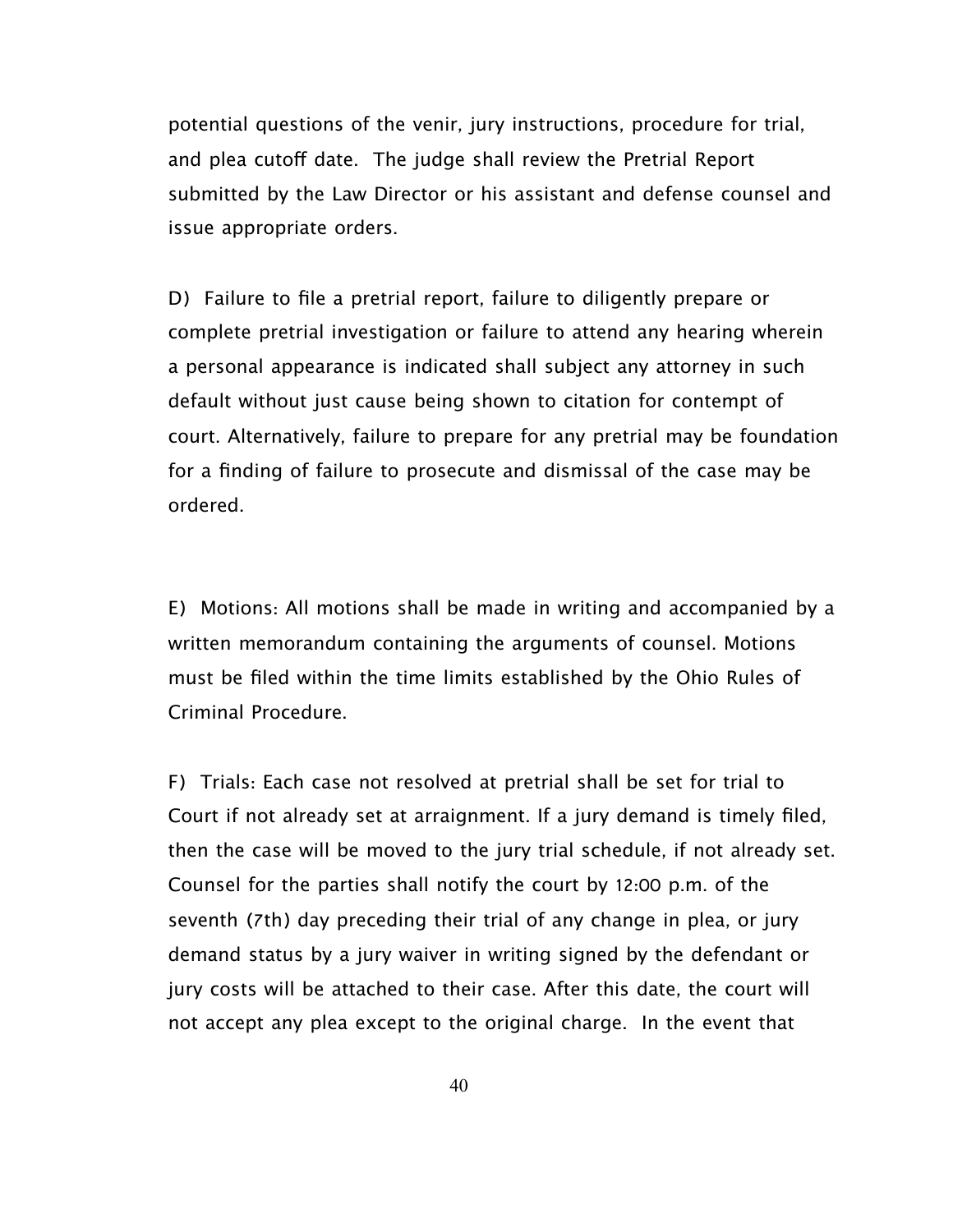multiple jury trials are set on the same date, the case with the least amount of time remaining on speedy trial time pursuant to Section 2945.71 shall be given preference.

#### IV. JURY MANAGEMENT PLAN

#### Rule 52. Introduction

 This local Rule of Practice is being implemented in compliance with Municipal Court Superintendence Rule 18(C). It is the purpose of this Rule to implement an efficient and comprehensive system of jury use and management for the Tiffin-Fostoria Municipal Court.

## Rule 53. Jury Eligibility

To ensure that the jury pool is representative of the adult population of the City of Tiffin, Seneca County, Ohio, the City of Fostoria, Washington township in Hancock County, and within Perry township, except within the municipal corporation of West Millgrove, in Wood County, all persons are eligible to serve on a jury, except as follows:

{1} Persons less than 18 years of age;

 {2} Persons who are not residents of the jurisdiction of the Court. All reasonable efforts shall be made to accommodate prospective jurors who have special needs.

# Rule 54. Procedure for Jury Selection

A) Potential jurors shall be drawn from a jury source list, which shall constitute a list of all registered voters in Seneca County, within Washington township in Hancock county, and within Perry township,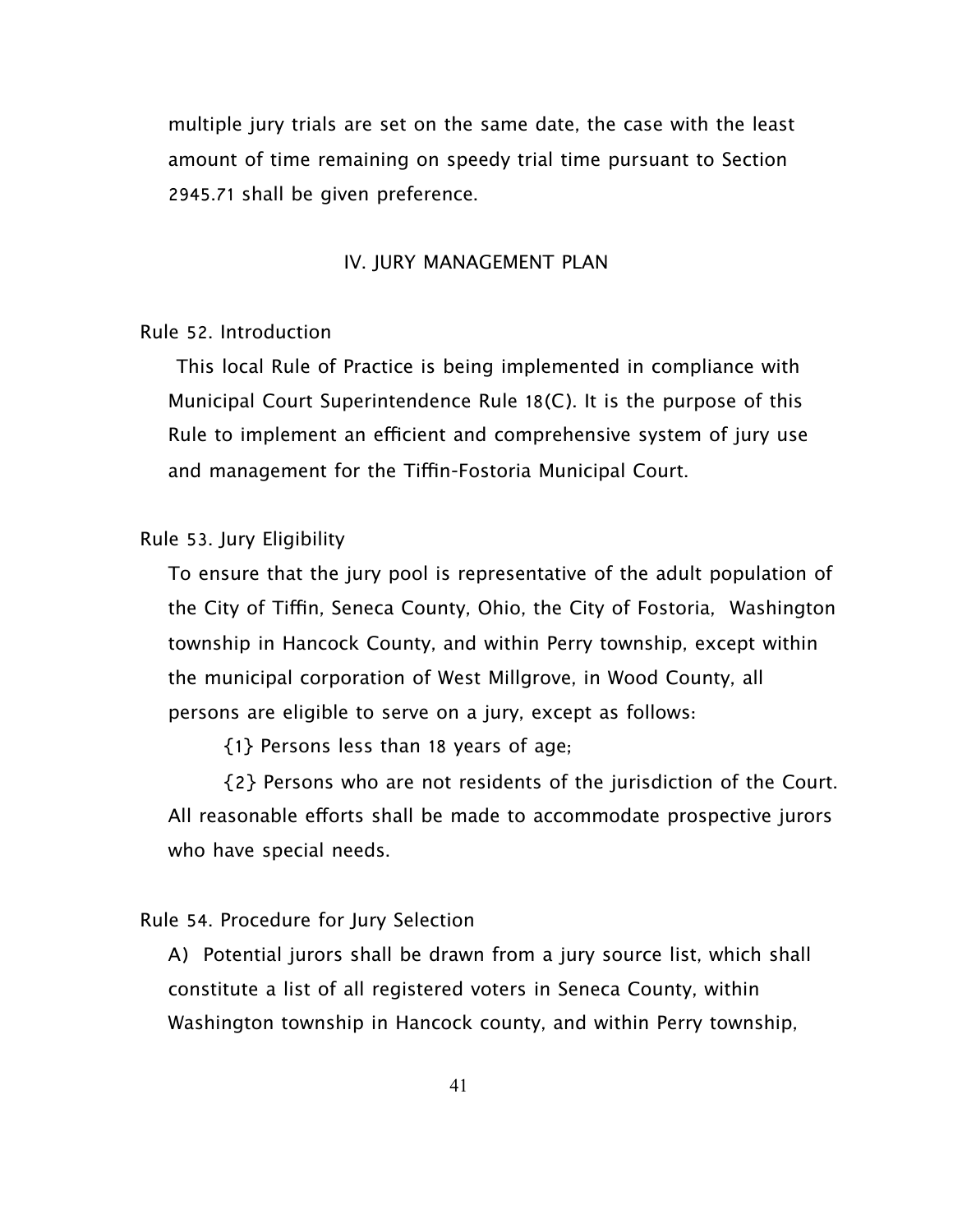except within the municipal corporation of West Millgrove, in Wood county, by the use of random selection procedures using automated data processing equipment in conformity with ORC 2313.08, and ORC 2313.21.In October of each year, the Jury Commissioners, duly appointed by the Court pursuant to Revised Code 2313.01, shall convene and select jury panels to cover potential jury dates throughout the calendar year. The jury source list shall be reviewed and unsuitable names purged from such list, in accordance with the powers provided to jury commissioners by ORC 2313.01.In the event the jury panels drawn are insufficient to meet the needs for the court in the calendar year, the Jury Commissioners shall reconvene as necessary to select additional jury panels, in accordance with ORC 2313.01.

B) If, in the opinion of the court, this jury source list is not representative of the adult population of the jurisdiction, additional source lists shall be utilized as authorized by law. Further, random selection processes shall be utilized to assign prospective jurors to specific panels and for assignment during voir dire. Departures from random selection shall be permitted only as follows:

- {1} To exclude persons ineligible for service.
- {2} To excuse or defer prospective jurors.
- {3} To remove prospective jurors for cause or if challenged peremptorily.
- {4} To provide all prospective jurors with an opportunity to be called for jury service and to be assigned to a panel.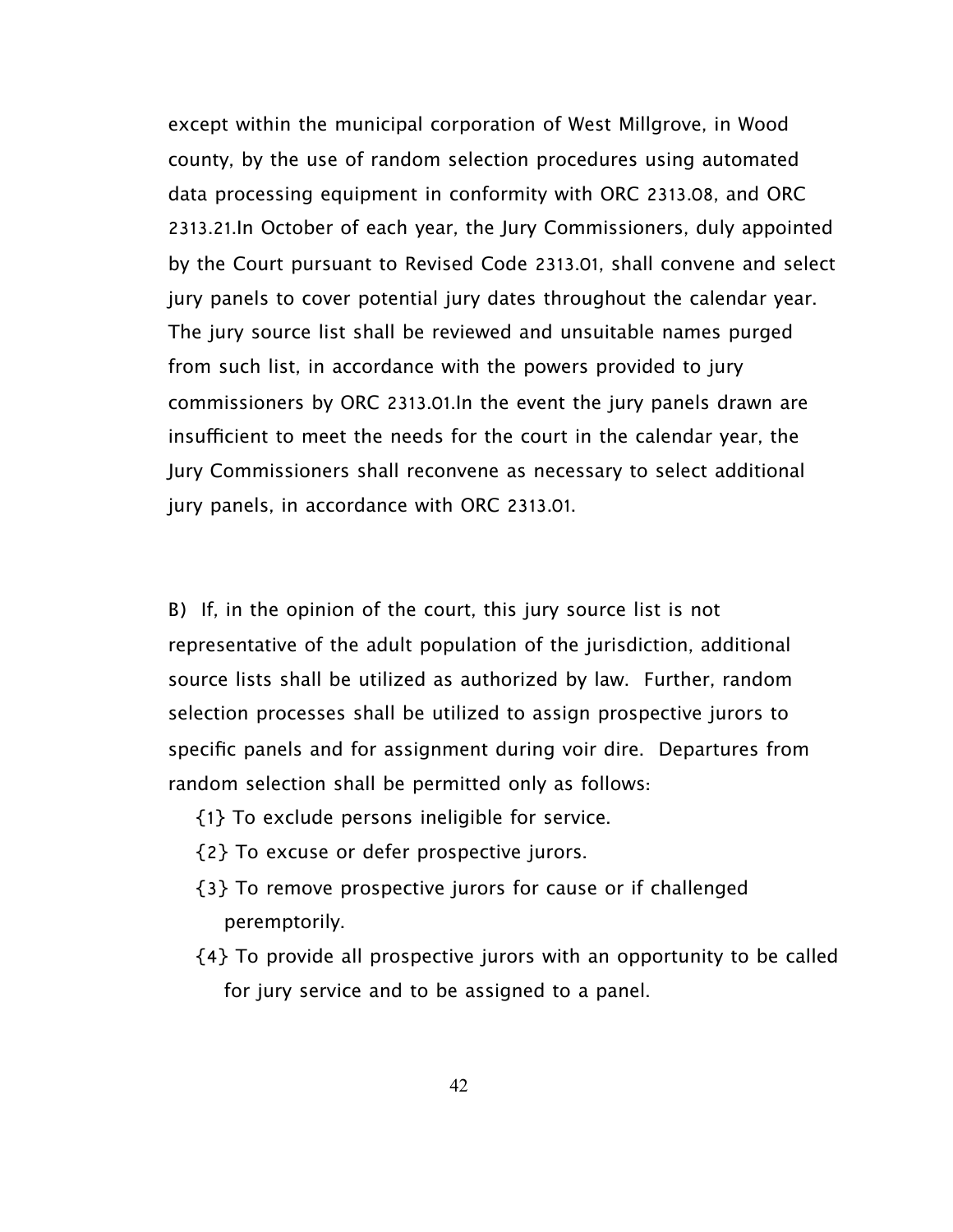C) All prospective jurors shall be notified by regular mail of their requirement of service by the issuance of a summons directing them to appear on the date assigned. Further, all prospective jurors shall be required to complete a jury questionnaire and, if appropriate, a request for excuse, exemption or a deferral. Said summons shall be phrased so as to be readily understood by an individual unfamiliar with the legal process, and shall be delivered by ordinary mail. Said summons shall clearly explain how and when the recipient must respond and the consequences of his failure to respond.

D) Any person who fails to respond to a duly served summons may be served with a citation for contempt of court, and must appear to answer on said summons or, if appropriate, shall be arrested and detained for examination as to why they failed to attend.

Rule 55. Summoning of Prospective Jurors

A) Prospective jurors shall be summoned only upon the filing of a written jury demand. In civil cases, a jury deposit of seven hundred fifty dollars (\$750.00) shall be assessed. In the event the deposit is not made, no jury will be summoned, and the failure to make said deposit shall be deemed a waiver of the right to trial by jury. A person determined to be indigent may petition the Court for a waiver of the jury deposit requirement. In criminal cases, no deposit shall be required.

B) Prospective jurors shall be summoned to appear in sufficient numbers to accommodate trial activity. Panels of thirty (30) persons per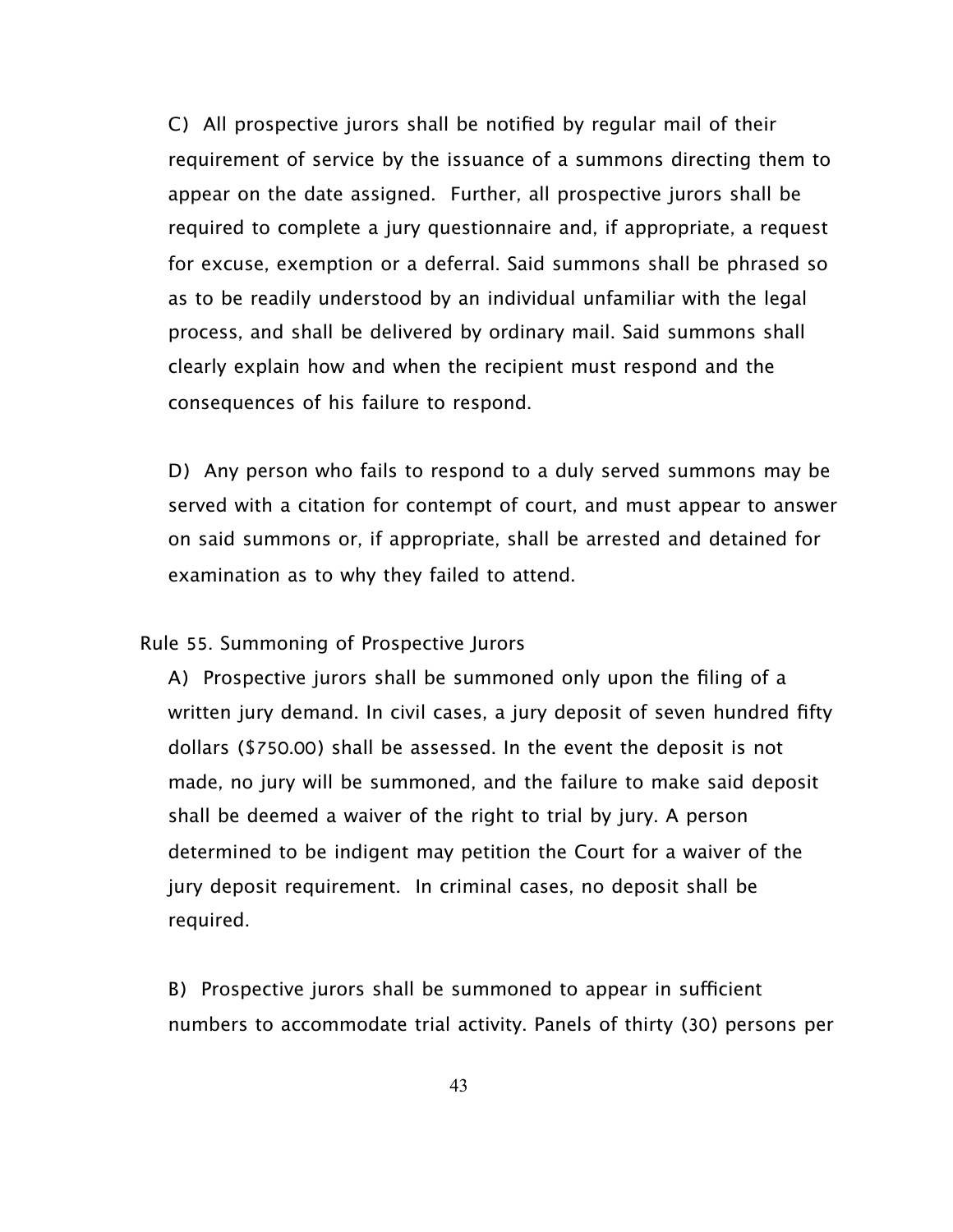trial shall be summoned for service unless the Court determines that a lesser or greater number is necessary for a particular trial. Every effort shall be made to resolve cases prior to summoning juries. A jury panel shall not be summoned unless it appears that there is a substantial likelihood of trial. The Clerk shall summons jurors a minimum of ten (10) days prior to the scheduled trial.

C) Persons summoned for jury service shall receive compensation at the rate of twenty dollars (\$20.00) per day. Such fee shall be promptly paid from the City or County treasury, as appropriate. Any juror wishing to waive his fee for service shall be permitted to do so in writing in the Clerk's office. All waived fees shall be returned to the City or County Treasury, as appropriate. The term of service for any prospective panel shall be one day or the completion of one trial, whichever is longer.

## Rule 56. Exemption, Excuse, and Deferral

 A) All persons except those who exercise their right to exemption are subject to service. Eligible persons who are summoned may be excused from service only if it is determined that their ability to receive and evaluate information is so impaired that they are unable to perform their duties as jurors, or that service upon a jury would constitute a significant hardship to them or members of the public. Persons excused from service shall be deferred and may be subject to jury service at a later time. All requests for excuse, exemption, or deferral must be made on the form provided, and shall be accompanied by appropriate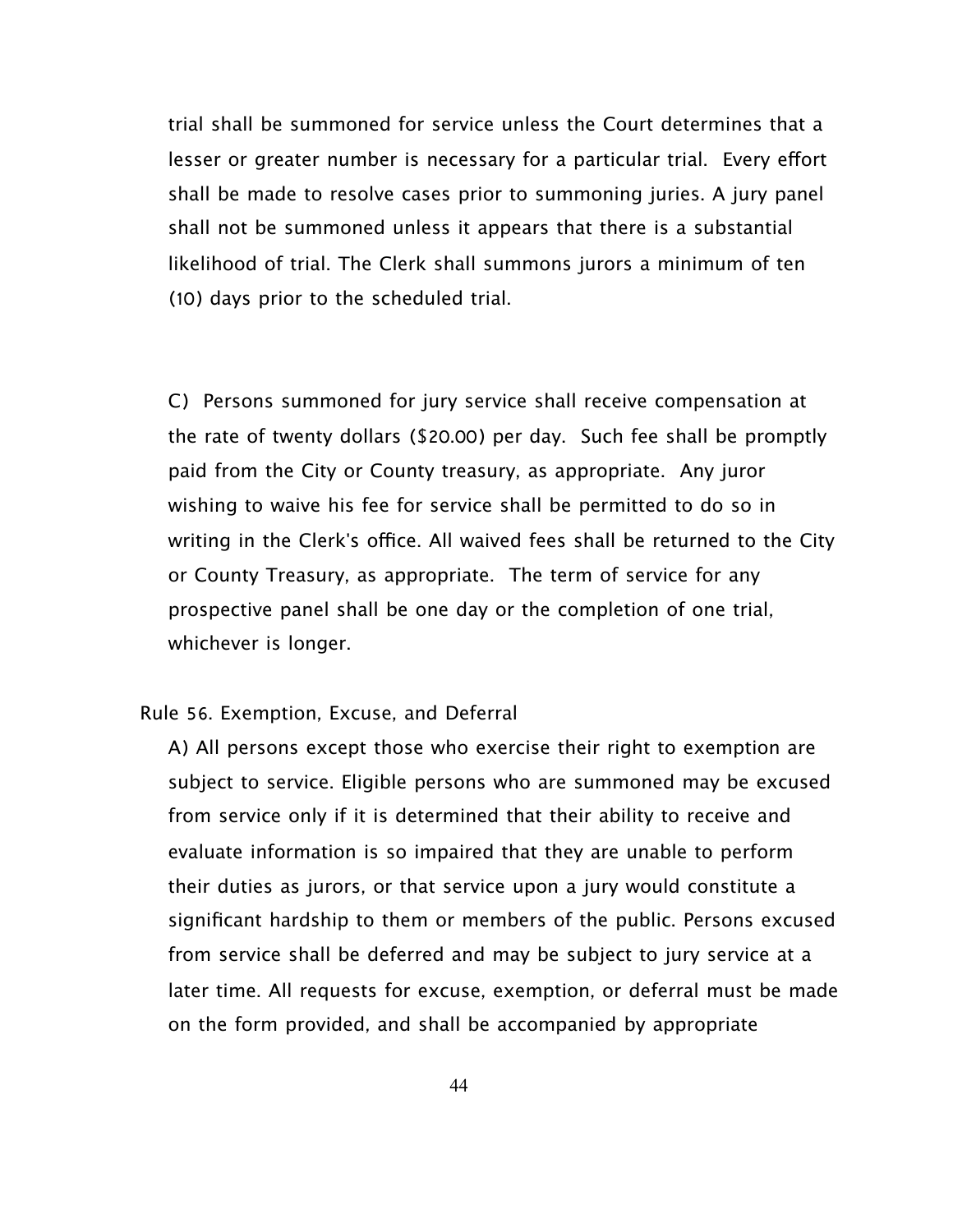documentation. These documents shall be retained by the court. The following factors constitute a partial, although not exclusive, list of excuses for which a person may be excused or deferred from jury service:

- {1} Any person who sufers from a substantial physiological or psychological impairment.
- {2} Any person who has a scheduled vacation or business trip during potential jury service.
- {3} Any person for whom jury service would constitute a substantial economic hardship.
- {4} Any person for whom service on a jury would constitute a substantial hardship on their family, clients, or members of the public afected by the prospective jurors occupation.
- {5} Any person who has served on a jury within the last year.
- {6} Any person for whom it may be readily determined is unfit for jury service.
- {7} Any person for whom it is readily apparent would be unable to perform their duty as a juror.
- {8} Other valid excuse.

B) No person shall be excused from jury service, except by the Judge. No person who does not complete the jury excuse deferral or exemption form shall be excused from service. Once a prospective juror has submitted his request for excuse, the prospective juror must report for service unless otherwise notified by the Court.

Rule 57. Examination of Prospective Jurors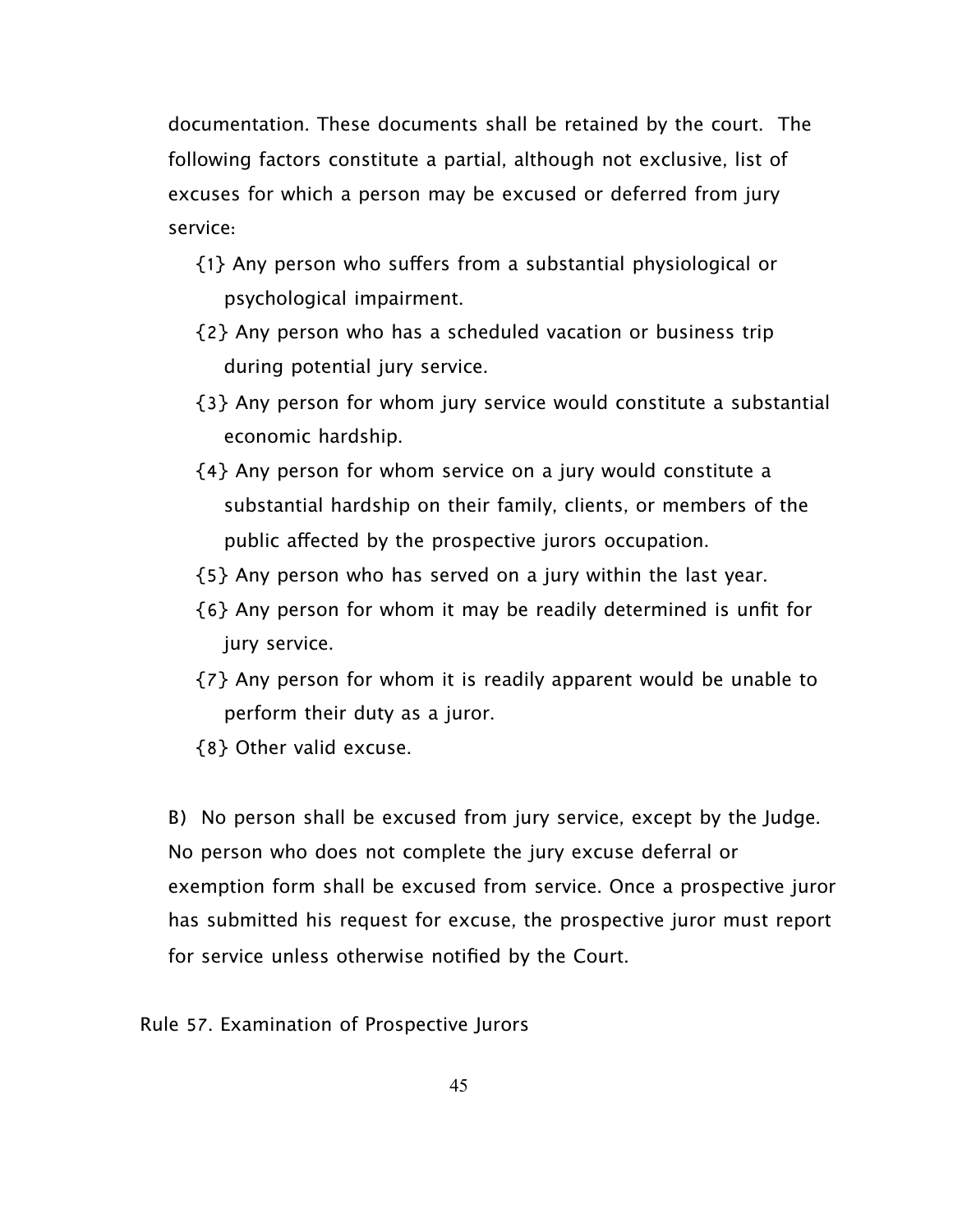A) Examination of prospective jurors shall be limited to matters relevant to determining whether to remove a juror for cause, and to determine the juror's fairness and impartiality. All prospective jurors shall be placed under oath in accordance with the Ohio Revised Code. The oath administered shall incorporate an oath to assure the truthfulness of the answers provided on jury questionnaires. Jury questionnaires indicating basic background information concerning panel members shall be made available to counsel one day prior to the day on which jury selection is to begin. Counsel is permitted to record or copy the information contained on the questionnaires, except addresses and telephone numbers, so long as all copies of jury questionnaires are returned to the court upon the completion of trial. Under no circumstances may counsel or a party retain any jury questionnaire. Neither counsel nor party will be permitted to question prospective jurors as to matters contained in the questionnaire. Parties and counsel may be permitted to ask follow up questions concerning such information. The Court shall conduct a preliminary voir dire examination concerning basic and relevant matters, and counsel shall be permitted a reasonable period of time to question panel members thereafter. Counsel or parties shall conform their voir dire questioning to the following rules:

- {1} Counsel may not examine prospective jurors concerning the law or possible instructions.
- {2} Counsel may not ask jurors to base answers on hypothetical questions.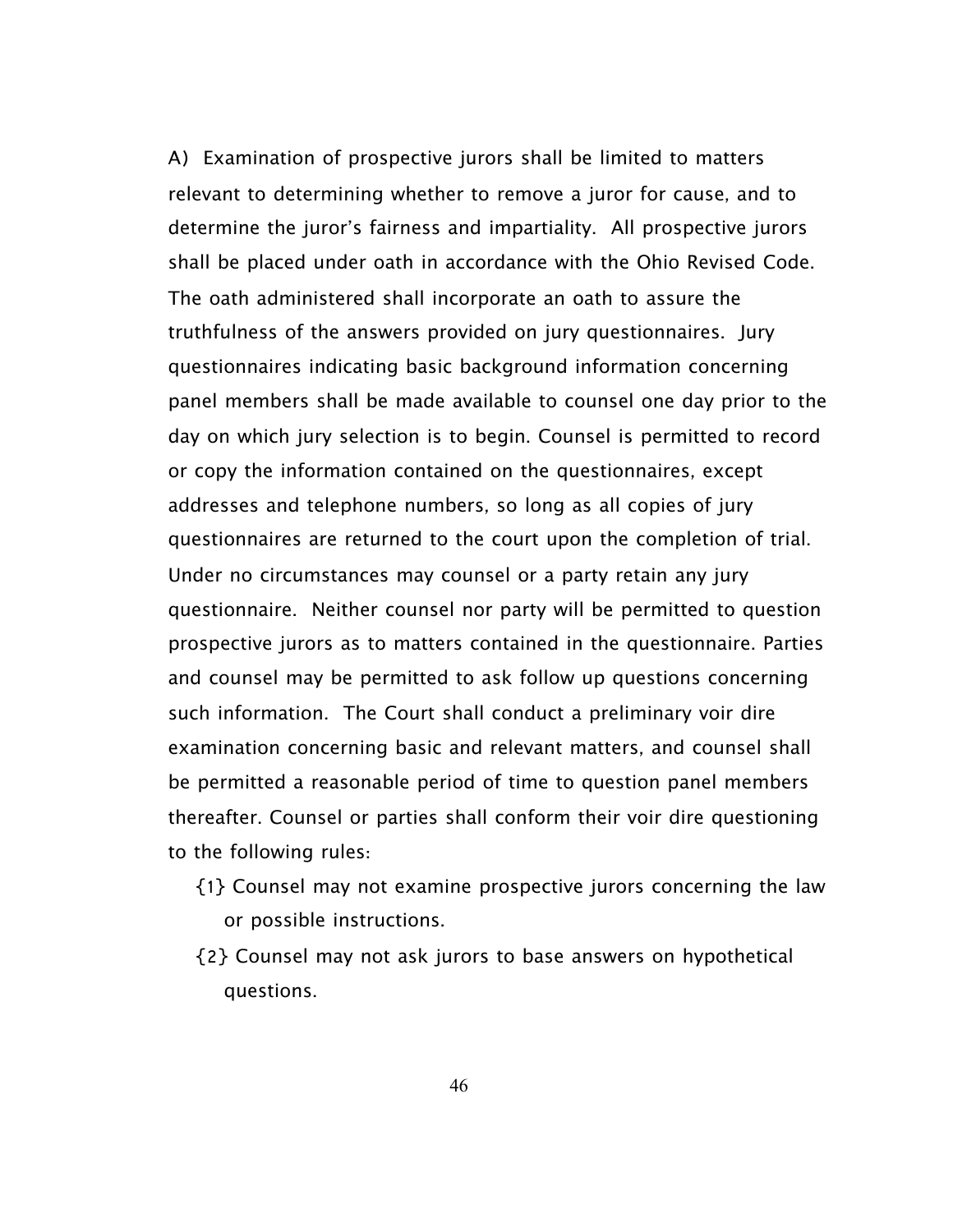- {3} Counsel may not repeat questions previously asked to the prospective jurors by the court or counsel.
- {4} Counsel may not argue the case while questioning jurors.
- ${5}$  Counsel may not engage in efforts to indoctrinate jurors.
- {6} Counsel may not ask jurors what kind of verdict they might return under any circumstances. No promises may be elicited from jurors.
- {7} Questions are to be asked collectively of the panel whenever possible.
- {8} Counsel may inquire by general questions concerning the validity and philosophy of reasonable doubt or the presumption of innocence.

B) In the event there exists a potential for sensitive or potentially invasive questions, the Court or the parties may request a hearing preceding voir dire to consider these questions. In all cases, voir dire shall be held on the record, but may be conducted outside the presence of other jurors in order to protect juror privacy, or to avoid juror embarrassment. If it is determined by the court during the voir dire process that the individual is unable or unwilling to sit in a particular case fairly and impartially, the individual shall be removed from the panel. Such motion for removal for cause may be made by counsel, a party if unrepresented, or upon motion of the court. Further, Ohio Revised Code 2313.42 and Ohio Criminal Rule of Procedure 24(B) set forth additional cause challenges which may be made against potential jurors.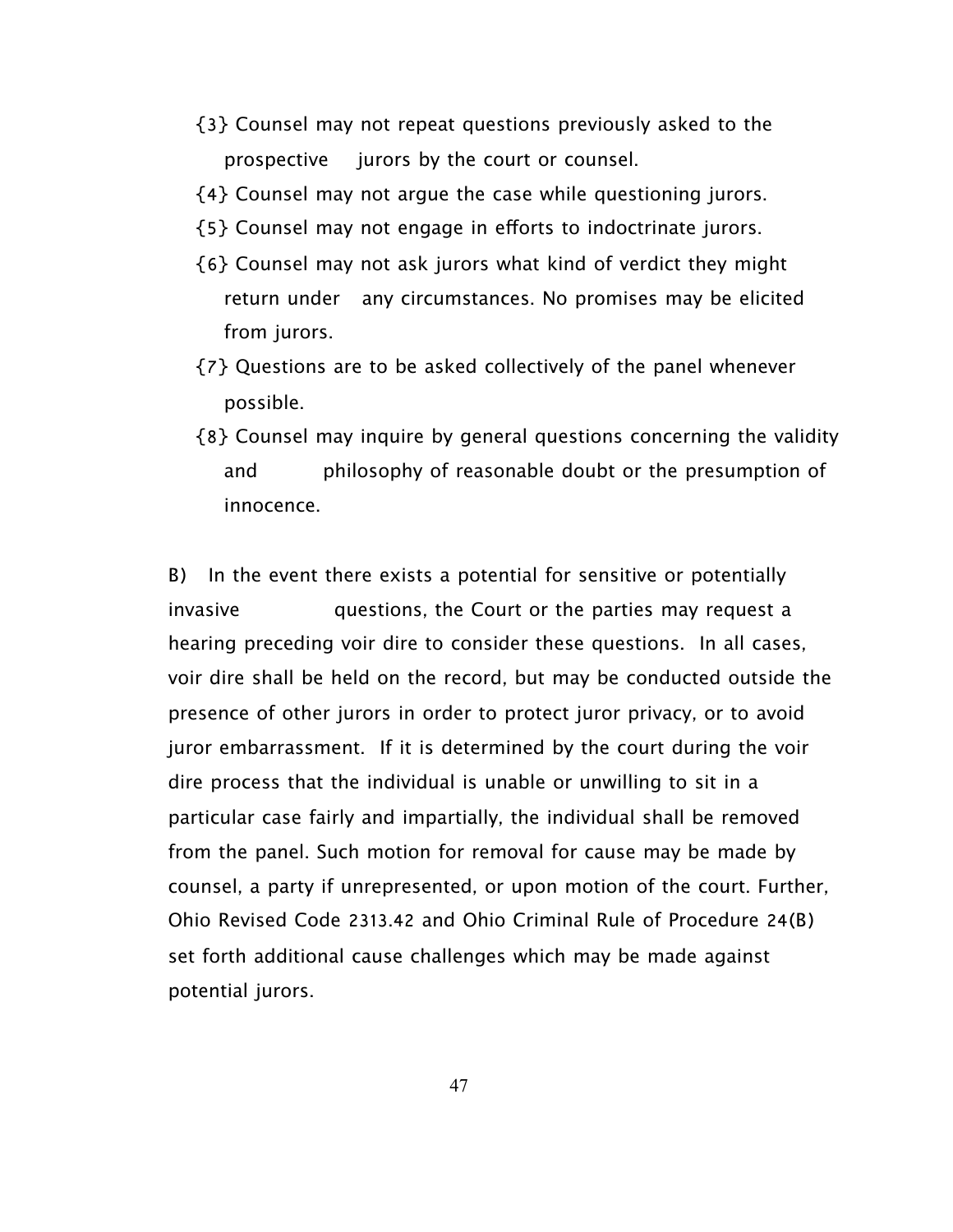C) Peremptory challenges shall be exercised alternatively as presently established by Revised Code 2945.23, and Civil Rule 47, and Criminal Rule 24, unless prior to trial the parties agree on the record to another method. All challenges shall be made in open court. In special circumstances, challenges may be made outside the hearing of the prospective jurors. There shall be no limit to that number as established by the Rules of Civil and Criminal Procedure. Challenges to the jury array shall be made in accordance with established rules of procedure. In criminal cases, the jury shall consist of eight regular jurors and one alternate juror at the option of the Court. In civil cases, the jury shall consist of eight regular jurors and one alternate juror at the option of the Court, unless by agreement, the parties stipulate to a lesser number. In special circumstances, additional alternate jurors may be selected.

## Rule 58. Jury Orientation

A) Jurors shall report for service no later than 9:45 a.m., unless otherwise directed. After orientation, voir dire shall commence promptly. All unresolved trial issues must be brought to the attention of the court before the completion of orientation. No motions shall be entertained by the court the day of trial, except those which the court must consider by law or by rule of procedure. Prospective jurors shall be provided with oral orientation upon their initial appearance and prior to service.

B) The court shall give preliminary instructions to all prospective jurors, as well as additional instructions following the impaneling of the jury to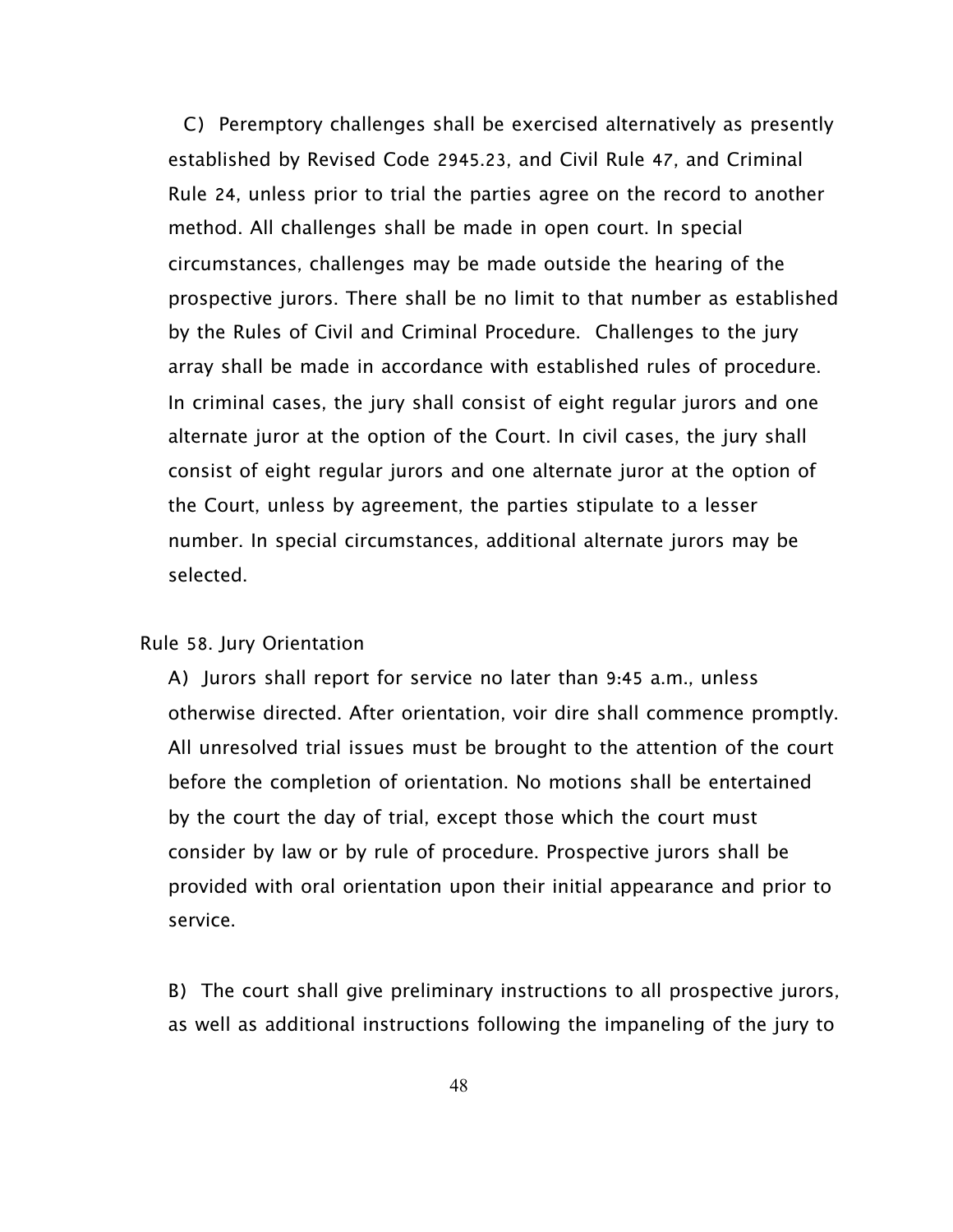explain the jury's role, trial procedures of the court, and other basic and relevant legal principals. Upon the completion of the case and prior to jury deliberations, the court shall instruct the jury on the law and the appropriate procedures to be followed during the course of deliberations.

C) In accordance with the Civil and Criminal Rules of Procedure, the parties or their counsel may request that special instructions be given to the jury. Such proposed jury instructions shall not be submitted less than twenty-four (24) hours prior to the beginning of said trial. A final jury charge shall, whenever possible, be committed to writing, and shall be provided to the jury for its use during deliberation.

D) All jurors shall be permitted to take notes and, if applicable, submit proposed questions during the course of the presentation of evidence, and the Court shall inform the parties of the process to be used in advance of trial.

E) Upon appearance for service, all prospective jurors shall be placed under the supervision of assigned personnel and shall direct any questions or communications to such court personnel for appropriate action. All communications between the judge and the members of the jury panel, from the time of reporting to the court through dismissal, shall be committed to writing or placed on the record in open court. Counsel for each party shall be informed of any communications, and shall be given the opportunity to be heard as to such communication.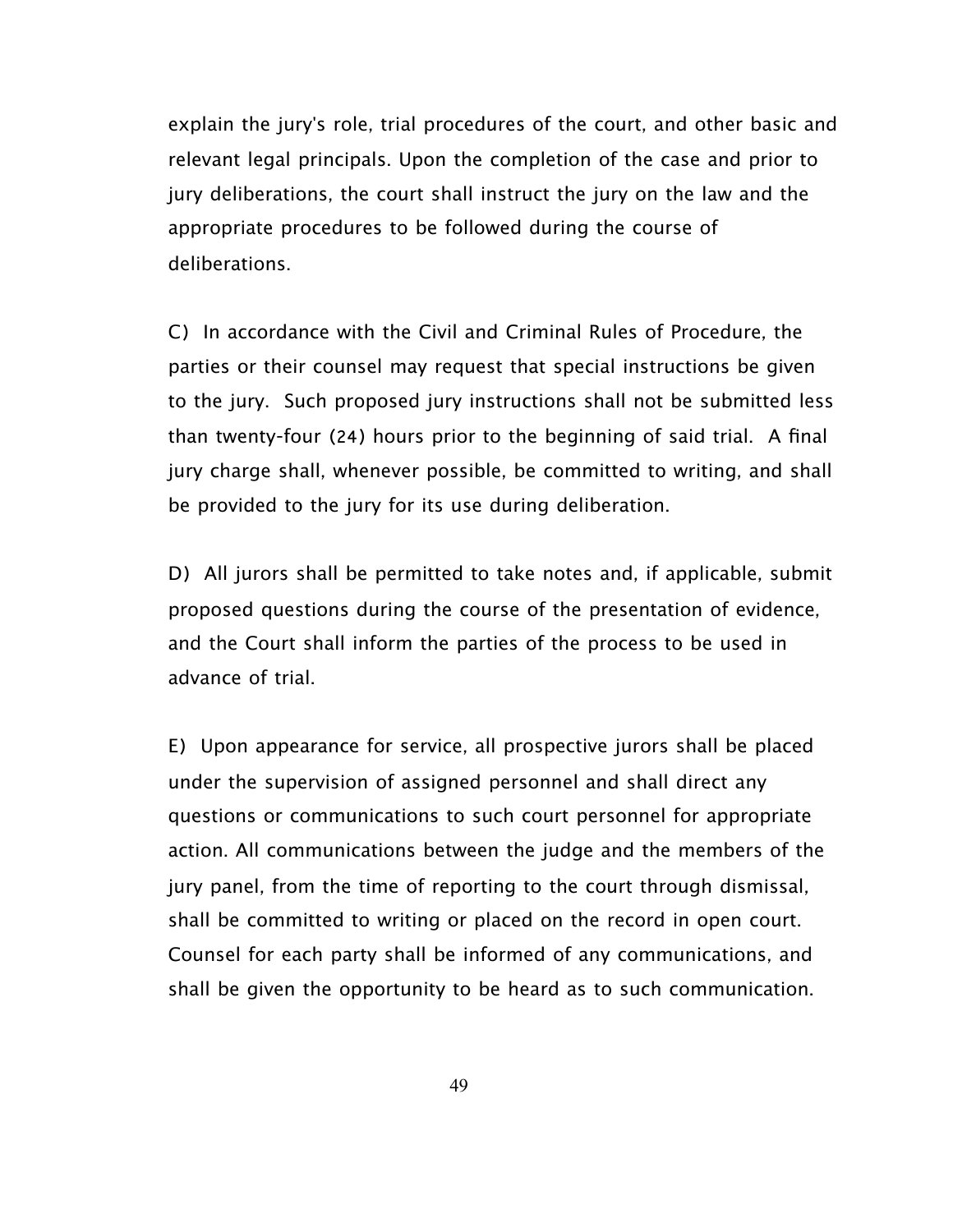Under no circumstances shall counsel, a party, or other witness, have any contact with jurors.

F) All jury deliberations shall be conducted in the jury deliberation room. Jury deliberation rooms shall include space, furnishings and facilities conducive to reach a fair verdict. Court personnel shall endeavor to secure the safety of all prospective jurors, and shall arrange and conduct all activities so as to minimize contact between jurors, parties, counsel, and the public. Upon the commencement of deliberations, all jurors shall remain in the care of court personnel and shall not be permitted to leave the court without permission. Deliberations shall not continue after a reasonable hour, unless the trial judge determines that evenings or weekend deliberations would not impose an undue hardship upon the jurors, and are required in the interest of justice. Jurors shall be consulted prior to any decision. If jury deliberations are halted, jurors shall be permitted to be separated, unless for good cause shown, the Court finds that sequestration is necessary.

G) If a jury is sequestered, the court shall undertake the responsibility to oversee the conditions of sequestration and the transportation of all jurors. Upon reaching a verdict, all jurors shall return to the courtroom where the verdict or verdicts shall be read in open court. Upon the reading of the verdict, in criminal cases, either party may request that the jury be polled.

Rule 59. Review of Plan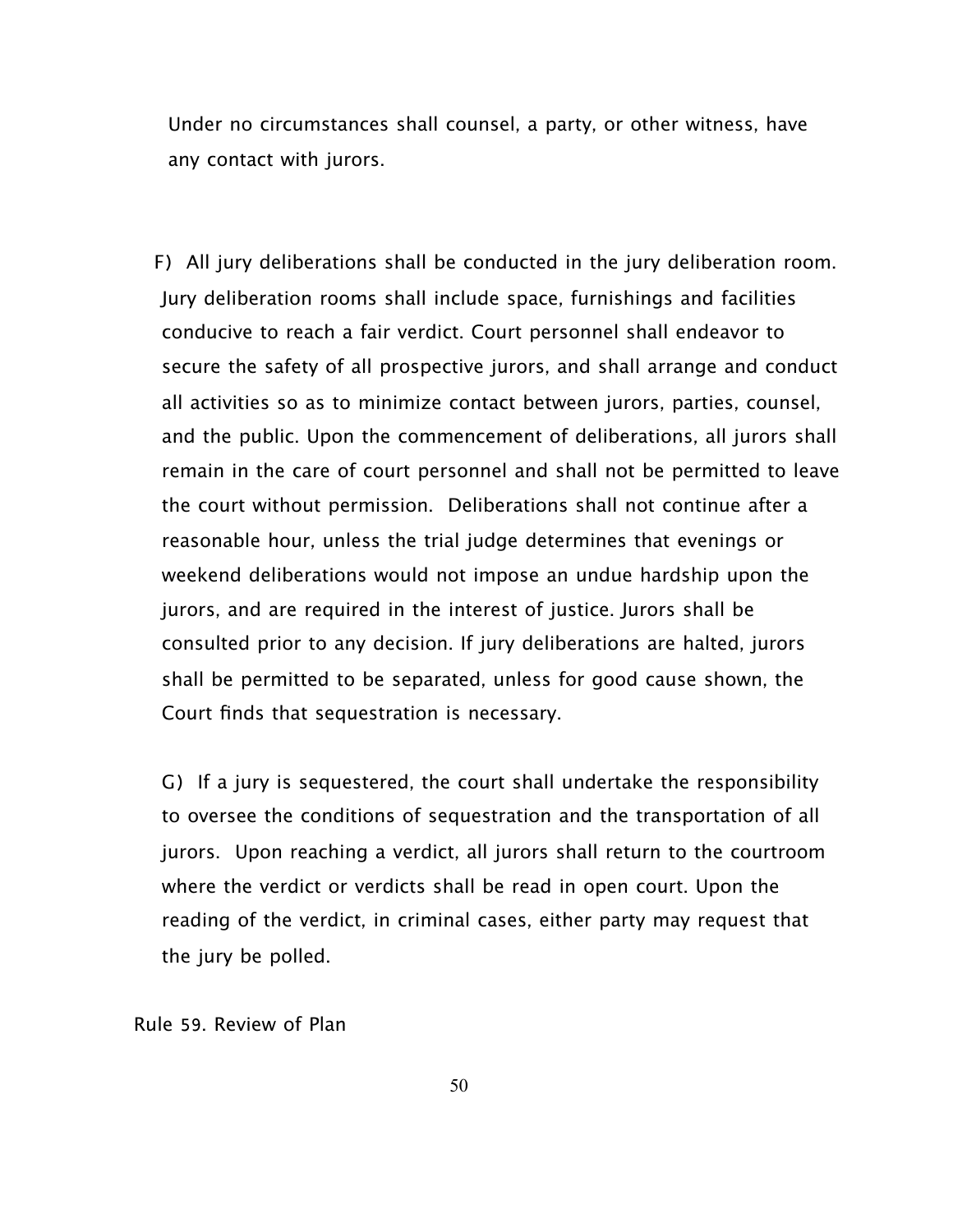The court shall evaluate the performance of this jury management plan to determine the representativeness of the jury pool; the efectiveness of the summoning procedures; the responsiveness of individual citizens to jury summons; the efficient use of jurors; the cost effectiveness of this plan; and overall juror satisfaction.

╖

Revised 1/19

 $\Box$ 

Bail Schedule.

Crim.R. 46 (D) requires the court to establish a bail schedule for all misdemeanors. This Court's bail schedule is as follows:

First degree misdemeanor......... \$5,000.00 Second degree misdemeanor.... \$4,000.00 Third degree misdemeanor........ \$3,000.00 Fourth degree misdemeanor..... \$2,000.00 Minor misdemeanor................. \$1,000.00 Unclassified misdemeanor........ \$1,000.00

In addition, a non refundable fee of \$25.00 is to be collected by the Clerk or bail agent pursuant to Sect. 2949.091 (A) and forwarded to the Ohio Legal Assistance and Indigent Defense Support Fund.